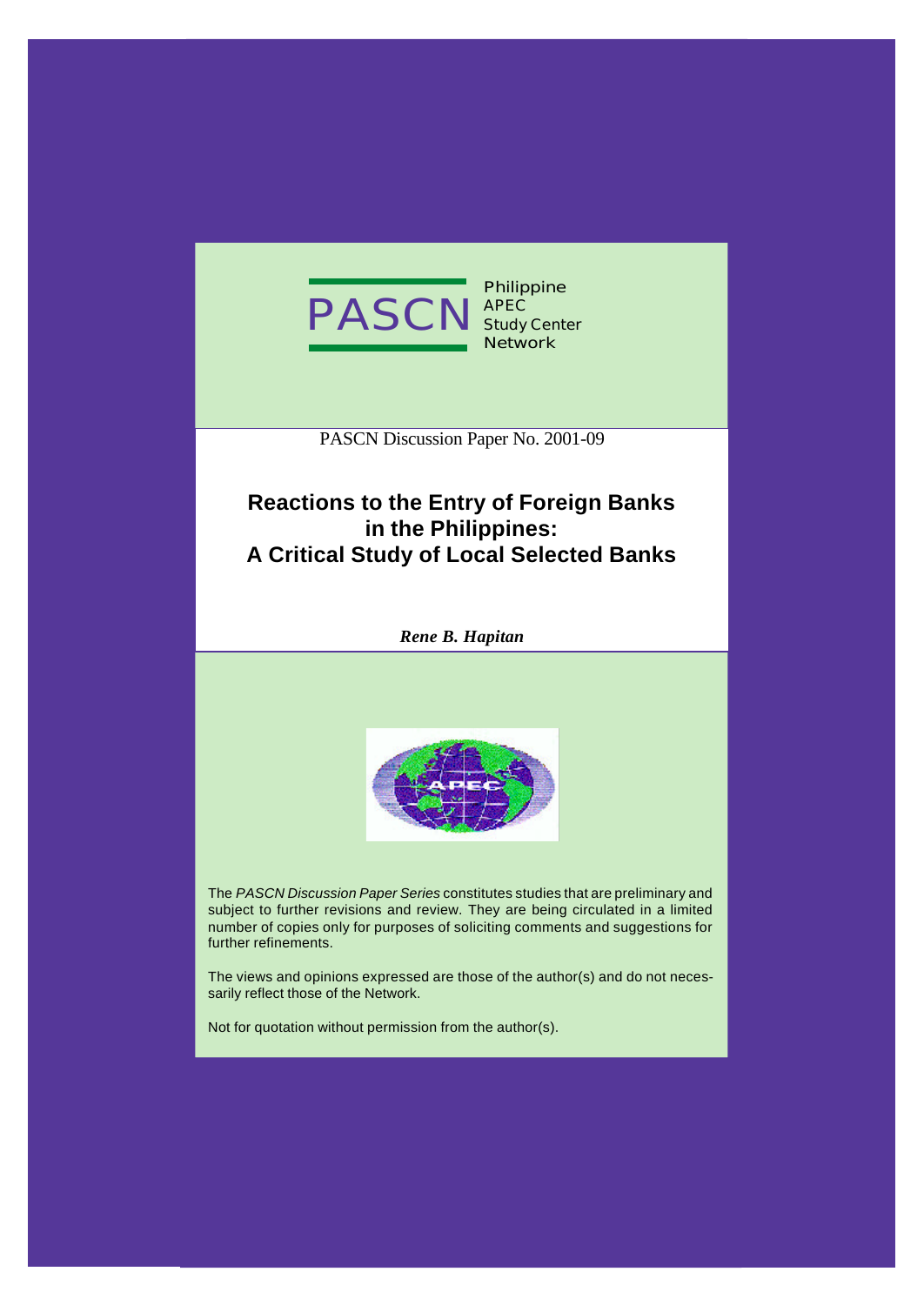

APEC S TUDY C ENTER **NETWORK** 

PASCN Discussion Paper No. 2001-09

# **Reactions to the Entry of Foreign Banks in the Philippines: A Critical Study of Local Selected Banks**

# *Rene B. Hapitan*

De La Salle University-Manila

December 2001

The *PASCN Discussion Paper Series* constitutes studies that are preliminary and subject to further revisions and review. They are being circulated in a limited number of copies only for purposes of soliciting comments and suggestions for further refinements.

The views and opinions expressed are those of the author(s) and do not necessarily reflect those of the Network.

Not for quotation without permission from the autho r(s).

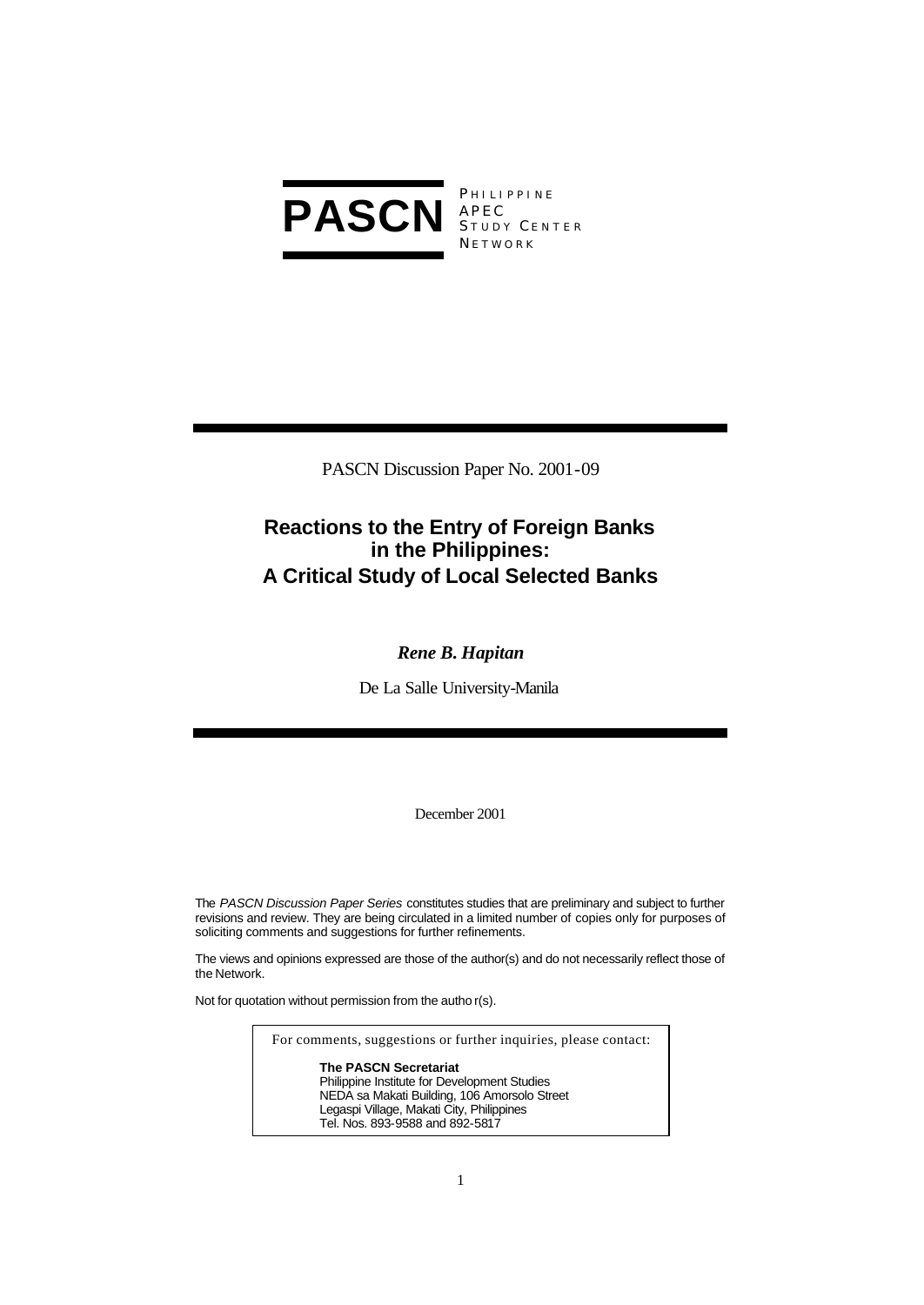#### **Abstract**

In this paper, various reactions to the entry of foreign banks were obtained from a survey of ten  $(10)$  local commercial banks. While there was increased competition from the foreign banks, there was little evidence to support that their entry has increased the variety of financial services, has brought incremental intermediation activities, and has brought in new technologies and processes. This can be attributed to relatively high returns on equity and substantial potential revenue losses from the local banks. To meet the increased competition, the most preferred reaction of the local banks is through core marketing strategies as foreign banks were seen more of a "marketing problem" rather than a "banking problem." This paper hopes to reinforce macro economic studies made in the entry of foreign banks.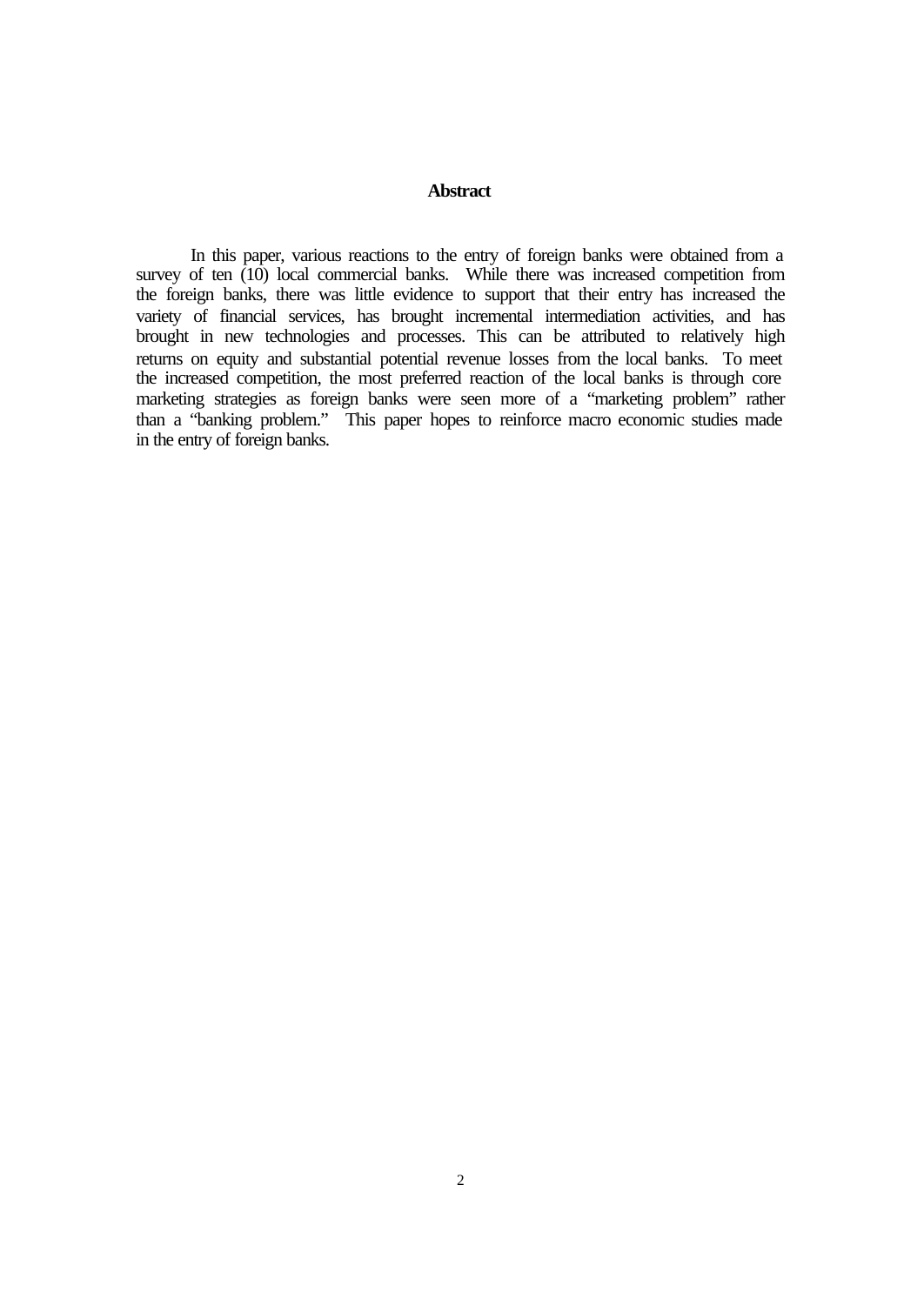# **Table of Contents**

| List of Tables and Appendices                                      |          |
|--------------------------------------------------------------------|----------|
| Abstract                                                           |          |
| <b>Executive Summary</b>                                           | 5        |
| Introduction                                                       | 6        |
| <b>Review of Literature</b>                                        | 6        |
| Data Presentation and Analysis                                     | 10       |
| Presentation of Survey Results<br><b>Summary of Survey Results</b> | 14<br>24 |
| Analysis of Results                                                | 27       |
| Conclusion                                                         | 30       |
| Policy Recommendations                                             | 30       |
| <b>Bibliography</b>                                                | 31       |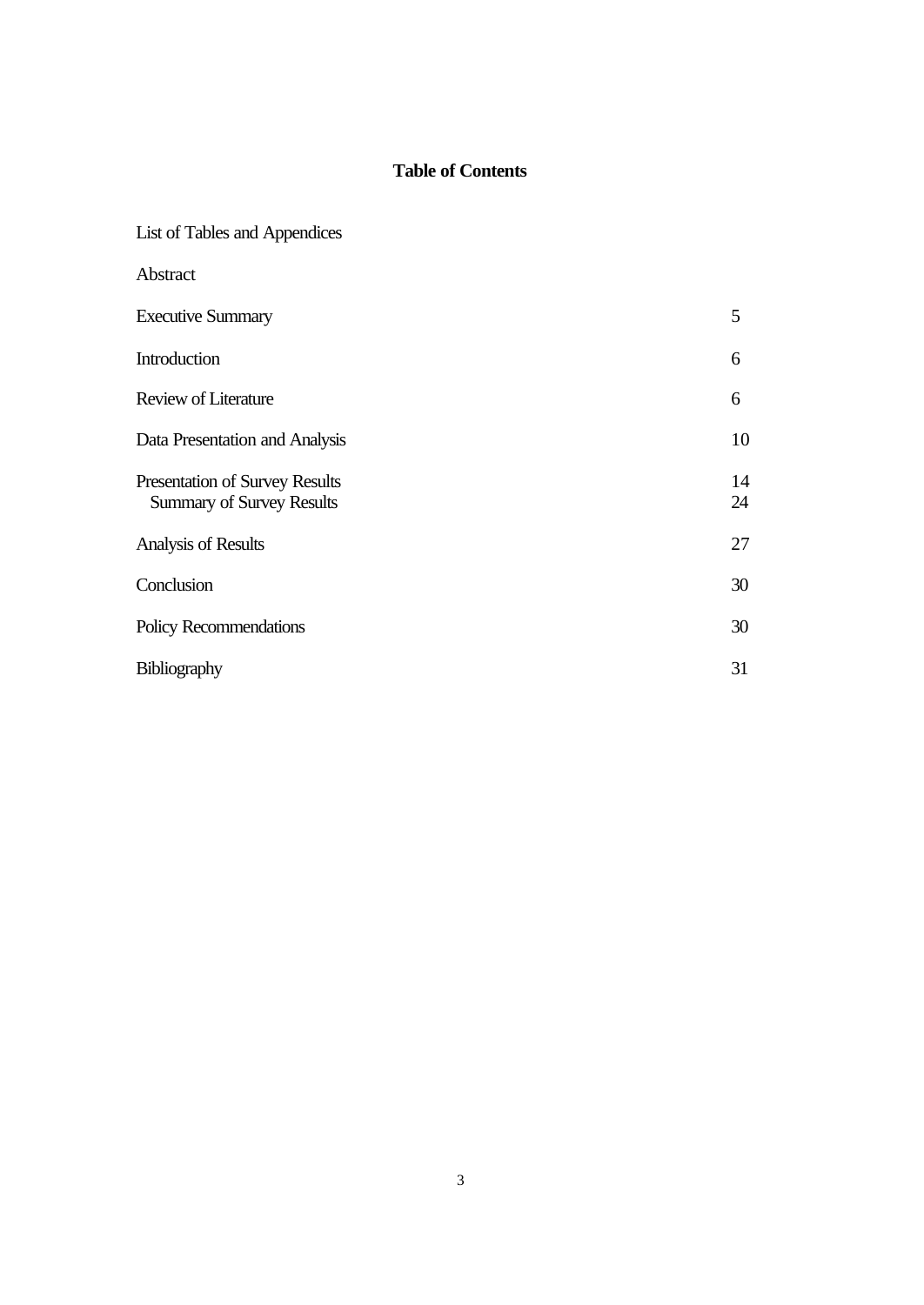## **Reactions to the Entry of Foreign Banks in the Philippines: A Critical Study of Selected Local Banks**

# **List of Tables**

| Table 1a | Philippine Commercial Banking Industry, Local Banking Sector (as of<br>December 2000   |  |  |  |  |  |
|----------|----------------------------------------------------------------------------------------|--|--|--|--|--|
| Table 1b | Philippine Commercial Banking Industry, Foreign Banking Sector (as of<br>December 2000 |  |  |  |  |  |
| Table 2a | Philippine Commercial Banking Industry, Market Share Summary: Total<br>Assets          |  |  |  |  |  |
| Table 2b | Philippine Commercial Banking Industry, Market Share Summary: Total<br>Deposits        |  |  |  |  |  |
| Table 2c | Philippine Commercial Banking Industry, Market Share Summary: Total<br>Loan Portfolio  |  |  |  |  |  |
| Table 3  | Profile of Respondent Banks<br>Survey Results: (Tables 4 to 14)                        |  |  |  |  |  |
| Table 4  | Description of the Overall Competitive Environment                                     |  |  |  |  |  |
| Table 5  | Area of Operations Where Competition Was Most Significant                              |  |  |  |  |  |
| Table 6  | Products or Services Which Have Been Significantly Affected                            |  |  |  |  |  |
| Table 7  | Specific Products or Services Which Have Been Significantly Affected                   |  |  |  |  |  |
| Table 8  | <b>Other Significant Factors Affected</b>                                              |  |  |  |  |  |
| Table 9  | Potential Business Revenues Lost (Current Year)                                        |  |  |  |  |  |
| Table 10 | Steps Being Done to Meet Competition and Time Frame                                    |  |  |  |  |  |
| Table 11 | Nature of "No Competitive Impact"                                                      |  |  |  |  |  |
| Table 12 | Steps Being Done to Prepare for Competition and Time Frame                             |  |  |  |  |  |
| Table 13 | What Would Change the Bank's Perception on the Present "No                             |  |  |  |  |  |
|          | Competitive Impact" Presentation                                                       |  |  |  |  |  |
| Table 14 | General Assessment of Foreign Banks and Financial Liberalization                       |  |  |  |  |  |
| Table 15 | Summary of Total Loans and Deposits of Selected Foreign Banks                          |  |  |  |  |  |
| Table 16 | Return on Equity of Selected Foreign Banks                                             |  |  |  |  |  |
| Table 17 | <b>Total Capital Accounts of Selected Foreign Banks</b>                                |  |  |  |  |  |
| Table 18 | Non-Performing Loans of Selected Foreign Banks vs. Industry                            |  |  |  |  |  |

# **List of Appendices**

| Appendix A | Bank A's Strategic Reengineering Project                                |  |  |  |  |
|------------|-------------------------------------------------------------------------|--|--|--|--|
| Appendix B | Bank B's Philippines, Inc. Corporate Strategic Plan                     |  |  |  |  |
| Appendix C | Bank C's Credit Division Business Goals and Action Plans, 1997-<br>2001 |  |  |  |  |
| Appendix D | Sample Survey                                                           |  |  |  |  |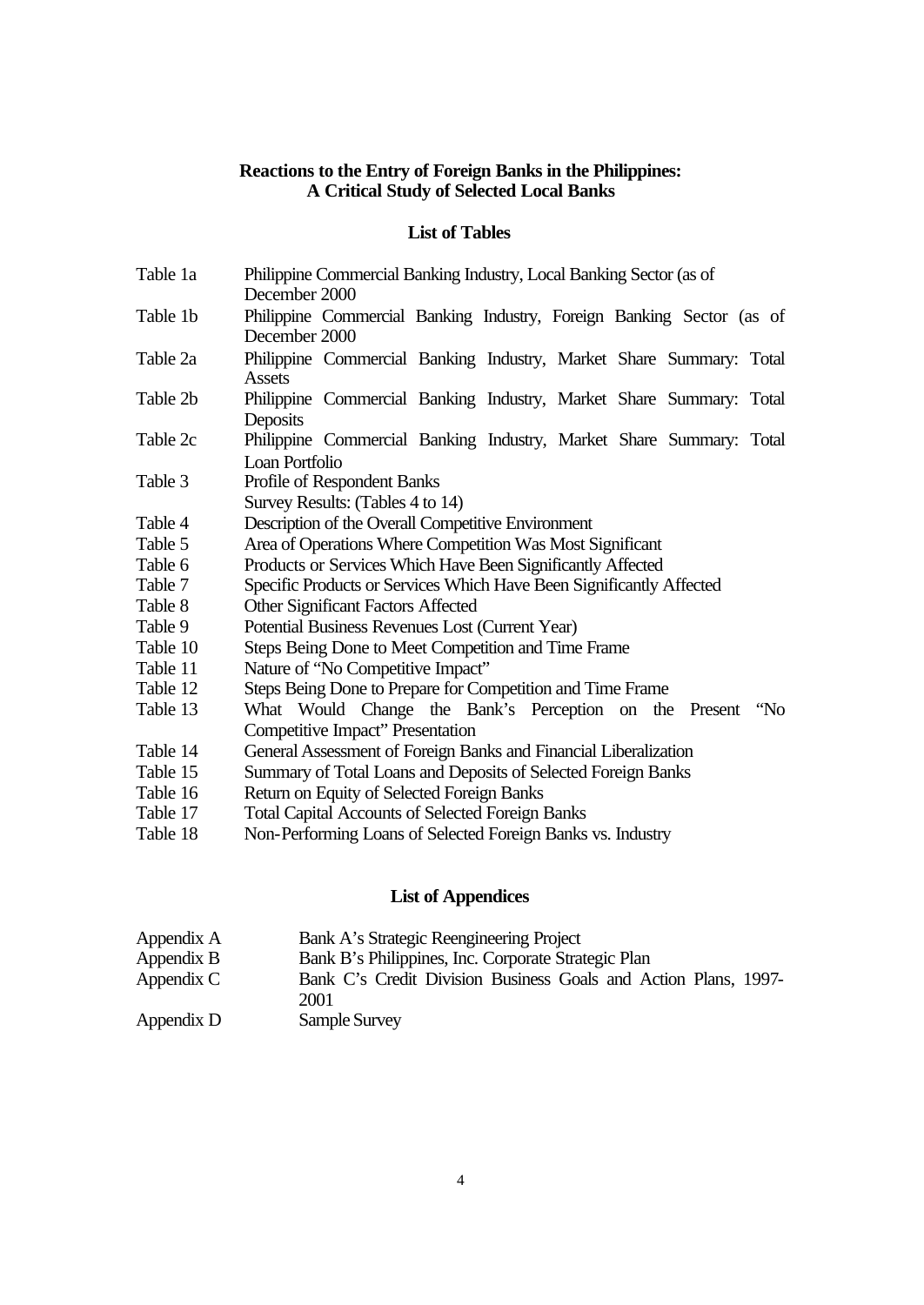#### **Executive Summary**

Under the Foreign Bank Liberalization Act of 1994, the country took its biggest step in liberalizing the banking and financial sectors by allowing wider foreign ownership of the banking system. More than five years of its implementation, the benefits expected from their entry, such as increased variety of financial services, increased intermediation activities, and adoption of new technologies and processes have yet to be experienced. The perceived slowness of the changes is due to the higher returns on equity received by the foreign banks which impedes innovation in terms of developing new "foreign" technologies and processes.

Survey results of ten (10) local banks show increased competition in terms of selected products and services from these foreign banks. However, existing branching regulations do not pose a severe threat to the local banks. In fact, the preferred response of local banks was core marketing strategies, and most were directed at their (local) counterparts.

Reengineering, which was expected to be one of the responses made by the local banks, was made more as part of good business strategy rather than to meet competition from the foreign banks. This paper concludes with three illustrative examples of how some local banks reengineered part of their product and service networks.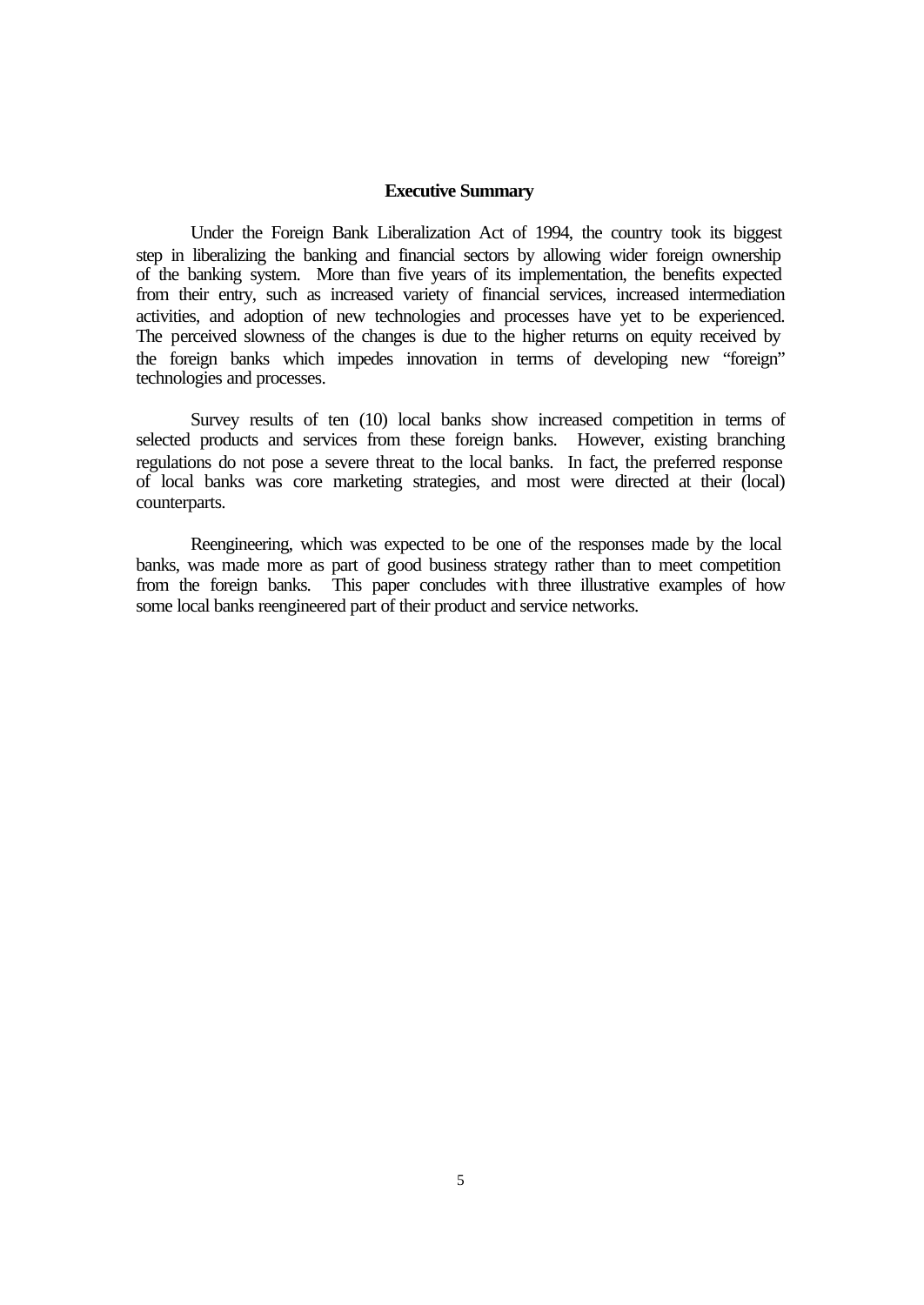# **Reactions to the Entry of Foreign Banks in the Philippines: A Critical Study of Selected Local Banks<sup>1</sup>**

Rene B. Hapitan<sup>\*</sup>

#### **I. Introduction**

l

Ten (10) foreign banks were allowed to establish branches under the Foreign Bank Liberalization Act (Republic Act No. 7721) of 1994. It was envisioned that the entry of these foreign banks will create a "dynamic banking and financial system that will stimulate economic growth, attract foreign investments, provide a wider variety of financial services to Philippine enterprises, households and individuals, strengthen linkages with global financial centers, enhance the country's competitiveness in the international market and serve as a channel for the flow of funds and investments into the economy to promote industrialization" (Section 1, RA 7721). With this law, "the Philippine banking and financial system is hereby liberalized to create a more competitive environment and encourage greater foreign participation" (Section 1, RA 7721). It is the clear intention of this law to liberalize the banking and financial sectors by allowing wider foreign ownership.

 A quick review to the reactions to the entry of foreign banks in other countries has been mixed. In the 1980s when Japanese banks obtained a sizeable presence in the United States, local bankers, feeling the competitive pressure, expressed concern over the increased foreign presence. This later prompted the United States Government to convince the Japanese and other foreign countries to allow similar treatment of U.S. banks in those countries (Grosse and Goldberg, 1991). Perceptions that foreign bank entry to Australia had been a failure, prompted a government inquiry which later lead to the full deregulation of foreign access into that country (Williams, 1998). Further relaxation of barriers to foreign entry into the Mexican financial services came with the ratification of the North American Free Trade Agreement (NAFTA). But the Mexican Finance Ministry, seeking to limit the impact of US bank competition, drove a hard bargain. Even though Mexican banks' operating efficiency was steadily improving, new private sector owners of Mexico's largest commercial banks were not anxious to face foreign competition (Maxfield, 1997).

In the book "Banking in Asia: The End of Entitlement", Casserley and Gibb (1999) describes banking activity in Asia during the periods prior to the crisis:

In the 1980s and most of the 1990s, immense fortunes were made as commercial and investment banks funded "the Asian miracle". In most Asian

<sup>∗</sup> Assistant Professor, Financial Management Department, De La Salle University-Manila.

<sup>&</sup>lt;sup>1</sup> The author would like to acknowledge the Philippine APEC Study Center Network (PASCN) for their support in funding the paper.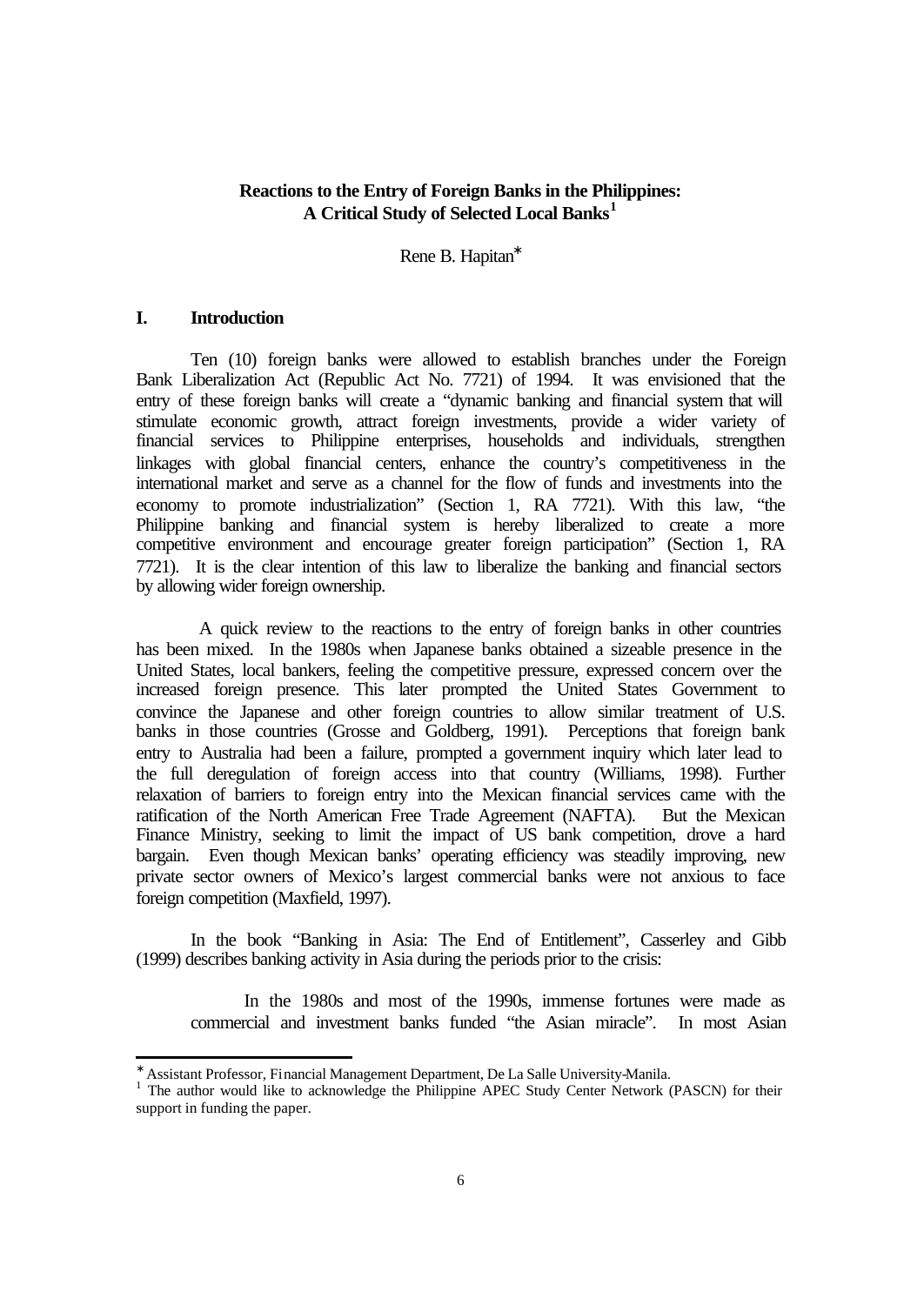markets then, a banking or securities license gave access to easy profits. So, even though the Asian markets outside Japan were very small when compared to those of Asia and Europe, many international bankers felt they had to be part of banking in Asia. But the 1997-1998 crisis brought those of making easy money in Asia to an abrupt end…What the crisis did was to quicken the regulatory and competitive changes, compressing what most in the financial industry thought would take as long as 10 years into just two or three.

Citing previous studies, an Asian Development Bank study released last year traced several arguments in foreign bank participation in domestic economies. First, domestic branches of foreign banks have their own private lenders of last resort namely, the foreign head office and also the monetary authorities of their home countries, this lowering to some extent, the liquidity support of the domestic central bank. Second, a country could import competent managers from foreign banks and internationalized domestic banks could become more sensitive to international regulations and standards. Third, domestic branches of foreign banks are likely to posses a more internationally diversified asset base, thereby lowering the vulnerability of their assets to the boom-bust cycle. Fourth, foreign bank presence may increase the amount of funding available to programs by facilitating capital inflows. Fifth, foreign bank participation was generally associated with a lower incidence of local banking crises during 1988-1995 for a large number of countries (Yoshitomi and Shirai, 2000).

 The same study also pointed out some arguments against foreign bank participation. First, foreign bank presence is likely to decrease the stability of aggregate domestic bank credit, by providing additional avenues for capital flight, or by more rapidly withdrawing from local markets in the face of crises. Second, foreign banks pick the most lucrative markets or customers, leaving less competitive domestic financial institutions to serve other more risky customers and increasing the risk borne by domestic financial institutions. Third, foreign bank participation may deteriorate financial supervision owing to the multiple challenges to supervision raised by complex financial institutions, especially in the presence of asymmetries in information between home and host country supervisors (Yoshitomi and Shirai, 2000).

By analyzing the reactions of selected local banks, valuable insights are expected to be obtained on whether these banks have changed their strategies as a result of the entry of foreign banks.

Specifically, this study would:

- 1. Identify general reactions to the entry of foreign banks.
- 2. Determine if these changes resulted in some form of reorganization or creation of new departments specifically designed to meet competition from foreign banks.
- 3. Evaluate the overall success or failure of the changes whenever applicable.

To accomplish this, a preliminary survey of selected local banks was made to provide the initial input. (The survey questions can be found in Appendix 4.) Subsequent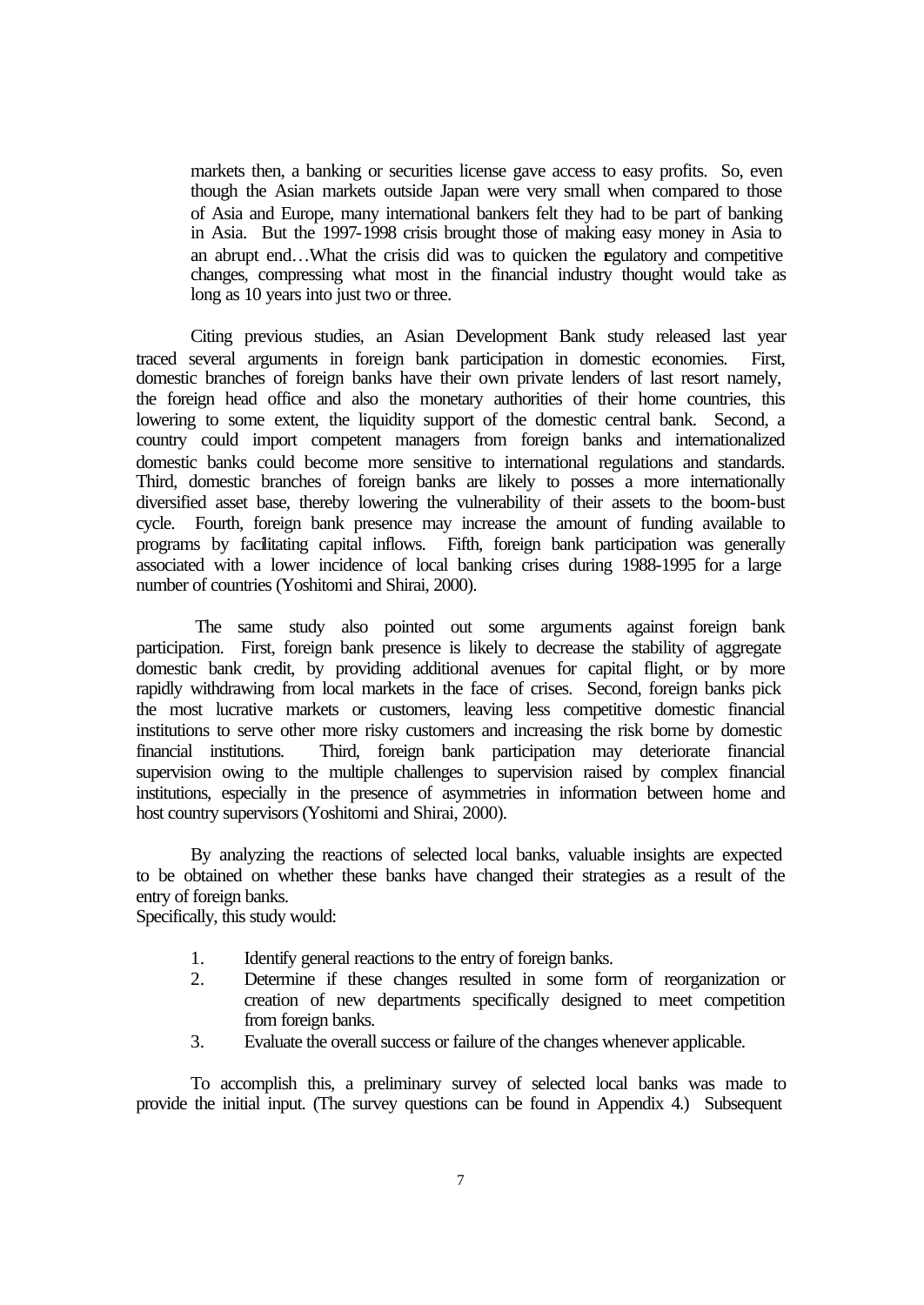interviews of selected bank personnel were made to validate the responses. Secondary data from various sources, including previous empirical studies were used to support the survey and interview results. The study was further expanded to include the experience of three commercial banks in terms of reorganization. The reorganization cases illustrated involved the entire bank or part of its operations.

#### **II. Review of Related Literature**

Adamos (1992) acknowledged that the success of financial integration depends on proper sequencing and speed especially on countries with shallow and oligopolistic financial markets. Slow transformation may cause a drag in the economy and a hasty transition can contribute to financial disruptions and even financial crisis. Countries undertaking financial reforms have to deal with the initial shocks squarely and decisively and fast so that financial liberalization will not merely end up an economic aberration.

A cursory review of the various attempts at financial liberalization and integration over the last thirty years clearly shows that. In the seventies and eighties, financial liberalization was a by-word, a key economic policy. The process has become associated primarily with a reduction of government intervention, deregulation of interest rates, and elimination of credit controls. Later, in order to accelerate the pace of liberalization, several radical policies were introduced, the entry of foreign banks being one of them.

However, as the eighties closed, economies that experimented on several of these radical policy shifts to accelerate financial liberalization soon began to experience a slowdown in growth and productivity. The latter half of the nineties exposed the weaknesses of these policy shifts exposed with adverse results.

A comparison of the financial liberalization efforts of Korea, Malaysia, Sri Lanka, Indonesia, and Thailand revealed that before foreign banks were allowed to enter, various interest rate controls were imposed, relaxed, and in some cases, re-imposed (Aguirre, Bella, Cruz, and Salud, 1999). This allowed some form of protection to local banks, but at the same time creating an environment for the entry of foreign banks.

A comprehensive review of the entry of foreign banks is provided in the World Bank study of Claessens, Demirguc-Kunt, and Huizinga (1998). Using bank level data such as net interest margins, overhead, taxes paid, and profitability of foreign and domestic banks of 80 countries, the authors found that foreign banks achieved higher (and conversely, lower) profits than domestic banks in developing (developed) countries. The study further suggested than an increase in the share of foreign banks leads to a lower profitability of domestic banks. Denizer (2000) investigating the entry of foreign banks in Turkey found that despite a smaller scale of operations, foreign banks increased competition and that their entry reduced the overhead expenses of domestic commercial banks, which in turn increased their profits.

In the Philippines, Tolentino (1988) identified Philippine financial liberalization reforms in four (4) components; first, the gradual abolition of legal ceiling on interest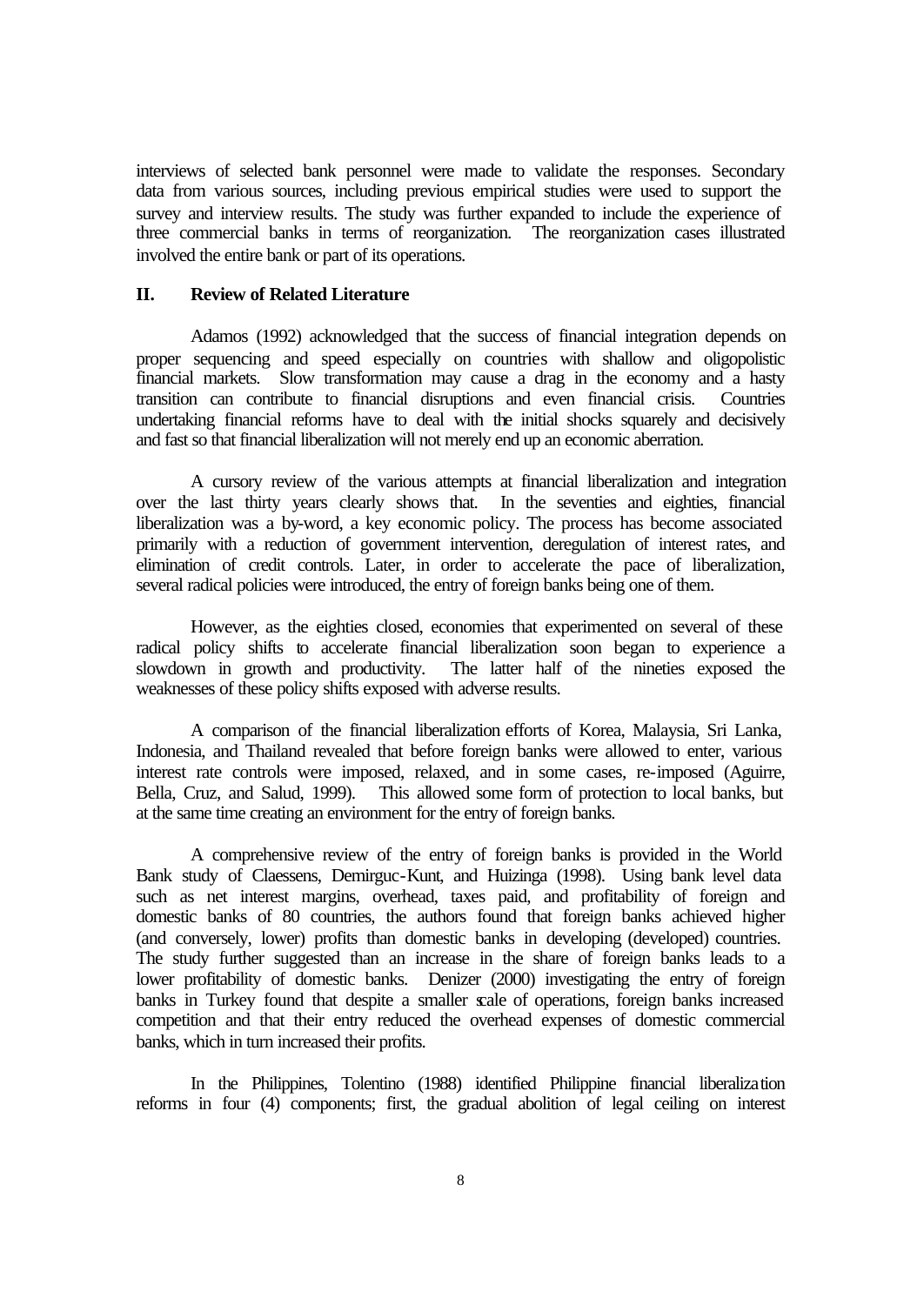rates; second, the reduction of specialization among banks; third, the further increase in minimum capitalization; and fourth, the mover towards the closure of allocative low interest rediscount windows of the Central Bank. The country's experience in liberalization during the early 1980s was hampered by a severe liquidity crisis with the government taking over several banks in order to restore confidence in the banking system.

This environment eventually allowed the entry of the foreign banks into the local banking industry, culminating in the passage of Republic Act 7721, or "An Act Liberalizing the Entry and Scope of Operations of Foreign Banks in the Philippines." Under this law, a foreign bank can enter into country via any, but only one of the following modes: by acquiring, purchasing, or owning up to 60% of the voting stock of an existing bank, by investing up to 60% of the voting stock of a new banking subsidiary, incorporated under Philippine laws, or by establishing branches with full banking authority.

The nineties revealed a further weakness in the country's efforts to liberalize with the onset of the Asian Financial Crisis amid this new liberalization law. Delhaise's (1998) study recounts the Philippine experience during this period:

After the July 1997 devaluation, interest rates jumped and liquidity melted down, ultimately constricting interest income. The Philippines was the first Asian country to really open its doors to foreign banks, after years of isolation. Initially, some selected banks were permitted to open 100% foreign owned branches, although networks were limited in size. Subsequently, President Ramos came out with the surprising offer for foreign investors to acquire up to 60% of local banks, with almost no restriction. Foreign banks had just begun to take advantage of the new liberalization when the crisis erupted. started. Their presence (was) bound to have a further negative impact on bank margins.

The currency crisis and the general slowdown of the economy (have) affected the banks (in the Philippines) in a much smaller way than they are affecting the banking systems in the other countries of the region. The cash flow generated over the years has allowed the banks to achieve several objectives. Firstly, any need for loan loss provision has been met immediately out of recurrent profits.

This has permitted the banks to enter the crisis with almost a clean slate. Secondly, the banks have been able to improve their capital adequacy ratios well above international guidelines, to the point that many of them are capitalized at more than twice the norm. Thirdly, the belated growth in lending, witnessed over the last few years only, was supported with adequate adjustments to equity funds, something the average bank in the rest of South East Asia has not be able to achieve.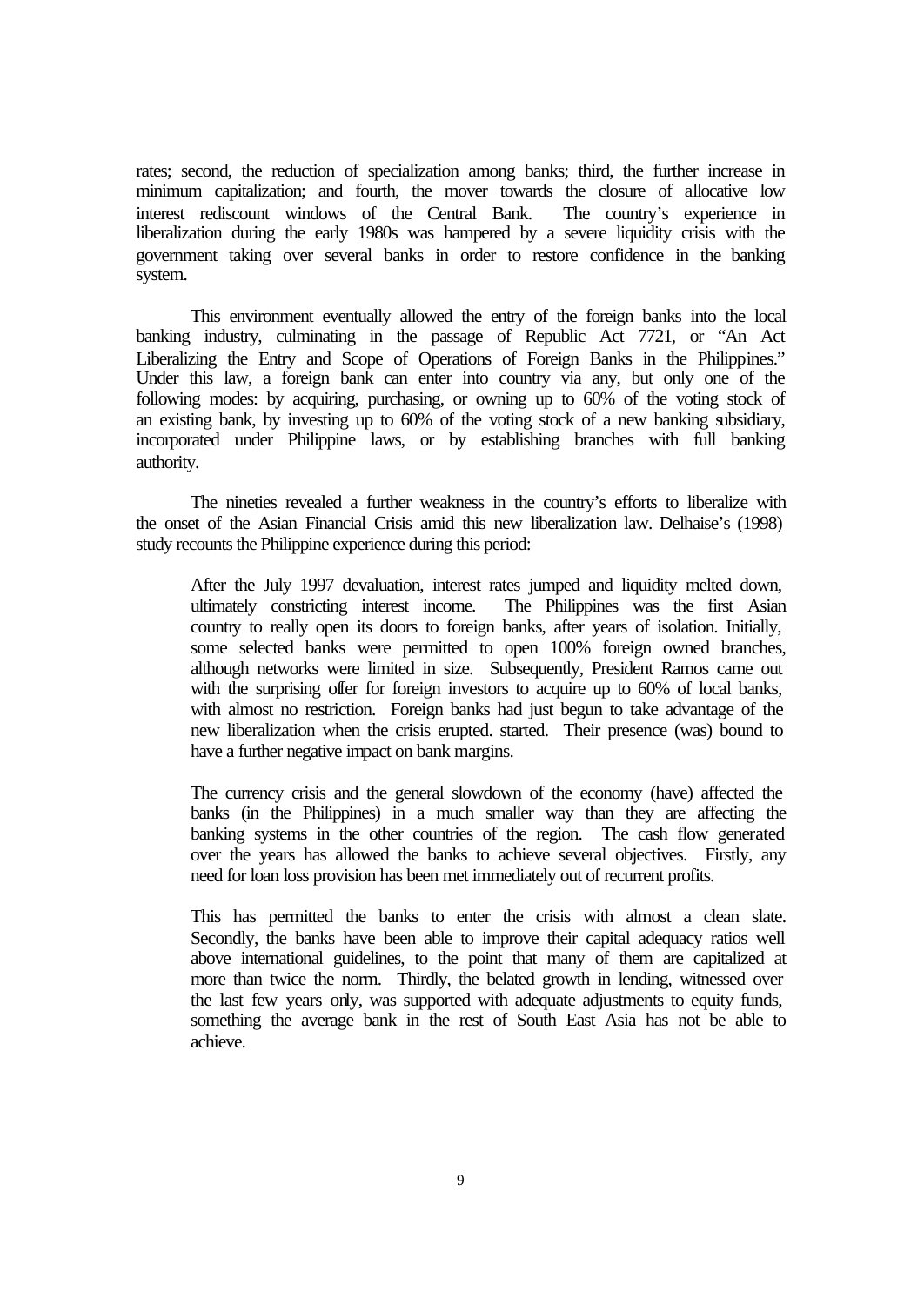By July 1999, nine (9) foreign banks had continued to operate in the Philippine banking industry under the said law. There were initially ten (10) which were granted licenses, but one bank (Development Bank of Singapore) decided to acquire a bank already established under existing Philippine laws (Bank of Southeast Asia), making it existing outside Republic Act 7721. In a pronouncement by Governor Rafael Buenaventura last August 1999, there is no haste in the Bangko Sentral to fill the vacant slot to allow more bank mergers.<sup>2</sup>

Because the presence of these banks has been relatively new, empirical studies on the entry of foreign banks into the country have been limited. Fisher (1997) in his paper "Financial Liberalization to Bank Failure: Starting on the Wrong Foot?" relates that extensive reorganizations of financial institutions have cost great sums to society…that taxpayers end up shouldering the entire burden caused by the institutional failures induced by government's ploy to shift to a liberalized regime. It is from this paper that the focus of this study will be made. Is the Philippines starting on the "wrong foot" in terms of financial liberalization through the entry of foreign banks?

#### **III. Data Presentation and Analysis**

#### **Industry Overview**

Tables 1a and 1b show the Philippine Commercial Banking Industry as of December, 2000 based on information from the Central Bank and the Bankers' Association of the Philippines:

| <b>TABLE 1a. PHILIPPINE COMMERCIAL BANKING INDUSTRY</b> |                                     |  |  |  |  |
|---------------------------------------------------------|-------------------------------------|--|--|--|--|
|                                                         | <b>LOCAL BANKING SECTOR</b>         |  |  |  |  |
|                                                         | (as of December, 2000)              |  |  |  |  |
| <b>PRIVATE COMMERCIAL</b>                               | <b>GOVERNMENT-OWNED</b>             |  |  |  |  |
| <b>Allied Banking Corporation</b>                       | Al-Amanah Islamic Bank              |  |  |  |  |
| <b>Asia United Bank</b>                                 | Development Bank of the Philippines |  |  |  |  |
| Banco de Oro                                            | Land Bank of the Philippines        |  |  |  |  |
| <b>Bank of Commerce</b>                                 |                                     |  |  |  |  |
| <b>BPI-Far East Bank</b>                                |                                     |  |  |  |  |
| China Banking Corp.                                     |                                     |  |  |  |  |
| China Trust (Phils.) Commercial Bank                    |                                     |  |  |  |  |
| Dao Heng Bank                                           |                                     |  |  |  |  |
| <b>DBS</b> Bank Phils.                                  |                                     |  |  |  |  |
| <b>East-West Banking Corporation</b>                    |                                     |  |  |  |  |
| Equitable-PCI Bank                                      |                                     |  |  |  |  |

<sup>&</sup>lt;sup>2</sup> Following President Estrada's visit to China last May 2000, the Bank of China (BOC) was granted a license to operate in the country. BOC will take over the slot vacated by the Development Bank of Singapore, which gave up its foreign license when it acquired 60% of the Bank of Southeast Asia in September 1998.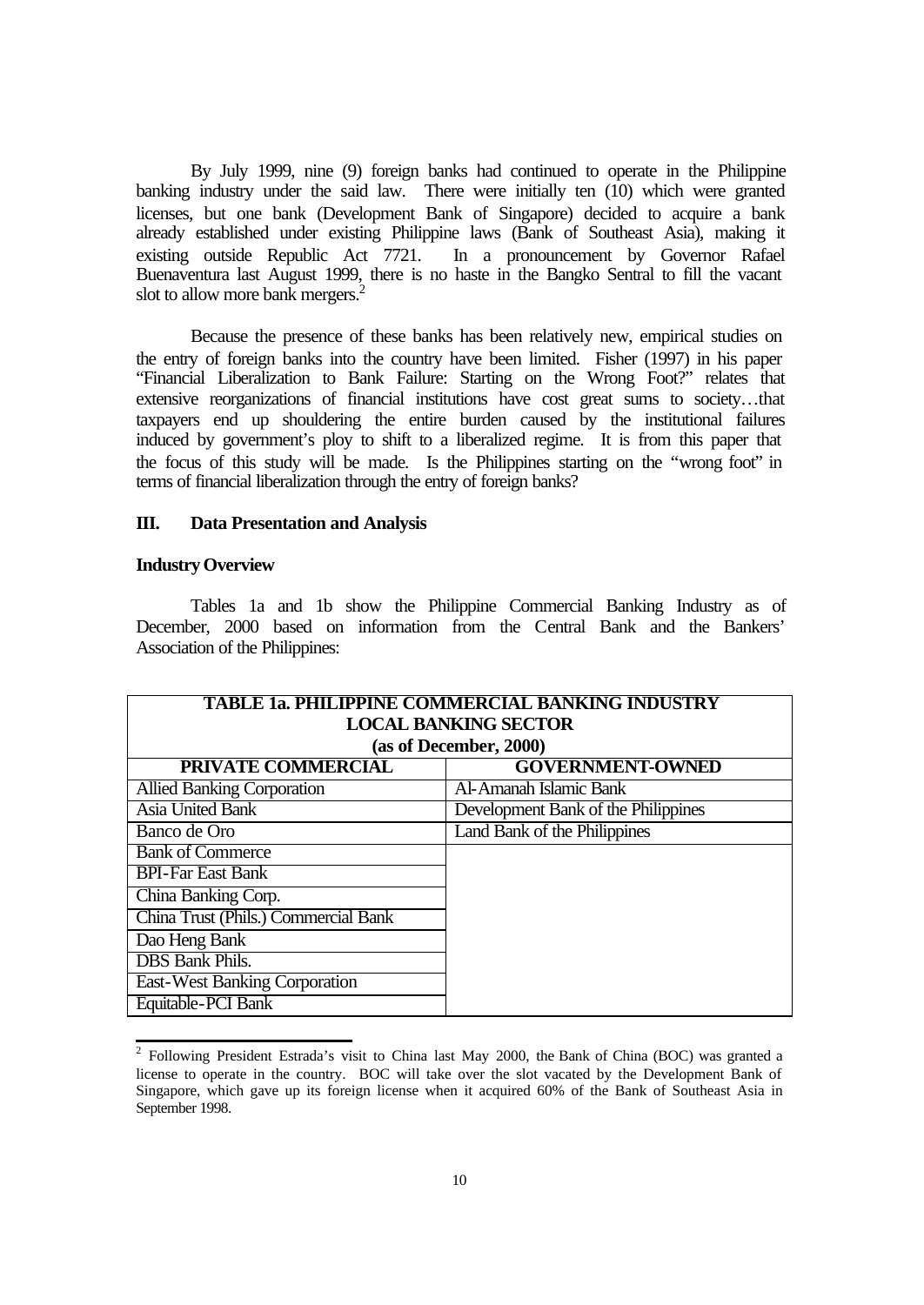| <b>Export and Industry Bank</b>        |
|----------------------------------------|
| <b>Global Bank</b>                     |
| <b>International Exchange Bank</b>     |
| <b>Maybank Philippines</b>             |
| Metropolitan Bank and Trust Company    |
| Phil. Bank of Communication            |
| Phil. National Bank                    |
| Phil. Trust Company                    |
| Phil. Veterans Bank                    |
| <b>Prudential Bank</b>                 |
| Rizal Commercial Banking Corporation   |
| <b>Security Bank and Trust Company</b> |
| TA Bank of the Philippines             |
| <b>Traders Royal Bank</b>              |
| Union Bank of the Philippines          |
| <b>United Coconut Planters Bank</b>    |
| <b>United Overseas Bank</b>            |

| TABLE 1b. PHILIPPINE COMMERCIAL BANKING INDUSTRY |                                 |                                    |  |  |  |
|--------------------------------------------------|---------------------------------|------------------------------------|--|--|--|
| <b>FOREIGN BANKING SECTOR</b>                    |                                 |                                    |  |  |  |
|                                                  | (as of December, 2000)          |                                    |  |  |  |
| <b>Offshore Banks</b><br><b>Foreign Banks</b>    |                                 | <b>Representative and</b>          |  |  |  |
|                                                  |                                 | <b>Regional Offices</b>            |  |  |  |
| <b>ANZ Banking Group</b>                         | <b>ABN AMRO</b>                 | Banco Espanol de Credito           |  |  |  |
| Banco Santander Phils. Inc.                      | <b>American Express Bank</b>    | <b>Bank of Hawaii</b>              |  |  |  |
|                                                  | Ltd.                            |                                    |  |  |  |
| Bangkok Bank Public Co.,                         | <b>Bank of Nova Scotia</b>      | <b>Bank of New York</b>            |  |  |  |
| Ltd.                                             |                                 |                                    |  |  |  |
| Bank of America, NT & SA                         | <b>Bankers Trust Company</b>    | <b>Banque Paribas</b>              |  |  |  |
| Bank of Tokyo, Ltd.                              | <b>Banque Indosuez</b>          | <b>Continental Bank, NA</b>        |  |  |  |
| <b>Chase Manhattan Bank</b>                      | <b>Banque National de Paris</b> | <b>Export-Import Bank of Japan</b> |  |  |  |
| Citibank, NA                                     | Credit Lyonnais                 | Mitsui Taiyo Kobe Bank Ltd.        |  |  |  |
| Deutsche Bank AG                                 | First Natl. Bank of Boston      | Morgan Guarantee Trust of          |  |  |  |
|                                                  |                                 | <b>NY</b>                          |  |  |  |
| Fuji Bank, Ltd.                                  | Intl. Bank of Singapore         | Philadelphia National Bank         |  |  |  |
| Hongkong Bank (HSBC)                             | <b>Overseas Chinese Bank</b>    | State Bank of India                |  |  |  |
| Intl Coml. Bank of China                         | PT Lippo Bank                   | Summa International Bank           |  |  |  |
| <b>ING Bank</b>                                  | <b>Stanchart Australia</b>      |                                    |  |  |  |
| Korea Exchange Bank                              |                                 |                                    |  |  |  |
| <b>Standard Chartered Bank</b>                   |                                 |                                    |  |  |  |

For purposes of this study, these banks will be classified as foreign, since their licenses to operate was approved under RA 7721: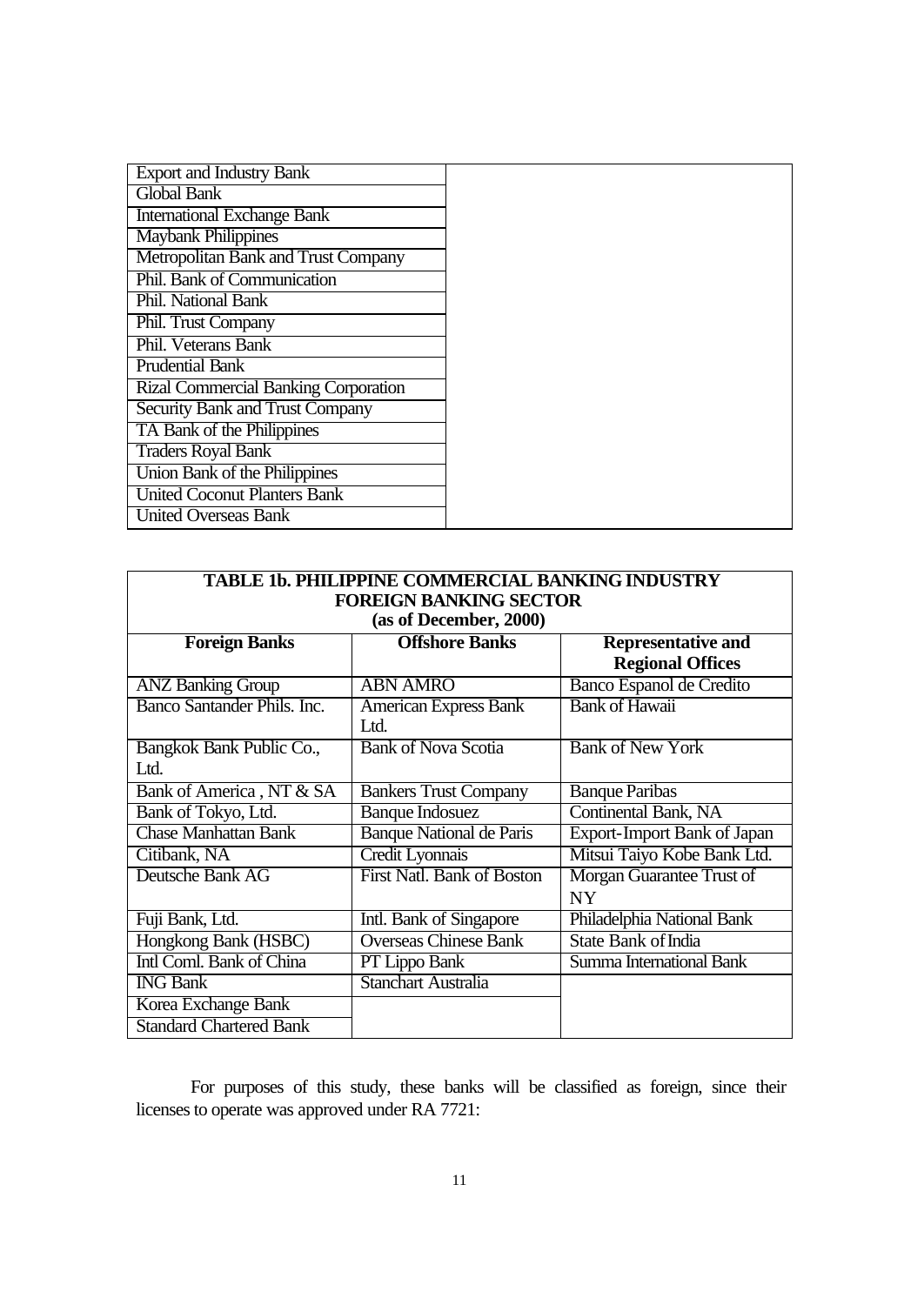- 1. ANZ Banking Group
- 2. Bangkok Bank
- 3. Bank of Tokyo
- 4. Chemical Bank
- 5. DBS Bank
- 6. Deutsche Bank
- 7. Fuji Bank
- 8. International Commercial Bank of China
- 9. ING Bank
- 10. Korea Exchange Bank

Tables 2a to 2c traces the performance of the banking sector in terms of total assets, deposits, and loan portfolio from 1995 to 2000.

| <b>TABLE 2a. PHILIPPINE COMMERCIAL BANKING INDUSTRY</b><br><b>MARKET SHARE SUMMARY: TOTAL ASSETS</b><br>(for the year ending December) |                                 |        |                                                                                 |        |                                          |        |
|----------------------------------------------------------------------------------------------------------------------------------------|---------------------------------|--------|---------------------------------------------------------------------------------|--------|------------------------------------------|--------|
|                                                                                                                                        | <b>Domestic Banks</b><br>Amount | $%$ to | <b>Foreign Banks</b><br><b>Amount</b>                                           | $%$ to | <b>Government Banks</b><br><b>Amount</b> | $%$ to |
|                                                                                                                                        | (P million)                     | total  | (P million)                                                                     | total  | (P million)                              | total  |
| 1995                                                                                                                                   | 817,134                         | 63.7   | 120,472                                                                         | 9.4    | 344,362                                  | 26.9   |
| 1996                                                                                                                                   | 1,273,803                       | 67.5   | 217,701                                                                         | 11.5   | 396,518                                  | 21.0   |
| 1997                                                                                                                                   | 1,647,388                       | 63.8   | 433,474                                                                         | 16.8   | 500,248                                  | 19.4   |
| 1998                                                                                                                                   | 1,642,982                       | 65.1   | 394,802                                                                         | 15.7   | 484,256                                  | 19.2   |
| 1999                                                                                                                                   | 1,784,962                       | 65.0   | 411,053                                                                         | 15.0   | 548,815                                  | 20.0   |
| 2000<br>$N_{\alpha\beta\alpha\alpha}$                                                                                                  | 1,911,325                       | 64.6   | 466,692<br>Equation banks include the fifteen $(15)$ banks listed in Table $2b$ | 15.8   | 578,463                                  | 19.6   |

Notes: 1. Foreign banks include the fifteen (15) banks listed in Table 2b.

2. Data from Chemical Bank is until 1996 only.

4. Government banks include Al-Amanah (Islamic) Bank, DBP, Landbank and PNB.

5. Figures may not add due to rounding.

Source: Central Bank Factbook, various years

The share of foreign banks in terms of total assets to the banking industry is reflective of the performance of the economy from 1995 to 2000. After peaking in 1996, a severe drop was experienced in 1997 and 1998 due to the Asian financial crisis. The drop continued in 1999 and a modest growth was seen in 2000.

Much of the growth of the assets of the foreign banks was made at the expense of the government banks except in 1999. This was attributed to the increased activity in Landbank and PNB. Furthermore, the share of government banks in terms of assets has been on a steady decline since 1995.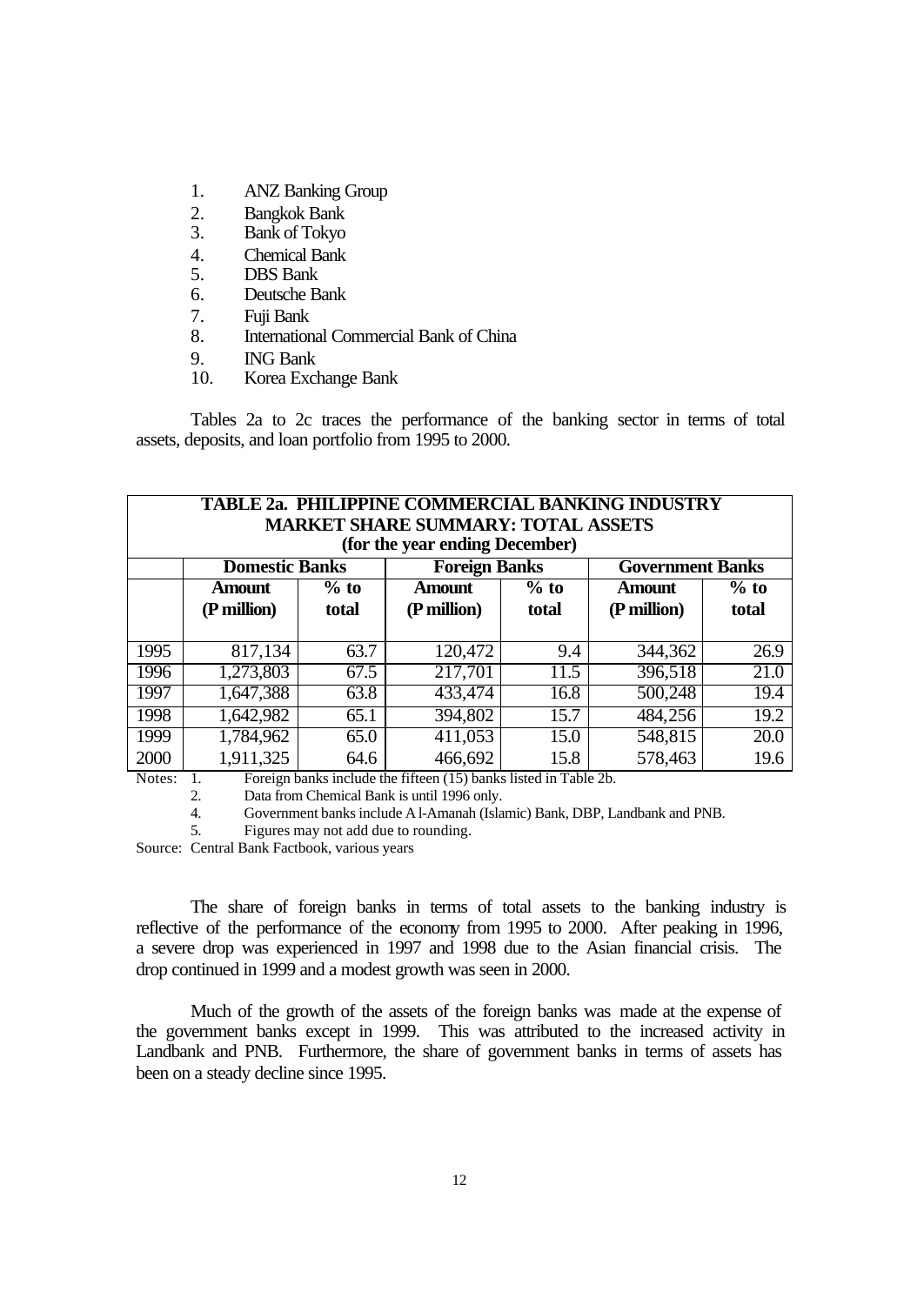It is interesting to note that the performance of the local banks deteriorated much faster than the foreign banks. This is despite the series of mergers and acquisitions made during the 1998 to 2000 period. The drop in share of assets could also be attributed to the closure of several banks, such as Urban Bank.

| <b>TABLE 2b. PHILIPPINE COMMERCIAL BANKING INDUSTRY</b><br><b>MARKET SHARE SUMMARY: TOTAL DEPOSITS</b><br>(for the year ending December) |                              |                 |                              |                 |                              |                 |
|------------------------------------------------------------------------------------------------------------------------------------------|------------------------------|-----------------|------------------------------|-----------------|------------------------------|-----------------|
|                                                                                                                                          | <b>Domestic Banks</b>        |                 | <b>Foreign Banks</b>         |                 | <b>Government Banks</b>      |                 |
|                                                                                                                                          | <b>Amount</b><br>(P million) | $%$ to<br>total | <b>Amount</b><br>(P million) | $%$ to<br>total | <b>Amount</b><br>(P million) | $%$ to<br>total |
| 1995                                                                                                                                     | 575,094                      | 69.3            | 43,311                       | 5.2             | 211,688                      | 25.5            |
| 1996                                                                                                                                     | 834,512                      | 73.3            | 55,874                       | 4.9             | 247,252                      | 21.7            |
| 1997                                                                                                                                     | 1,073,395                    | 72.7            | 110,379                      | 7.5             | 292,551                      | 19.8            |
| 1998                                                                                                                                     | 1,141,577                    | 72.0            | 149,611                      | 9.4             | 293,175                      | 18.6            |
| 1999                                                                                                                                     | 1,238,614                    | 70.0            | 199,202                      | 11.3            | 330,075                      | 18.7            |
| 2000                                                                                                                                     | 1,124,529                    | 66.8            | 260, 796                     | 15.5<br>.       | 297,315                      | 17.7            |

Notes: 1. Total deposits include demand, savings, time, and special deposit accounts.

2. Foreign banks include the fifteen (15) banks listed in Table 2b.<br>3. Data from Chemical Bank is until 1996 only.

3. Data from Chemical Bank is until 1996 only.

4. Government banks include Al-Amanah (Islamic) Bank, DBP, Landbank and PNB.

6. Figures may not add due to rounding.

Source: Central Bank Factbook, various years

In terms of share in deposits, we see a different trend in the performance of the foreign banks. It has grown six times in absolute pesos and three times in market share compared to the domestic and government banks. After dipping slightly in 1996, deposits have risen dramatically, taking substantial market share from its industry competitors.

Even more dramatic is the drop in market share of the domestic banks especially in the year 2000. This can be attributed to the increased competition through aggressive marketing strategies and alliances with financial institutions. It is also during the last two years that we have seen foreign banks such as Citibank, HSBC, ING Bank, and Standard Chartered targeting "smaller" accounts such as those from individuals, and small business establishments, through their credit card network, consumer, and business loans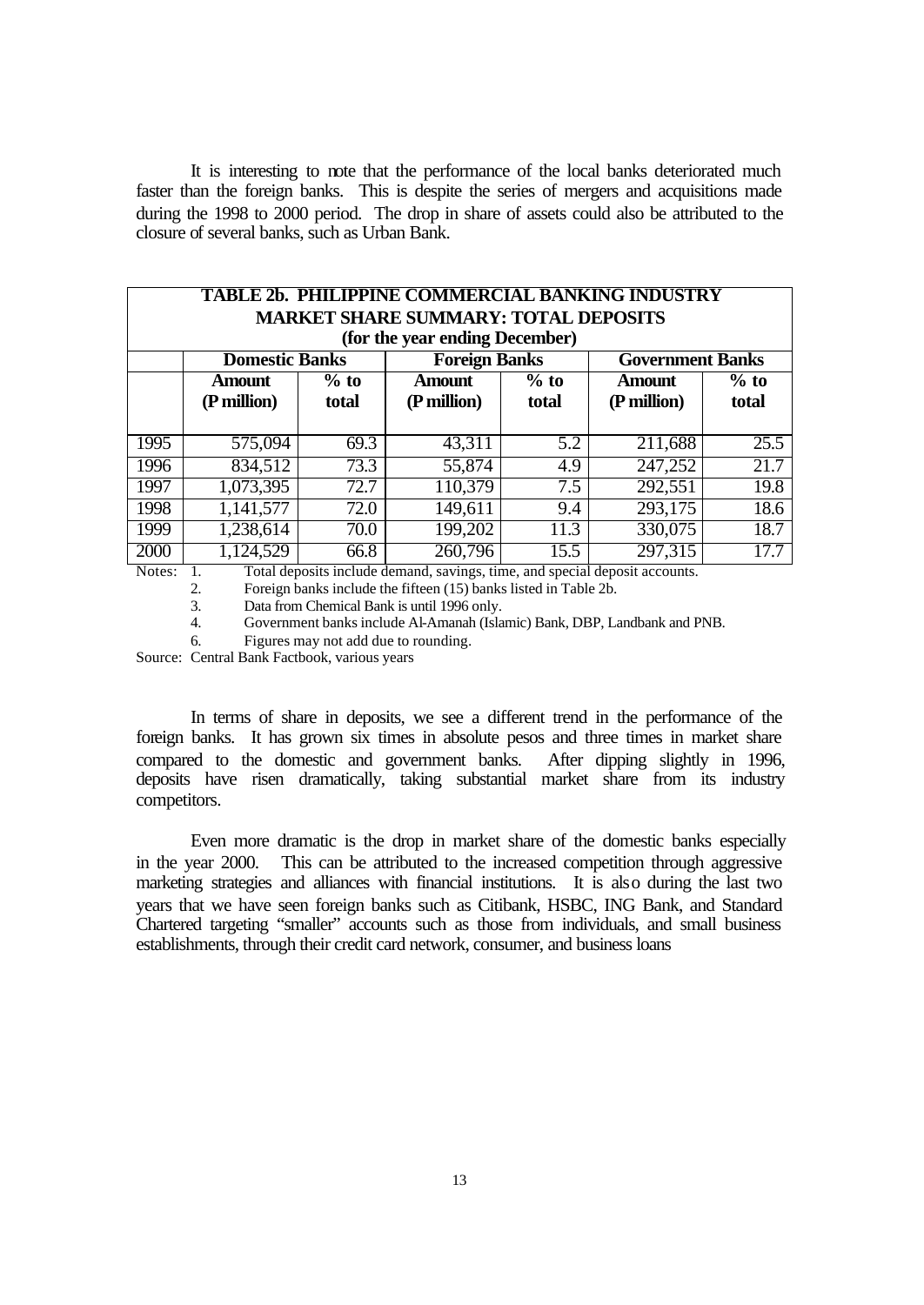| <b>TABLE 2c. PHILIPPINE COMMERCIAL BANKING INDUSTRY</b><br><b>MARKET SHARE SUMMARY: TOTAL LOAN PORTFOLIO</b><br>(for the year ending December) |                              |                 |                                                                                                 |      |                              |                 |
|------------------------------------------------------------------------------------------------------------------------------------------------|------------------------------|-----------------|-------------------------------------------------------------------------------------------------|------|------------------------------|-----------------|
|                                                                                                                                                | <b>Domestic Banks</b>        |                 | <b>Foreign Banks</b>                                                                            |      | <b>Government Banks</b>      |                 |
|                                                                                                                                                | <b>Amount</b><br>(P million) | $%$ to<br>total | $%$ to<br>Amount<br>(P million)<br>total                                                        |      | <b>Amount</b><br>(P million) | $%$ to<br>total |
| 1995                                                                                                                                           | 513,879                      | 67.7            | 67,187                                                                                          | 8.8  | 178,314                      | 23.5            |
| 1996                                                                                                                                           | 839,782                      | 71.0            | 114,658                                                                                         | 9.7  | 228,557                      | 19.3            |
| 1997                                                                                                                                           | 1,009,404                    | 67.5            | 182,398                                                                                         | 12.1 | 304,465                      | 20.4            |
| 1998                                                                                                                                           | 980,023                      | 68.1            | 170,610                                                                                         | 11.9 | 289,040                      | 20.0            |
| 1999                                                                                                                                           | 968,310                      | 67.2            | 194,127                                                                                         | 13.5 | 279,103                      | 19.3            |
| 2000<br>$N_{\alpha\beta\alpha\beta}$                                                                                                           | 973,000                      | 65.9            | 222,041<br>Total lean portfolio includes interhank leans reseaushle, not leans, diseasunts, and | 15.0 | 281,601                      | 19.1            |

Notes: 1. Total loan portfolio includes interbank loans receivable, net loans, discounts, and advances, and net customers liability.

2. Foreign banks include the fifteen (15) banks listed in Table 2b.

3. Data from Chemical Bank is until 1996 only.

4. Government banks include Al-Amanah (Islamic) Bank, DBP, Landbank and PNB.

7. Figures may not add due to rounding.

Source: Central Bank Factbook, various years

Since the behavior of deposits more or less follow that of loans, we see the same dramatic trend in terms of loan portfolio share. Severely affected by the crisis, we observe that there has been a slowdown in lending activities by the domestic and government banks, and except for a slight decline in 1998; foreign banks seem unaffected by the crisis in terms of loan activities.

The preliminary data seem to suggest that foreign banks have indeed slowly taken some market share from the domestic and government banks, especially on the deposit side.<sup>3</sup>

#### **IV. Presentation of Survey Results**

Table 3 shows the profile of the ten (10) banks that have responded to the survey (although one bank declined to answer). The respondent banks comprise about 54of total assets, 65% of total deposits, and 62% of total capital of the banking industry as of December 2000.

<sup>&</sup>lt;sup>3</sup> Note that Tables 2a and 2c include other foreign banks which were operational before the implementation of RA 7721.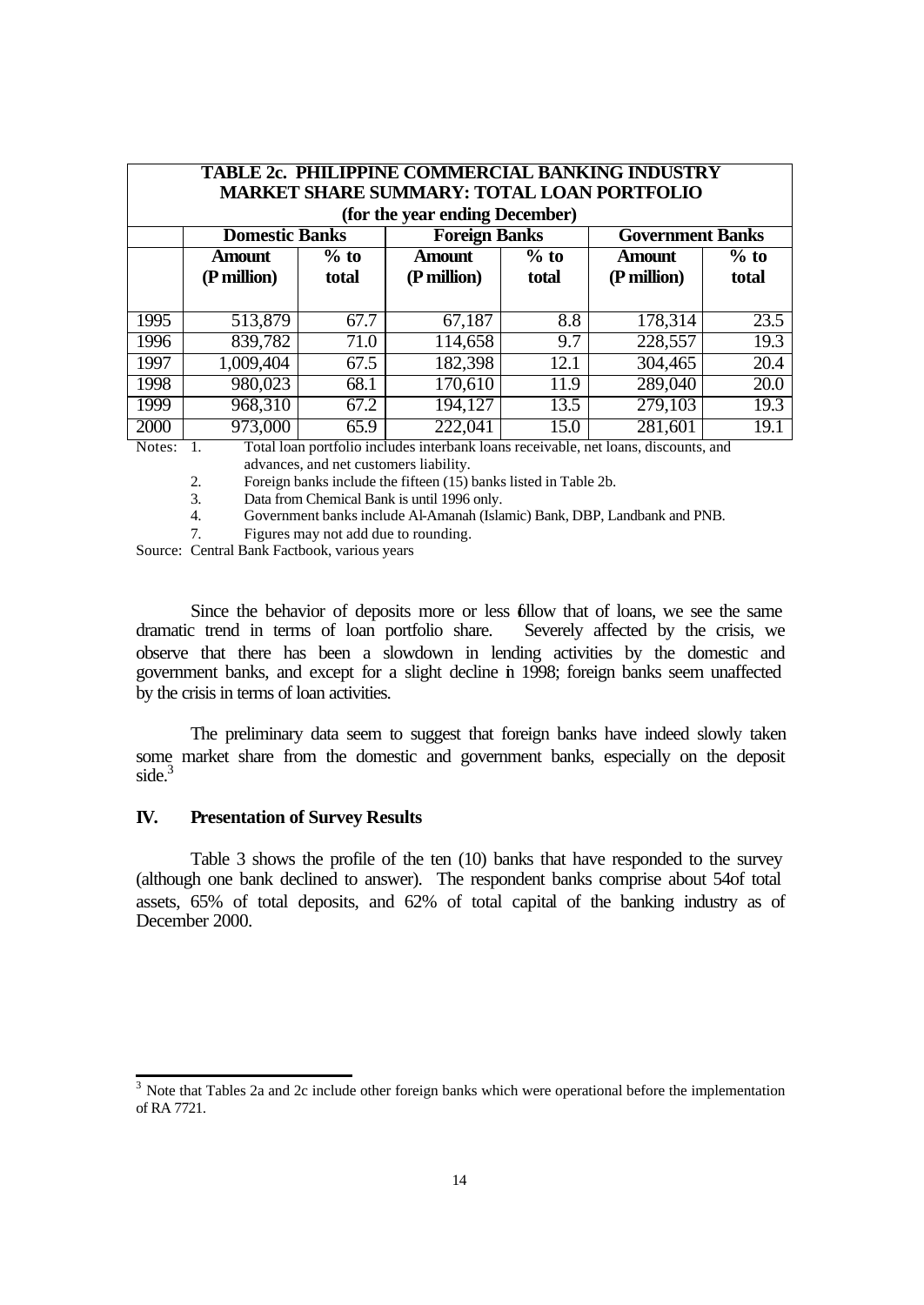| <b>TYPE OF BANK</b>           | <b>NUMBER</b> | % TO TOTAL BANKING |                |          |
|-------------------------------|---------------|--------------------|----------------|----------|
|                               |               | <b>INDUSTRY</b>    |                |          |
|                               |               | AS OF JUNE 2000    |                |          |
|                               |               | <b>ASSETS</b>      | <b>DEPOSIT</b> | CAPITAL. |
|                               |               |                    |                |          |
| Universal/Commercial          | h             | 40.4               | 49.7           | 49.8     |
| <b>Government Specialized</b> |               | 13.6               | 15.1           | 11.9     |
| Savings/Thrift                | റ             | n.a.               | n.a.           | n.a.     |
| TOTAL                         |               | 54.0               | 64.8           |          |

# **TABLE 3 PROFILE OF RESPONDENT BANKS**

Note: 45 banks comprise the banking industry sample that excludes the savings/thrift banks. Preliminary data is sourced from the Central Bank

## **TABLE 4 DESCRIPTION OF THE OVERALL COMPETITIVE ENVIRONMENT**

| <b>BEFORE THE ENTRY OF FOREIGN</b> |             |        | <b>AFTER THE ENTRY OF FOREIGN</b> |             |        |
|------------------------------------|-------------|--------|-----------------------------------|-------------|--------|
| <b>BANKS</b>                       |             |        | <b>BANKS</b>                      |             |        |
| Response                           | No. of      | $%$ to | Response                          | No. of      | $%$ to |
|                                    | responses   | total  |                                   | Responses   | total  |
| Highly competitive                 |             | 11.1   | <b>Highly competitive</b>         |             | 44.4   |
| Very competitive                   |             | 44.4   | Very competitive                  |             | 33.3   |
| Competitive                        | 3           | 33.3   | Competitive                       |             | 11.1   |
| Little competitive                 | 0           | 0.0    | Little competitive                | 0           | 0.0    |
| effect                             |             |        | effect                            |             |        |
| No competitive                     |             | 11.1   | No competitive                    |             | 11.1   |
| effect                             |             |        | effect                            |             |        |
| Total                              | $\mathbf Q$ | 100.0  | Total                             | $\mathbf Q$ | 100.0  |
|                                    |             |        |                                   |             |        |

In response to the first question regarding the description of the overall competitive environment, there has been a significant change from the "very competitive" and "competitive" environment to the "highly competitive" and "very competitive" environment (Table 4). Although one (1) bank said that the entry of foreign banks did not have a competitive impact on its operations, the responses recognize that the entry of the foreign banks had a major impact in terms of competition among the local banks.

In terms of area of operations (Table 5) and products (Table 6) where competition was most significant, and where there have been perceived reductions in market share and revenues, most of the banks answered wholesale banking. This is expected because foreign banks initially catered to the larger and (presumably) higher margin accounts.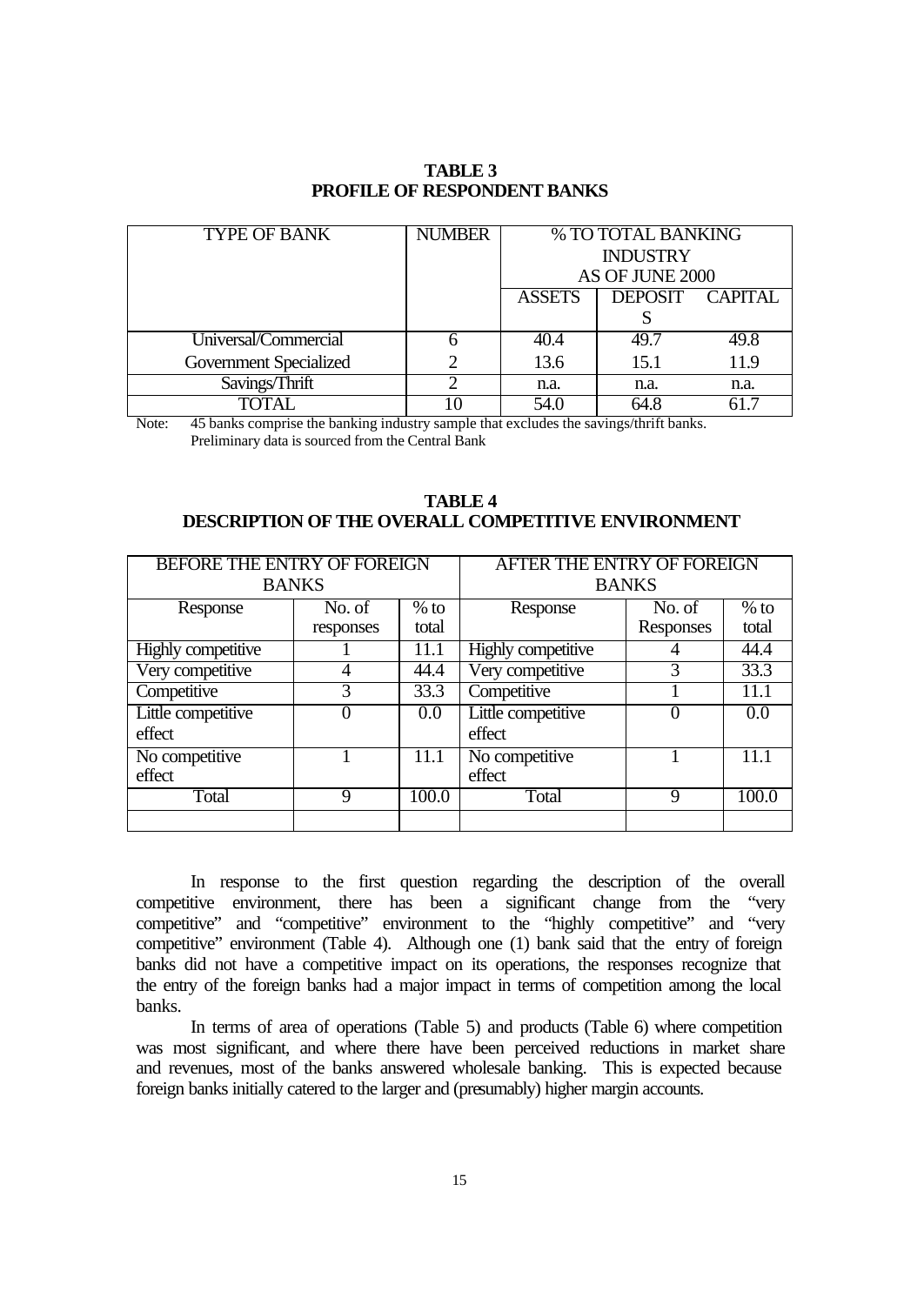# **TABLE 5 AREA OF OPERATIONS WHERE COMPETITION WAS MOST SIGNIFICANT**

| <b>AREA OF OPERATIONS</b>              | No. of responses |
|----------------------------------------|------------------|
| <b>Wholesale Banking</b>               |                  |
| <b>Retail Banking</b>                  |                  |
| <b>Development Banking</b>             |                  |
| No competitive impact                  |                  |
| Others                                 |                  |
| Foreign currency transactions          |                  |
| Deposit-taking (high end market)       |                  |
| Corporate banking (triple A borrowers) |                  |
| <b>Treasury products</b>               |                  |

Note: Multiple answers possible

### **TABLE 6**

# **PRODUCTS OR SERVICES WHICH HAVE BEEN SIGNIFICANTLY AFFECTED (IN TERMS OF REDUCTION OF MARKET SHARE OR REVENUES)**

| <b>General Classification</b>              | No. of responses |
|--------------------------------------------|------------------|
| Retail                                     |                  |
| Wholesale                                  |                  |
| <b>Development</b>                         |                  |
| Others                                     |                  |
| Lending to MNCs and top 100 domestic firms |                  |
| Deposit-taking (high end market)           |                  |
| Corporate banking (triple A borrowers)     |                  |
| Treasury products                          |                  |

Note: Multiple answers possible. Based on the eight (8) banks which experienced a significant competitive impact from the entry of foreign banks.

In terms of specific products or services, the responses are seen in Table 7:

#### **TABLE 7 SPECIFIC PRODUCTS OR SERVICES WHICH HAVE BEEN SIGNIFICANTLY AFFECTED (IN TERMS OF REDUCTION OF MARKET SHARE OF REVENUES)**

| IN TERMIO OF REDUCTION OF MEMMET SHEME OF REVENUES! |               |            |            |            |           |  |
|-----------------------------------------------------|---------------|------------|------------|------------|-----------|--|
| Specific Product/Service                            | <b>Highly</b> | Verv       | Significan | Fairly     | Not       |  |
|                                                     | Significan    | Significan |            | Significan | Significa |  |
|                                                     |               |            |            |            | nt        |  |
| Lending/loans                                       |               |            |            |            |           |  |
| Deposits                                            |               |            |            |            |           |  |
| Foreign exchange                                    |               |            |            |            |           |  |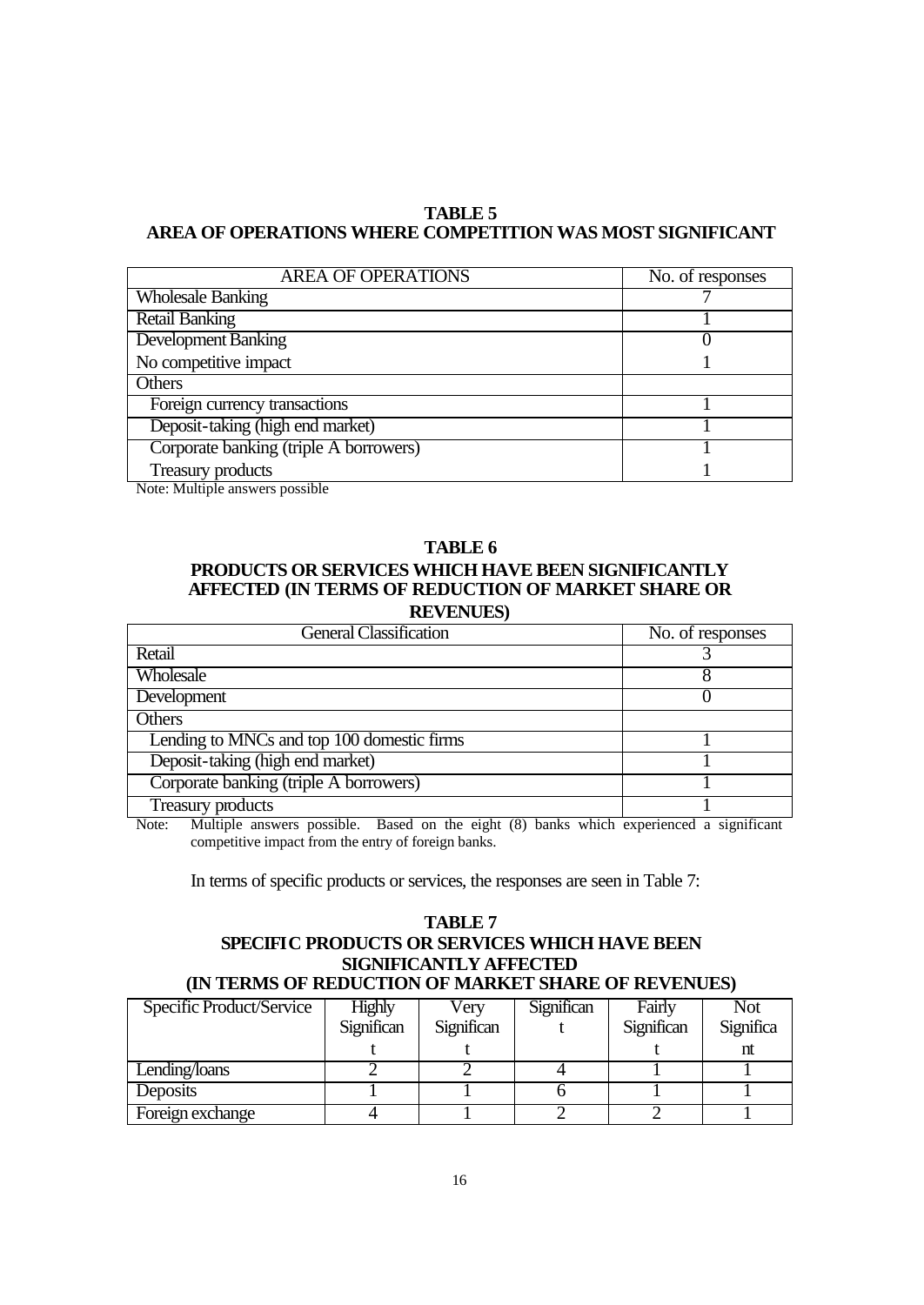| Trust services      |  |  |  |
|---------------------|--|--|--|
| Investment banking  |  |  |  |
| Money market        |  |  |  |
| placements          |  |  |  |
| Investment in fixed |  |  |  |
| assets              |  |  |  |
| <b>Others</b>       |  |  |  |

1. Lending/loans: Majority of the responses was on the "significant" impact, although there were some notable responses on the "highly significant" and "very significant column.

2. Deposits: There was unanimity of the responses as majority said that there was a "significant" impact on the entry of foreign banks.

3. Foreign exchange transactions: Majority of the banks said that the entry of foreign banks had a "highly significant" and "very significant" impact.

4. Trust services: Majority of the responses was on the "fairly significant" to "not significant" column.

5. Investment banking: Responses were mostly on the "very significant" to "highly significant" impact column.

6. Money market placements: Most of the responses were on the "significant" level.

7. Investment in fixed assets: Majority of the responses was on the "fairly significant" to "not significant" column.

By assigning values to the responses and ranking them accordingly, foreign exchange would rank first in terms of significance, followed by lending/loans, investment banking, and deposits. Rounding up to the lower levels of significance are money market placements, trust services, and investment in fixed assets.

Because foreign banks initially catered to their own nationals, it was expected that foreign exchange transactions would rank very high. Lending/loans and investment banking would also rank high as local banks were significantly affected in the wholesale banking business, which could partly account for the findings in Table 2b.

On the other hand, investment in fixed assets would be on the low side because of the limited number of branches allowed under R.A. 7721. Trust services were also expected to be low because none of the foreign banks under R.A. 7721 have been granted licenses to undertake these operations and that there are certain requirements needed in order for these licenses to be granted.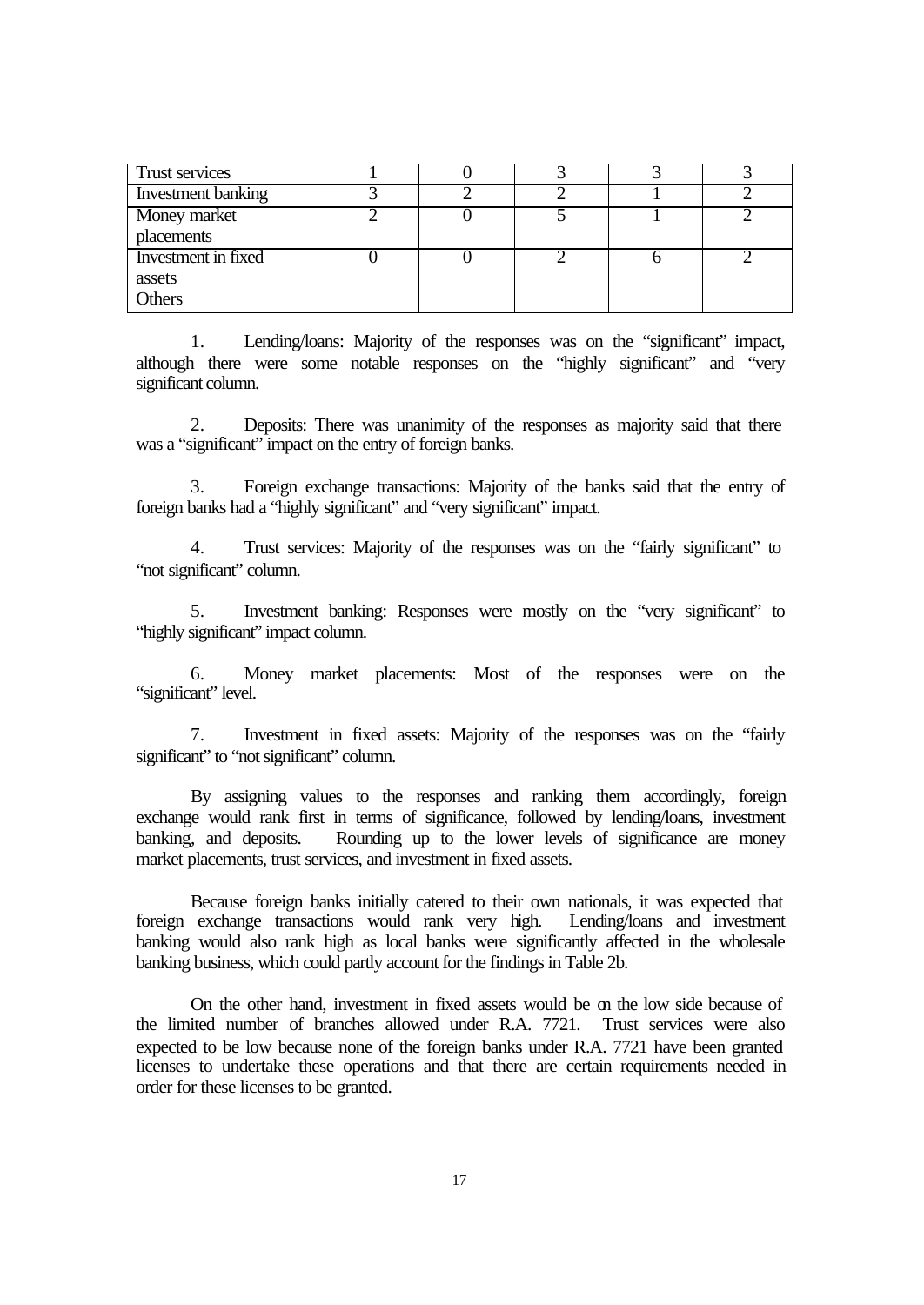Among the other (qualitative) factors, local banks that have been affected by the entry of foreign banks were most affected by fund sourcing (which includes deposits) and in the hiring of employees (Table 8). Three (3) of the local banks interviewed admitted that during the first few months of operations of these foreign banks, this represented a temporary problem in terms of hiring and retaining productive employees.

This problem is addressed in Calderon, Villanueva and Tullao's (2000) study when they noted that "there are human resource implications of the continuous consolidations/mergers and reengineering ventures of finance institutions on the supply of bankers due to retrenchment. On the other hand, in view of liberalization, the country may experience a shortage of highly qualified professionals to work locally because they now have opportunities to be hired abroad. With the entry of foreign banks, a dual internal labor market can also emerge with differences in compensation between foreign and local professionals". The study proceeds with the various supply-side alternatives to the labor issue.

| <b>Other Significant Factors</b>                  | $\overline{\text{No}}$ . of responses |
|---------------------------------------------------|---------------------------------------|
| <b>Branch network</b>                             |                                       |
| Fund sourcing                                     |                                       |
| Obtaining new clients                             |                                       |
| Hiring of employees                               |                                       |
| Changes in information technology/computerization |                                       |
| Increase in capital                               |                                       |
| <b>Others</b>                                     |                                       |
| Retaining existing clients                        |                                       |

**TABLE 8 OTHER SIGNIFICANT FACTORS AFFECTED** 

Note: Multiple answers possible, one bank did not answer

Owing to the highly secretive nature of the industry, only six banks responded to the question on potential business revenues lost (Table 9). For those who responded nonetheless, the results are surprising. Close to a half a billion pesos may have been potentially lost by these local banks to their foreign counterparts, a direct result of the competition on the wholesale banking activities. Follow-up interviews from those banks which have experienced potential revenue losses of over P 100-million have admitted that the lost revenues have forced them to look into other market niches in order to offset the losses. What seems to be more surprising, however, is that the banks interviewed downplayed these losses and said that more competition was felt from the other local banks rather than these foreign banks.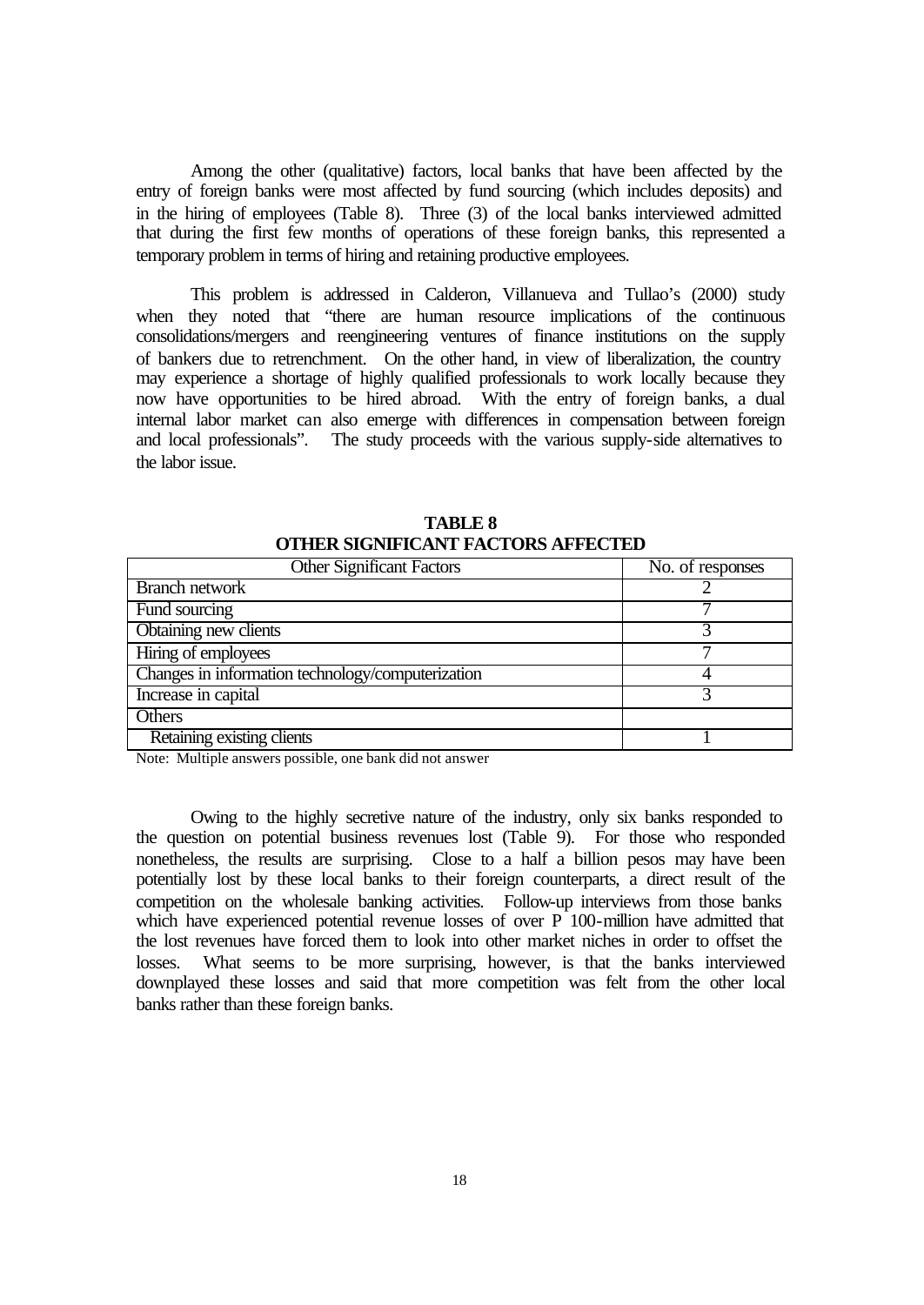| <b>Business Revenue Lost</b>              | No. of responses |
|-------------------------------------------|------------------|
| Below P 1.0 million                       |                  |
| $P_1.0$ million to below $P_25.0$ million |                  |
| P 25.0 million to below P 50.0 million    |                  |
| P 50.0 million to below P 100.0 million   |                  |
| Above P 100.0 million                     |                  |

**TABLE 9 POTENTIAL BUSINESS REVENUES LOST (CURRENT YEAR)**

Note: three banks did not answer

In order to meet the competition from the entry of foreign banks, local banks have resorted to a variety of strategies (Table 10). In terms of "strong" responses, we can further re-classify the strategies as follows:

- 1. Strategies immediately being implemented (3 responses each):
	- 2.1 Move to other markets/market niches<br>2.2 Review pricing to meet competition
	- Review pricing to meet competition
	- 2.3 Re-engineer all or some processes
- 2. Strategies already being addressed:
	- 2.1 Invest in new technology (8 responses)
	- 2.2 Increase advertising and promotion activities (7 responses)
	- 2.3 Introduce new products (6 responses)
- 3. Strategies that are not needed:
	- 3.1 Merge/acquire rural banks, foreign banks, and other financial companies (8 responses each)
	- 3.2 Merge/acquire savings/thrift banks (6 responses)
	- 3.3 Hire consultants (6 responses)
	- 3.4 Merge/acquire other commercial banks (5 responses)
	- 3.5 ISO certification (5 responses)
- 4. Strategies already done (1 response each)
	- 4.1 Re-engineer all or some processes
	- 4.2 Review manpower policies
	- 4.3 Form strategic alliances with foreign banks
	- 4.4 Capital infusions from present shareholders, from outsiders, or a combination

The core marketing strategies such as moving to other markets/market niches, review pricing, introduction of new products, and increase in advertising and promotion activities are often a preferred choice in an environment of increasing competition. Interviews have confirmed that majority of the local banks view the entry of foreign banks as a marketing challenge and are therefore preparing for such. This could explain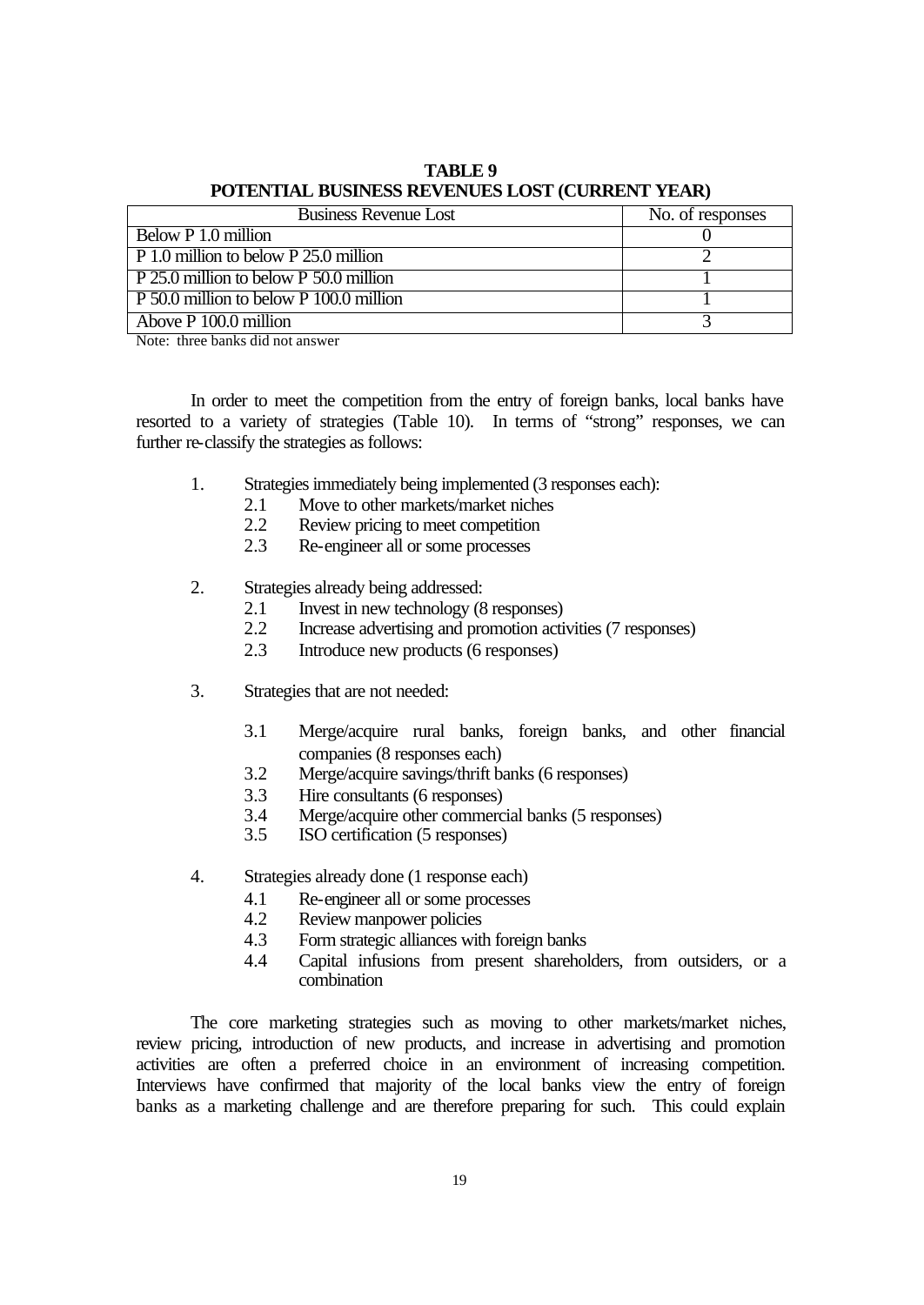why re-engineering was ranked high. Banks view their marketing strategies as part of an on-going re-engineering effort, but only in terms of the core strategies mentioned above. None of the banks interviewed mentioned re-engineering the entire organization, only a portion of their marketing department (or its equivalent) as a response to the entry of foreign banks. Thus, one significant finding of this study is that the entry of foreign banks did not move the local banks to re-engineer their entire organization.

Investing in new technology appears to be the more preferred response of the local banks. Realizing that the potential transfer of technology of the foreign banks (which are presumed to be superior) to their domestic branches could have a significant impact on the industry, local banks are looking at investments in new technology as the new frontier, providing at least a level playing field. Jumping on the e-commerce bandwagon is now common among local banks and they are looking beyond the additional investment in the number of automated teller machines as a response.

|                                     | <b>Immediatel</b> | Already        | <b>Not</b>     | Done |
|-------------------------------------|-------------------|----------------|----------------|------|
|                                     | y                 | being          | Needed         |      |
|                                     |                   | addressed      |                |      |
| Change in mission/vision            | $\overline{2}$    | 4              | $\overline{2}$ |      |
| Invest in new technology            |                   | 8              |                |      |
| Move to other markets/market niches | 3                 | $\overline{2}$ | 3              |      |
| Introduce new products              | $\overline{2}$    | 6              |                |      |
| Review pricing to match competition | 3                 | 4              |                |      |
| Hire consultants                    |                   | $\overline{2}$ | 6              |      |
| Increase bank network               |                   | 4              |                |      |
| Re-engineer all or some processes   | 3                 | 3              |                |      |
| Review manpower policies            |                   | 5              |                |      |
| "Pirate" from other banks           |                   | 5              | 3              |      |
| <b>ISO</b> certification            |                   | 3              | 5              |      |
| Form strategic alliances            |                   |                |                |      |
| 1. With other local banks           |                   | 3              |                |      |
| 2. With foreign banks               | 2                 | 3              | $\overline{2}$ |      |
| Increase advertising and promotion  |                   |                |                |      |
| activities                          |                   |                |                |      |
| Capital infusion                    |                   |                |                |      |
| From present shareholders           |                   |                |                |      |
| From outsiders<br>$2_{-}$           |                   |                |                |      |
| 3. Combination                      |                   |                |                |      |

**TABLE 10 STEPS BEING DONE TO MEET COMPETITION AND TIME FRAME**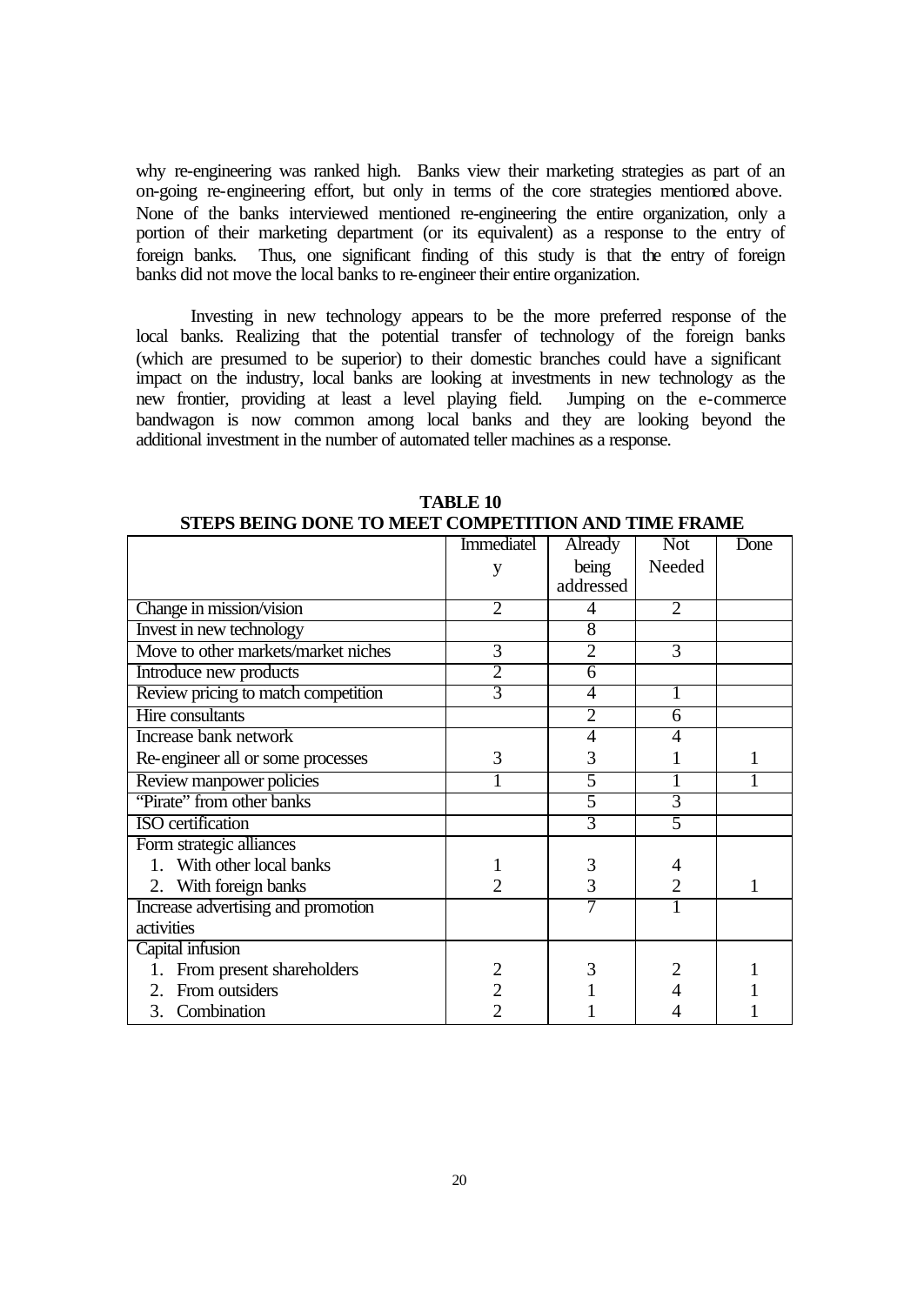| Merge/acquire                |  |  |
|------------------------------|--|--|
| 1. Other commercial banks    |  |  |
| 2. Savings/thrift banks      |  |  |
| 3. Rural banks               |  |  |
| 4. Foreign banks             |  |  |
| 5. Other financial companies |  |  |

Primarily due to time and cost considerations, mergers and acquisitions were generally least preferred. Since most of the banks that have responded to the survey have complied with the Central Bank requirements on capitalization, there was no need to merge or acquire in the immediate future.

Also least preferred were the "costly" alternatives such as ISO certification and the hiring of consultants. One bank was even skeptical about the benefits of an ISO certification and referred to a certain bank that was ISO certified but eventually experienced troubles in its operations.

There was only one bank that responded as not having significant impact from the entry of foreign banks, primarily because this bank felt that their products and services cater to a different market niche (Table 11). In preparation for the eventual competition, the said bank would introduce new products, increase its network, and form strategic alliances with foreign banks (Table 12). On going were possible investments in new technology, review of pricing, re-engineering, and increasing its advertising and promotion activities.

| TABLE <sub>11</sub>                |
|------------------------------------|
| NATURE OF 'NO COMPETITIVE IMPACT'' |

| Nature of "no competitive impact"                                                                        | No. of response |
|----------------------------------------------------------------------------------------------------------|-----------------|
| Products and services cater to a different market niche                                                  |                 |
| Products and services are complementary                                                                  |                 |
| Only some products are competitive and does not represent a<br>significant impact on the bank's revenues |                 |
| Local banks present a more significant competition that the<br>Foreign banks                             |                 |

# **TABLE 12**

# **STEPS BEING DONE TO PREPARE FOR COMPETITION AND TIME FRAME**

|                                     | <b>Immediatel</b> | Within   | After    | $On-$ |
|-------------------------------------|-------------------|----------|----------|-------|
|                                     |                   | one year | one year | going |
| Change in mission/vision            |                   |          |          |       |
| Invest in new technology            |                   |          |          |       |
| Introduce new products              |                   |          |          |       |
| Review pricing to match competition |                   |          |          |       |
| Increase bank network               |                   |          |          |       |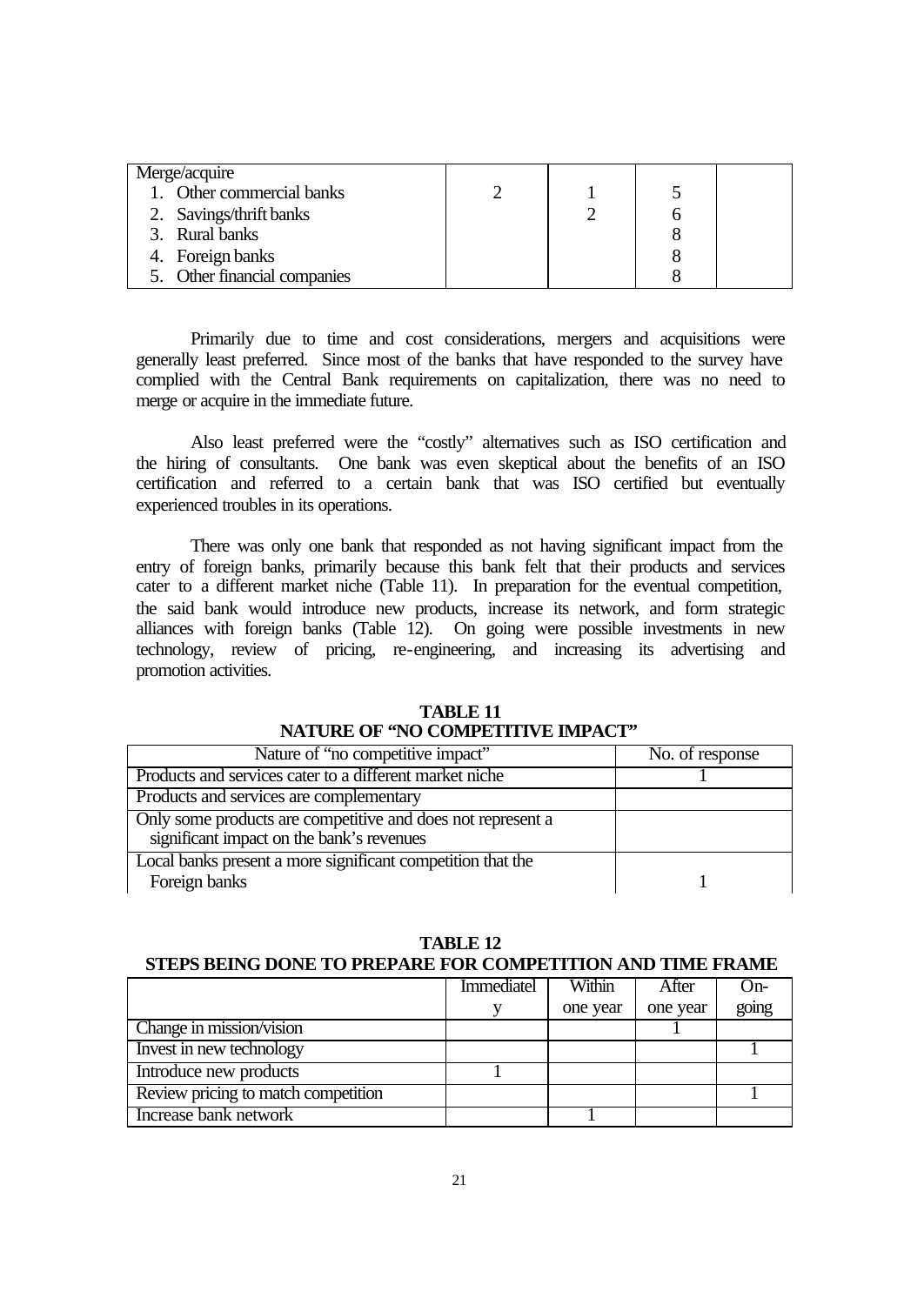| Re-engineer all or some processes  |  |  |
|------------------------------------|--|--|
| Form strategic alliances           |  |  |
| 1. With other local banks          |  |  |
| 2. With foreign banks              |  |  |
| Increase advertising and promotion |  |  |
| activities                         |  |  |

Note: Unanswered items were deleted.

What would change the said bank in its position would be an increase in the number of foreign banks and its branches, and an increase in the top-tier banks, whether local or foreign (Table 13).

# **TABLE 13 WHAT WOULD CHANGE THE BANK'S POSITION ON THE PRESENT "NO COMPETITIVE IMPACT" PERCEPTION**

| Response                                                     | No. of response |
|--------------------------------------------------------------|-----------------|
| Increase in the number of foreign banks                      |                 |
| Increase in the number of branches the foreign banks will be |                 |
| allowed                                                      |                 |
| to establish                                                 |                 |
| Increase in the number of foreign banks and the number of    |                 |
| branches                                                     |                 |
| for each foreign bank                                        |                 |
| Increase in capitalization requirements                      |                 |
| Others                                                       |                 |
| Increase in the number of top-tier banks                     |                 |

Overall, the local banks were of the opinion that the entry of foreign banks was able to liberalize both the economy and the banking sector (Table 14). They also felt that the entry of foreign banks would be more desirable if there was an increase in the number of banks, the number of branches per bank, and that some form of reciprocity arrangement could be made with their countries of origin. The local banks would support legislation that would increase the competitive environment of the foreign banks, although one bank interviewed said that any legislation would only increase control on the banking environment. Finally, in terms of merger, no consistent or dominant local bank response was observed.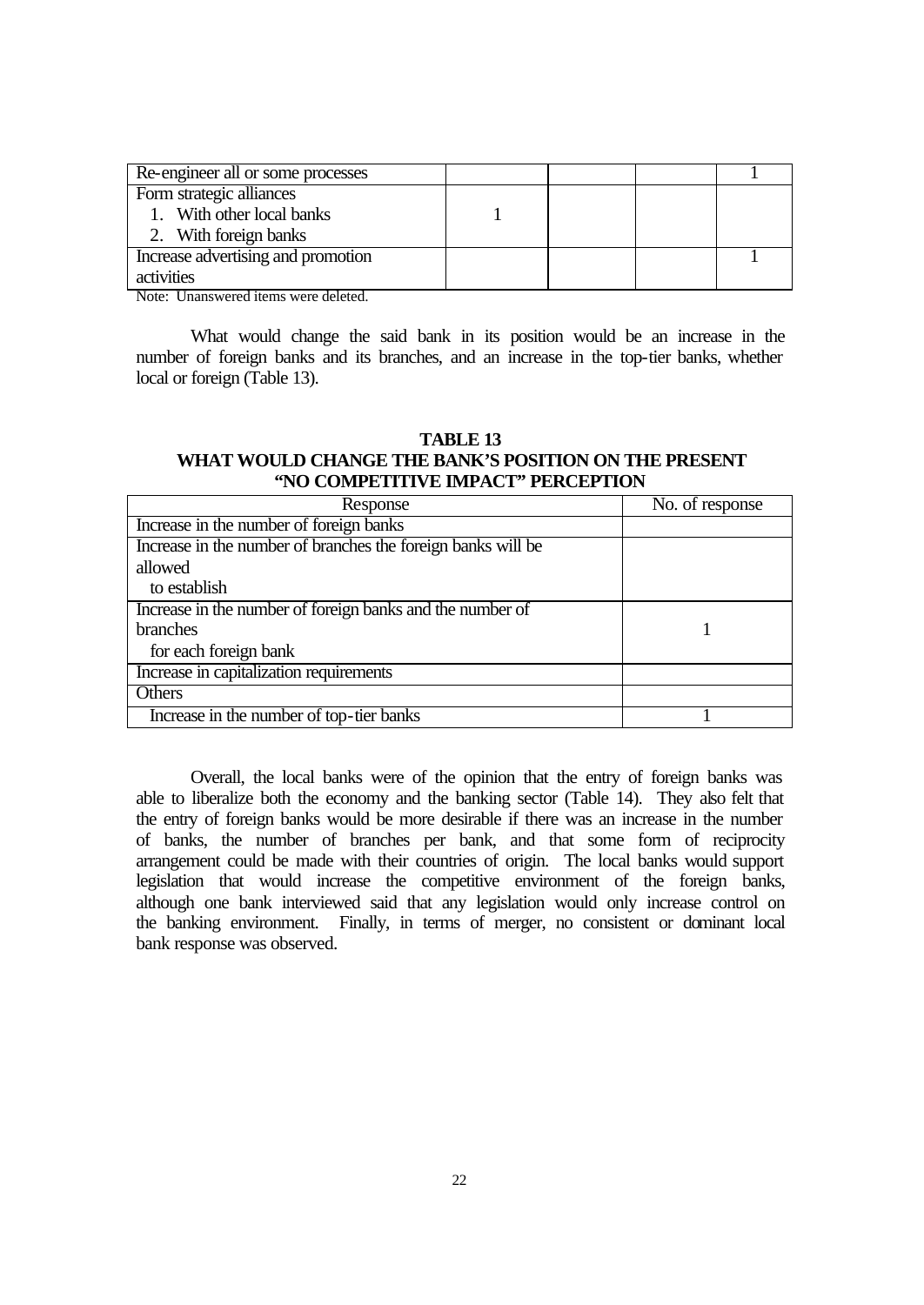# **TABLE 14 GENERAL ASSESSMENT OF FOREIGN BANKS AND FINANCIAL LIBERALIZATION**

# **Were Ten Foreign Banks Satisfactory in Liberalizing the Banking Sector?**

| Response                                                | No. of responses | $%$ to |
|---------------------------------------------------------|------------------|--------|
|                                                         |                  | total  |
| Yes.                                                    |                  | 66.7   |
| No. More than is required, but there should be a limit. |                  | 22.2   |
| No. There should be no limit to the number of foreign   |                  | 11.1   |
| banks.                                                  |                  |        |
| `ota`                                                   |                  |        |

#### **Were Ten Foreign Banks Satisfactory in Liberalizingthe Economy In General?**

| Response                  | No. of responses | $%$ to |
|---------------------------|------------------|--------|
|                           |                  | total  |
| Yes                       |                  | 66.    |
| NΟ                        |                  | 33.3   |
| $\overline{\text{Total}}$ |                  | 100.1  |

#### **What Changes Would Make the Entry of Foreign Banks More Desirable?**

| Response                                                    | No. of responses |
|-------------------------------------------------------------|------------------|
| Increase the number of banks                                |                  |
| Decrease the number of banks                                |                  |
| Increase the number of branches per bank                    |                  |
| Increase the capitalization requirements                    |                  |
| Allow the entry of local banks in the country of origin of  |                  |
| These foreign banks (complementary/reciprocity arrangement) |                  |
| <b>Ithers</b>                                               |                  |

Note: multiple answers allowed.

# **Would You Favor Legislation That Will Further Increase the Competitive Environment of Foreign Banks?**

| Response                  | No. of responses | $%$ to |
|---------------------------|------------------|--------|
|                           |                  | total  |
| $\overline{\mathrm{Yes}}$ |                  | OO. .  |
| No                        |                  | 33.3   |
| $\overline{\text{Total}}$ |                  | 00.0   |

# **Would You Favor a Merger with a Foreign Bank?**

| Response                   | No. of responses | $%$ to |
|----------------------------|------------------|--------|
|                            |                  | total  |
| Yes                        |                  | 22.2   |
| Yes, but not at this time. |                  | 33.3   |
| No                         |                  | 33.3   |
| Depends on the strategy.   |                  |        |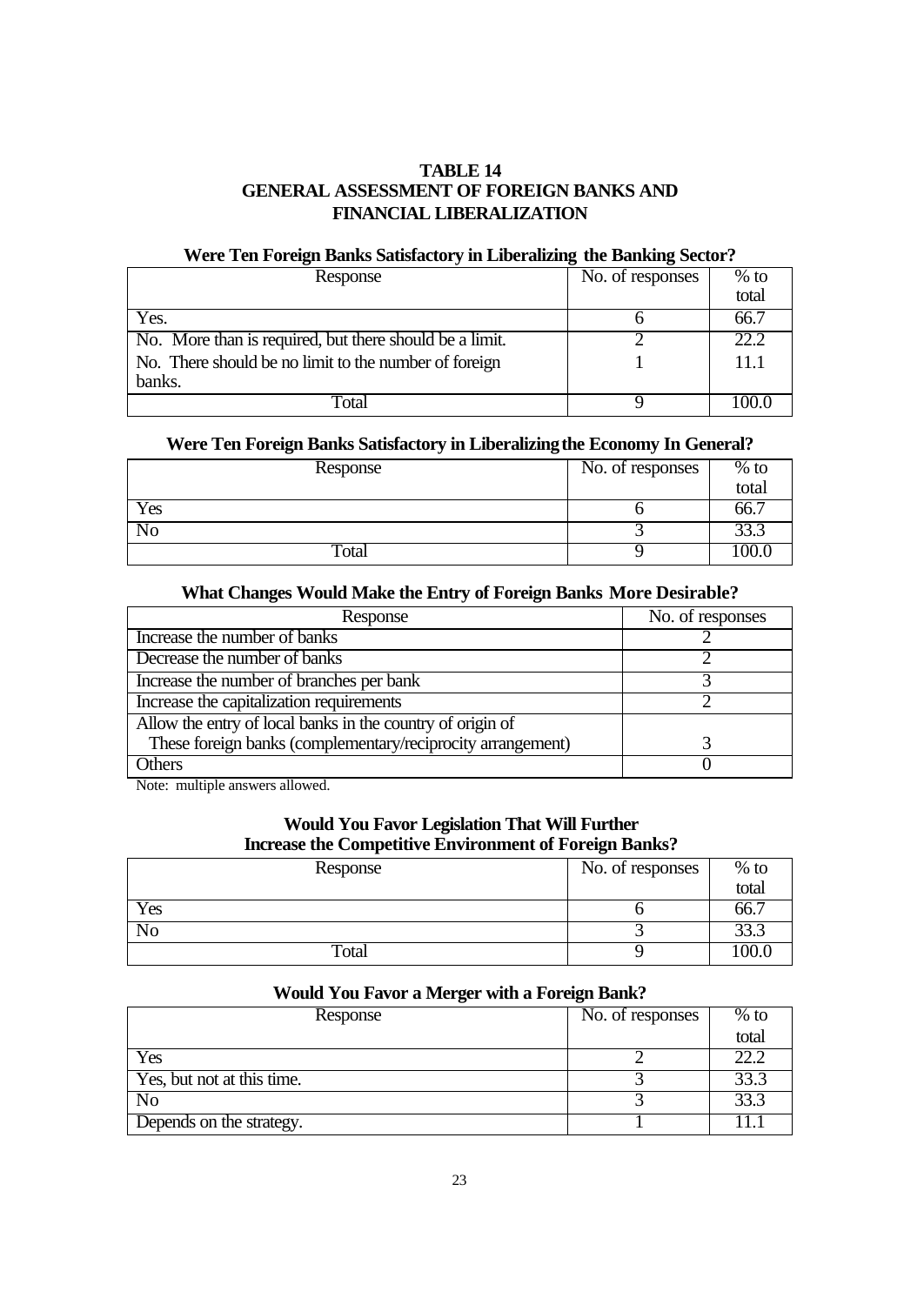## **Summary of Survey Results**

What can be determined from the survey are the following:

- 1. Prior to the entry of foreign banks, the environment was considered to be "competitive to very competitive". With the entry of the foreign banks, it was observed that the environment became "very to highly competitive".
- 2. Competition was on the wholesale banking operations, particularly on foreign exchange transactions, lending/loans, and investment banking. Least affected were investments in fixed assets, and trust services.
- 3. Other (qualitative) effects of the entry of foreign banks were on the sourcing of funds and the hiring of employees.
- 4. The potential revenue losses from the entry of foreign banks were estimated to P 500 million.
- 5. Preferred responses of the local banks to meet competition include mostly marketing strategies. Re-engineering was made on some bank processes only and not on the entire organization.
- 6. Local banks generally agreed that the entry of foreign banks were satisfactory in liberalizing the economy and the banking sector. However, there was a mixed reaction as to whether the local banks would favor a merger with a foreign bank.

# **V. Analysis of Results**

The most significant findings in the survey pertain to the following:

1. There is an acknowledged increase in the competitive environment, particularly in the wholesale banking side. Data from the Central Bank appear to support this finding:

|                      | <b>TOTAL DEPOSITS</b><br><b>TOTAL LOAN PORTFOLIO</b><br>(P million) |          |        |       |          |        |
|----------------------|---------------------------------------------------------------------|----------|--------|-------|----------|--------|
| <b>BANK</b>          | (P million)                                                         |          |        |       |          |        |
|                      | Dec                                                                 | Dec 1999 | $\%$   | Dec   | Dec 1999 | $\%$   |
|                      | 1995                                                                |          | growth | 1995  |          | growth |
| <b>ANZ Bank</b>      | 583                                                                 | 2,910    | 399.1  | 162   | 2,534    | 1,464. |
|                      |                                                                     |          |        |       |          |        |
| <b>Bank of Tokyo</b> | $\overline{4,}051$                                                  | 10,496   | 159.1  | 2,055 | 10,985   | 434.6  |
| <b>Bangkok Bank</b>  | 976                                                                 | 1,302    | 33.4   | 155   | 543      | 250.3  |
| <b>Chemical Bank</b> | 182                                                                 | n.a.     | n.a.   | n.a.  | n.a.     | n.a.   |
| <b>DBS</b> Bank      | n.a.                                                                | 9,104    | n.a.   | n.a.  | 4,525    | n.a    |

# **TABLE 15 SUMMARY OF TOTAL LOANS AND DEPOSITS OF SELECTED FOREIGN BANKS (December 1995 to December 1999)**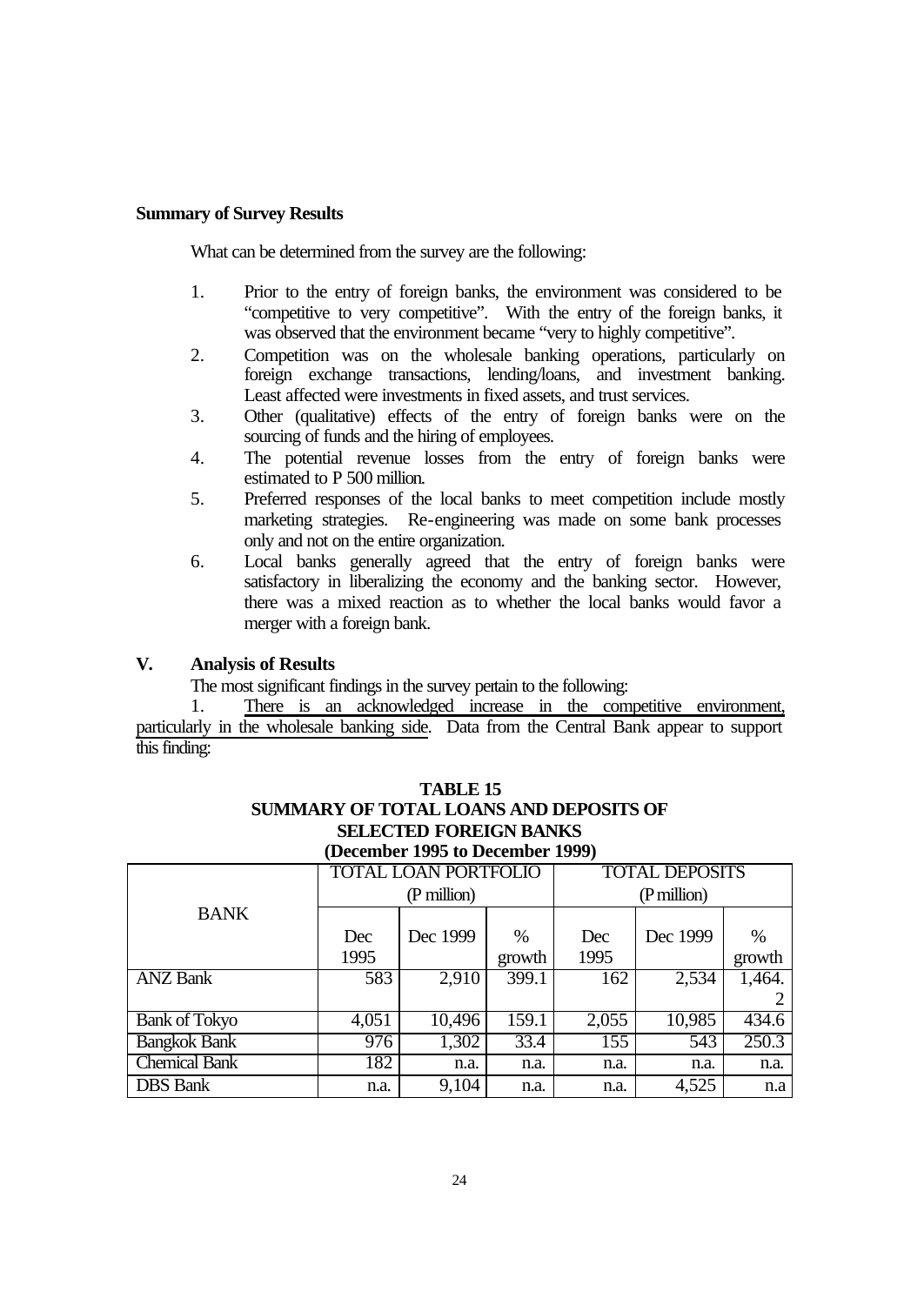| Deutsche Bank          | 1,302   | 10,750   | 725.6   | 295     | 9,783                                                                                      | 3,216. |
|------------------------|---------|----------|---------|---------|--------------------------------------------------------------------------------------------|--------|
|                        |         |          |         |         |                                                                                            |        |
| Fuji Bank              | 977     | 6,403    | 555.3   | 415     | 2,400                                                                                      | 478.3  |
| <b>ING Bank</b>        | 170     | 10,152   | 5,871.  | 21      | 5,910                                                                                      | 28,042 |
|                        |         |          | 8       |         |                                                                                            |        |
| Int. Coml. Bank of     | 239     | 5,305    | 2,119.  | 142     | 1,645                                                                                      | 1,058. |
| China                  |         |          |         |         |                                                                                            |        |
| Korea Exchange Bank    | 3,690   | 1,977    | $-46.4$ | 493     | 1,539                                                                                      | 212.2  |
| Total (foreign banks)  | 12,170  | 58,336   | 379.3   | 3,740   | 39,685                                                                                     | 961.1  |
| Total (industry)       | 759,380 | 1,441,52 | 89.8    | 830,073 | 1,767,89                                                                                   | 112.9  |
|                        |         |          |         |         |                                                                                            |        |
| Foreign banks to total |         |          |         |         |                                                                                            |        |
| industry               | 1.6%    | 4.0%     |         | 0.4%    | 2.2%<br>Total lagge neutralia include interhants measurables, not loope and discounts, and |        |

Notes: 1. Total loans portfolio include interbank receivables, net loans and discounts, and customers liabilities.

2. Total deposits includes demand, savings, time, and special/other deposits.

3. Figures may not add up due to rounding.

4. No other figures were made available for Chemical Bank except for 1995 loans.

5. Yearly financial figures from DBS were made available for 1996.

Source: Central Bank Factbook, 1995 & 1999

In Table 2b and 2c, we saw how foreign banks have obtained a sizeable market share from the other domestic banks and the government banks. Even if we isolate the ten (10) banks under RA 7721, we can still the same substantial growth. Thus, while i can be argued that the growth can be attributed to the increased activities of the established foreign banks such as Citibank, HSBC, and Standard Chartered, the other foreign banks are not far behind. This is seen further in Table 15.

Table 15 shows total loans and total deposits of selected foreign banks have grown by almost four times and by almost ten times respectively, over the last five years. While accounting for a small portion of the industry as of December 1999, the growth figures are quite substantial. This supports our survey findings of the increased competitive environment, especially with the foreign banks growing much faster than the industry.

Individual foreign bank performance also highlights increased competition with ING, DBS, ANZ, and Deutsche Bank taking the lead. These banks have posted very high percentage growths and indicating a rather aggressive strategy in terms of loans and deposits. Only one bank registered a negative growth in its deposit base.

The growth in deposits is indicative of the strategy that these foreign banks have initially undertaken, that is, to concentrate on wholesale deposits (which are normally highly competitive, but very volatile and sensitive to cost) as opposed to retail. This is quite expected as the entry barriers to retail banking can be very high for a foreign bank as opposed to its local counterparts. And since most of the clients of the foreign banks are their own nationals, it is expected that they will be the first source of new business.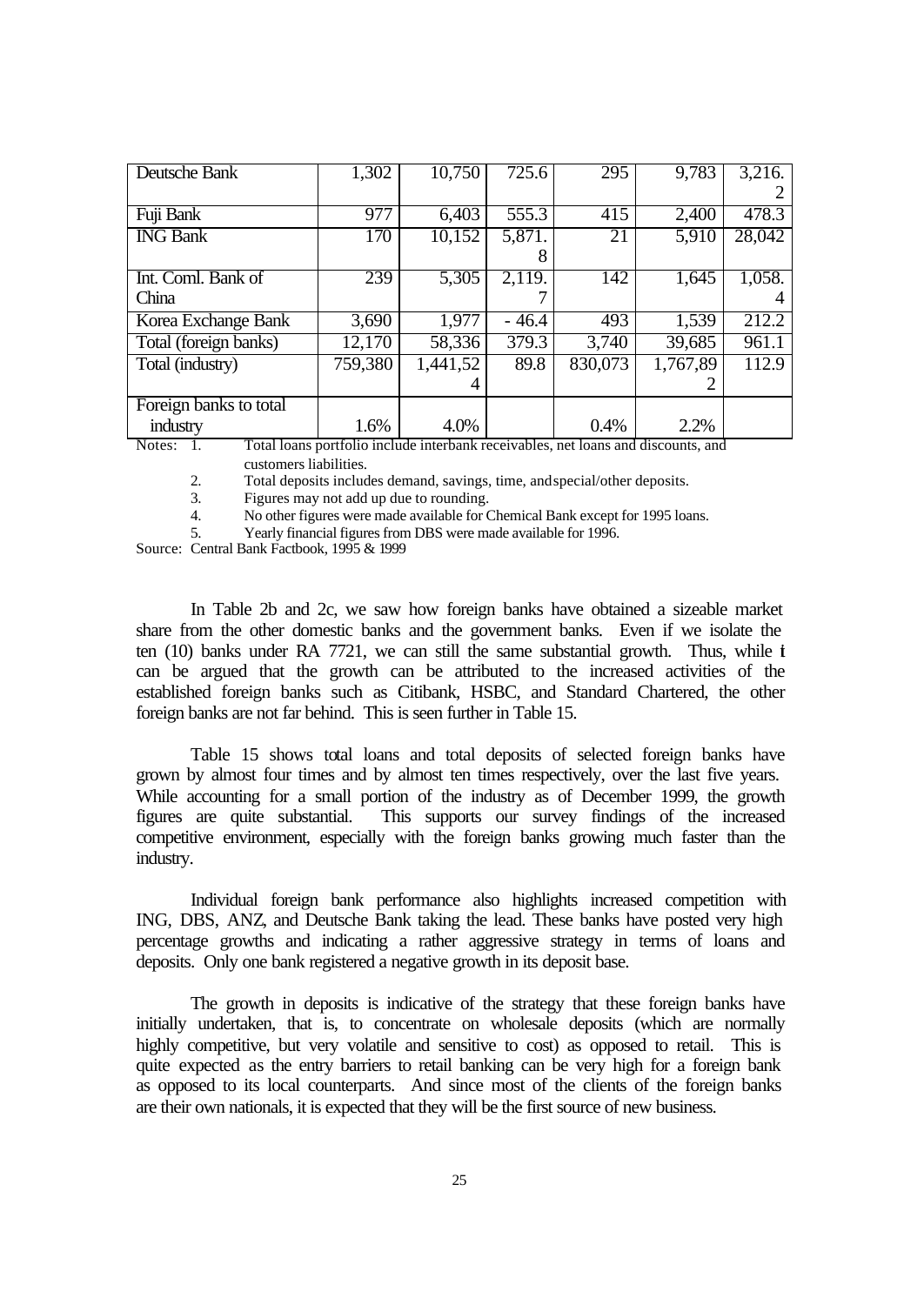However, as competencies and economies of scale develop, these banks move into the other markets, including domestic clients. This could create a "crowding-out" in the wholesale banking side, something that could force the local banks to move to the more lucrative, but at the same, costlier (due to the number of accounts) middle market or even retail banking.

We would not discount, however, that as a preventive strategy local banks would match the competition on the wholesale side (another finding that is supported in the survey). In doing so, the foreign banks, especially with the relaxed branching rules under the New Banking Act of 2000, will "leap-frog" and move to the middle market or to retail banking. We have seen this when HSBC acquired PCI Savings Bank form Equitable-PCI last November 2000. However, some bank managers interviewed do not see this happening for the established foreign banks. Nonetheless, this will open the possibility of the local banks to be more aggressive in their strategies to reach out to the middle market or to retail banking, something that we are beginning to see in the universal/commercial banks. A favorite strategy seems to be mall advertisements and "appliance sales" for credit card companies affiliated with the local banks.

Casserley and Gibb (1999) support this when they mentioned that "locals will be naturally advantaged in the middle-market and small business segments, and through regional alliances can build attractive trade finance business. Big multinational banks will have a natural advantage in the large corporate segments, where their sizable lending limits, sophisticated products, and highly skilled staff will win most of the business."

The interplay of strategies will only result in a more vibrant banking system, wherein more markets could be reached in a faster pace.

In terms of loans, foreign banks have kept pace with the industry with ING, DBS, and Bank of Tokyo accounting for the bulk. A Central Bank report released in the middle of this year disclosed that outstanding loan exposures of foreign banks concentrated in three (3) sectors, financial institutions and business services (32.5%), manufacturing (26%), and community, social, and personal services (15.2%) (Gatdula, Phil. Star, June 19, 2000). This indicates that the foreign banks are still concentrated on the wholesale banking sector.

2. The loss in potential revenues (at least for the banks surveyed) are substantial. Admittedly, margins could suffer whenever there is a transfer of wholesale banking activity from the local to the foreign banks. In order to see how foreign banks have benefited from their operations in the country over the past five years, return on equity figures are shown in Table 16: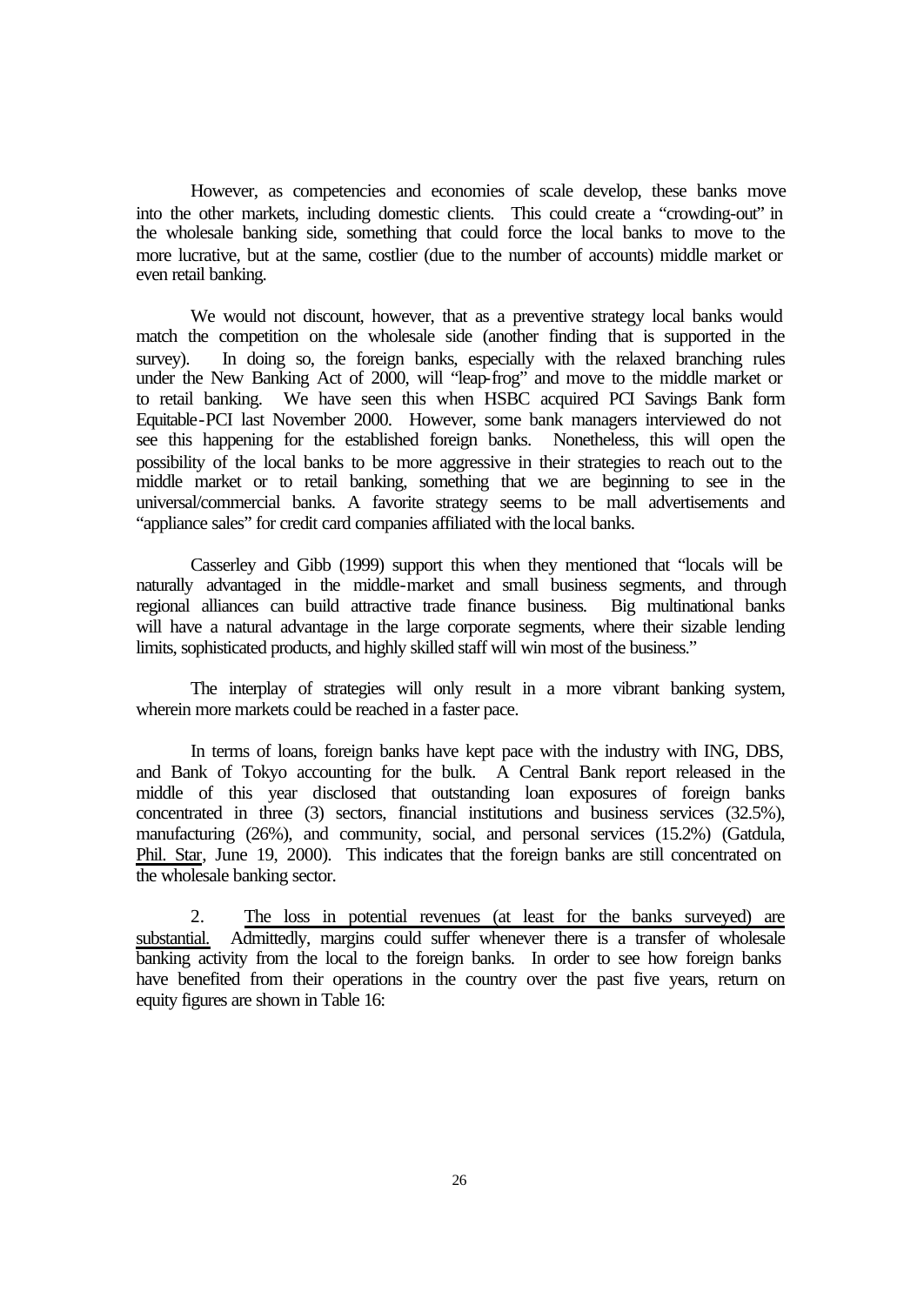| TABLE 16                                          |
|---------------------------------------------------|
| <b>RETURN ON EQUITY OF SELECTED FOREIGN BANKS</b> |
| (as of December 2000)                             |

| <b>BANK</b>                            | <b>RETURNON</b> |
|----------------------------------------|-----------------|
|                                        | <b>EQUITY</b>   |
| <b>ANZ</b> Bank                        | 22.1%           |
| <b>Bank of Tokyo</b>                   | 10.0%           |
| Fuji Bank                              | 5.6%            |
| <b>DBS</b> Bank                        | 4.8%            |
| <b>ING Bank</b>                        | 2.9%            |
| Korea Exchange Bank                    | 2.0%            |
| International Commercial Bank of China | $-5.8%$         |
| <b>Bangkok Bank</b>                    | $-10.0\%$       |

Note : No data available for Deutsche and Chemical Banks

Source : Central Bank

By increasing their activity, especially on the deposit and loan side, the foreign banks have maintained a satisfactory return on equity. In fact, with the exception of the bottom two banks, the foreign banks are in the top 30 of banks ranked in terms of return on equity.

This is possible because of two factors: foreign bank activity (through loans and deposits, translated to margins and eventually profits) has increased while capital infusions have been limited. With the exception of two, most of the foreign banks have kept their capital growth at a minimum two times. A review is presented in Table 17.

| <b>TABLE 17</b>                                         |
|---------------------------------------------------------|
| <b>TOTAL CAPITAL ACCOUNTS OF SELECTED FOREIGN BANKS</b> |
| (December 1995 to December 1999)                        |

| <b>Bank</b>                                            | December 1995 | December    | $\%$   |
|--------------------------------------------------------|---------------|-------------|--------|
|                                                        | (P million)   | 1999        | growth |
|                                                        |               | (P million) |        |
| <b>DBS</b> Bank                                        | 203           | 2,804       | 926.6  |
| <b>ING Bank</b>                                        | 250           | 1,144       | 357.6  |
| <b>Bank of Tokyo</b>                                   | 200           | 720         | 260.0  |
| Fuji Bank                                              | 201           | 602         | 199.5  |
| Deutsche Bank                                          | 210           | 625         | 197.6  |
| Commercial<br><b>International</b><br>Bank<br>of       | 205           | 293         | 42.9   |
| China                                                  |               |             |        |
| <b>Bangkok Bank</b>                                    | 255           | 265         | 3.9    |
| Korea Exchange Bank                                    | 283           | 257         | $-9.2$ |
| ANZ Bank.<br>1,000000000<br>$\cdots$ $\cdots$ $\cdots$ | n.a           | 250         | n.a.   |

Source: Central Bank Factbook, 1995 & 1999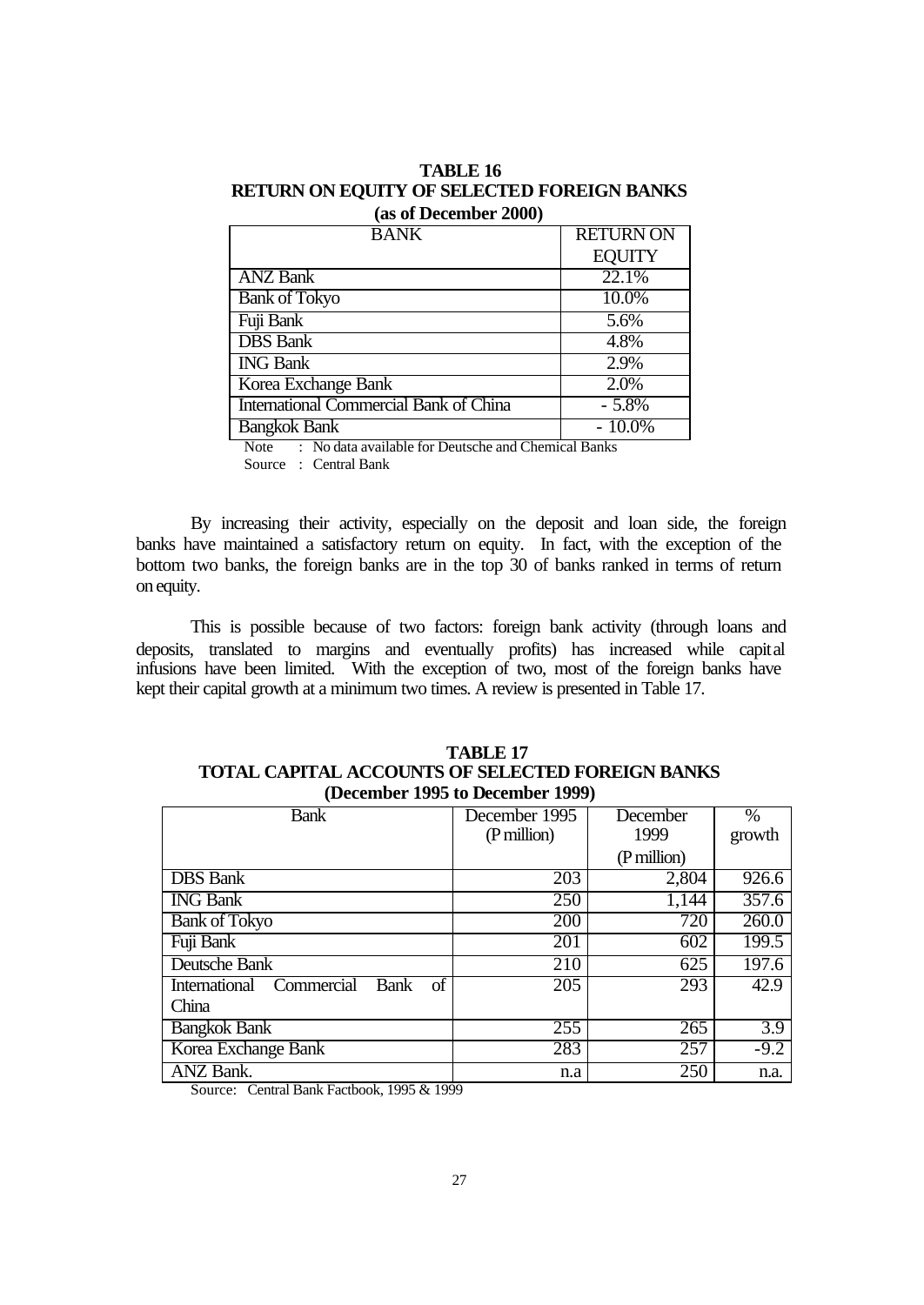Since foreign banks are not included in the capitalization requirements imposed by the Central Bank on their local counterparts, they can enjoy relatively high returns.

Another factor contributing to this performance is the relatively low nonperforming loans (NPL). Because most their loans they have extended are current, this did not severely affect their profitability. Table 18 enumerates the non-performing loan ratios of selected foreign banks:

| TADLE 10                                                    |
|-------------------------------------------------------------|
| NON-PERFORMING LOANS OF SELECTED FOREIGN BANKS vs. INDUSTRY |
| (as of December 2000)                                       |

**TABLE 10** 

| <b>Bank</b>                 | Non-performing  | Non-performing      |
|-----------------------------|-----------------|---------------------|
|                             | loans           | loans to Total Loan |
|                             | (P-million)     | Portfolio           |
|                             |                 | (% )                |
| <b>Bangkok Bank</b>         | 418             | 21.4                |
| <b>DBS</b> Bank             | 1,732           | 15.7                |
| Deutsche Bank               | 1,016           | 15.0                |
| Intl. Commercial Bank<br>οf | 1,145           | 11.0                |
| China                       |                 |                     |
| Korea Exchange Bank         | 150             | 7.5                 |
| ANZ Banking Group, Ltd.     | 173             | $\overline{5.2}$    |
| <b>ING Bank</b>             | 396             | $\overline{3.8}$    |
| Fuji Bank                   | 63              | 1.00                |
| <b>Bank of Tokyo</b>        | $\overline{34}$ | 0.29                |
| Total foreign banks         | 5,127           |                     |
| <b>Total Industry</b>       | 245,800         | 15.1                |
| % to industry               | 2.0             |                     |

Source: Central Bank

3. Because foreign banks enjoy relatively high returns on their equity, there is little evidence to support that their entry has increased the variety of financial services, brought incremental intermediation activities, and the adoption of new technologies and processes. Survey results reveal contradictory findings on the matter. While the local banks have acknowledged that the foreign banks have liberalized the economy and the banking sector, and that part of the main strategy to address their entry is to invest in new technologies. But interviews show that there has been little innovation in terms of developing new "foreign" technologies and processes. For example, most of the product developments (either in terms of new products and services) being made in market are indigenous and is mostly made to compete with the local banks.

As foreign banks go to the "traditional" products and services that are locally available, domestic banks have taken the lead in terms of e-commerce. One domestic bank even claimed to the first e-bank (hence its name) in the country. It was only when this local bank capitalized on this claim that the other banks followed. However, none of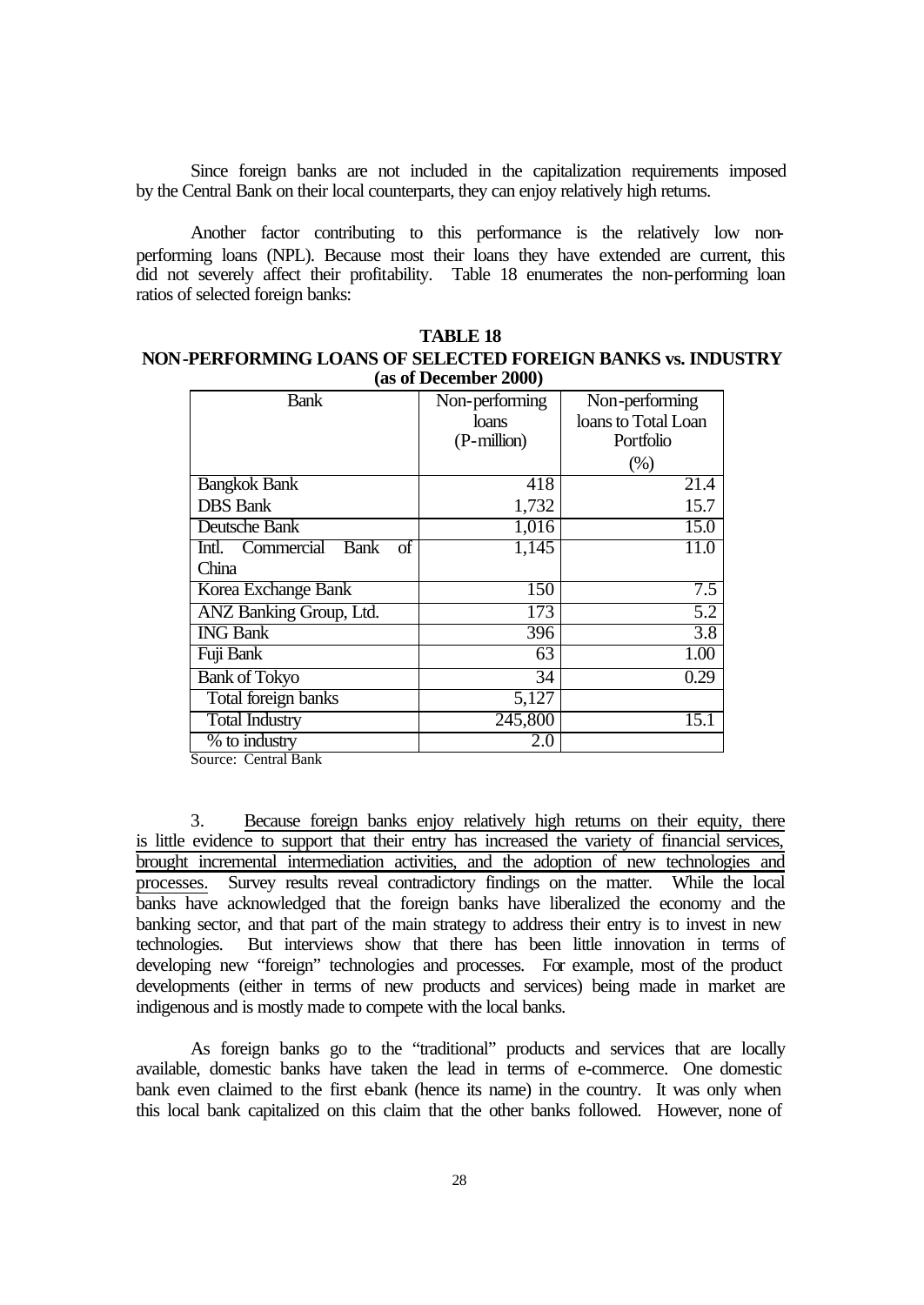the foreign banks mentioned, except for DBS and ING, have been "visible". We trace this to the fact that the foreign banks have high returns on their equity.

A similar finding can be found in de Young and Hasan's study on de novo US banks between 1980 and 1994. Profit efficiency improves rapidly at the typical de novo bank during the first three years of operations, but on the average takes about nine years to reach established bank levels. Excess branch capacity, reliance of large deposits and affiliation with a multibank holding company are associated with low profit efficiency at de novo banks. (de Young and Hasan, 1998).

Finally, as earlier mentioned Yoshitomi and Shirai (2000) pointed to foreign banks picking on the most lucrative domestic markets or customers, this increasing the risk borne by domestic institutions as they take on more risky customers as one argument against the participation of foreign banks.

4. The most preferred reaction of the local banks is through core marketing strategies, because foreign banks are perceived to be a "marketing problem" rather than a "banking problem". It comes as no surprise that reaction of the local banks is to meet the entry of foreign banks with marketing strategies. Because of the limited branch network that is essential in obtaining more markets, local banks do not perceive the entry of foreign banks as a threat to their operations for now.

Under existing provisions in R.A. 7721, foreign banks that were granted licenses will have to put not more than six branches. Of these six branches, the Bangko Sentral has to identify the location of three, and other three should be strategically located. However, this could change with the General Banking Act of 2000 that could allow up to 100% of an existing local bank. As of the first quarter of 2001, HSBC has announced an aggressive branching strategy by acquiring PCI Savings Banks from Equitable-PCI.

As competition increase, the move toward middle markets or retail banking will necessitate investments in advertising and promotions. As mentioned earlier, mall advertisements among local are quite common, with Citibank, HSBC, and Standard Chartered initiating similar programs to that of their counterparts. Boot and Thakor (2000) sees a mixed trend in terms of competition and how banks will develop their loan portfolios. According to them, as interbank competition increases banks will make more relationship loans, but each has lower value added for borrowers. Capital markets competition reduces relationship lending (and bank lending shrinks) but each relationship loan has greater added value for borrowers. In both cases, welfare increases for borrowers but not necessarily for all.

5. Re-engineering was undertaken for its own sake, not because of the entry of foreign banks. Probably the most surprising result of the survey was that the banks made re-engineering as a self-improvement strategy rather than an entry barrier for the foreign banks. This can be seen from the different approaches and objectives made by the sample banks. Appendices A, B, and C shows an illustration of how three banks have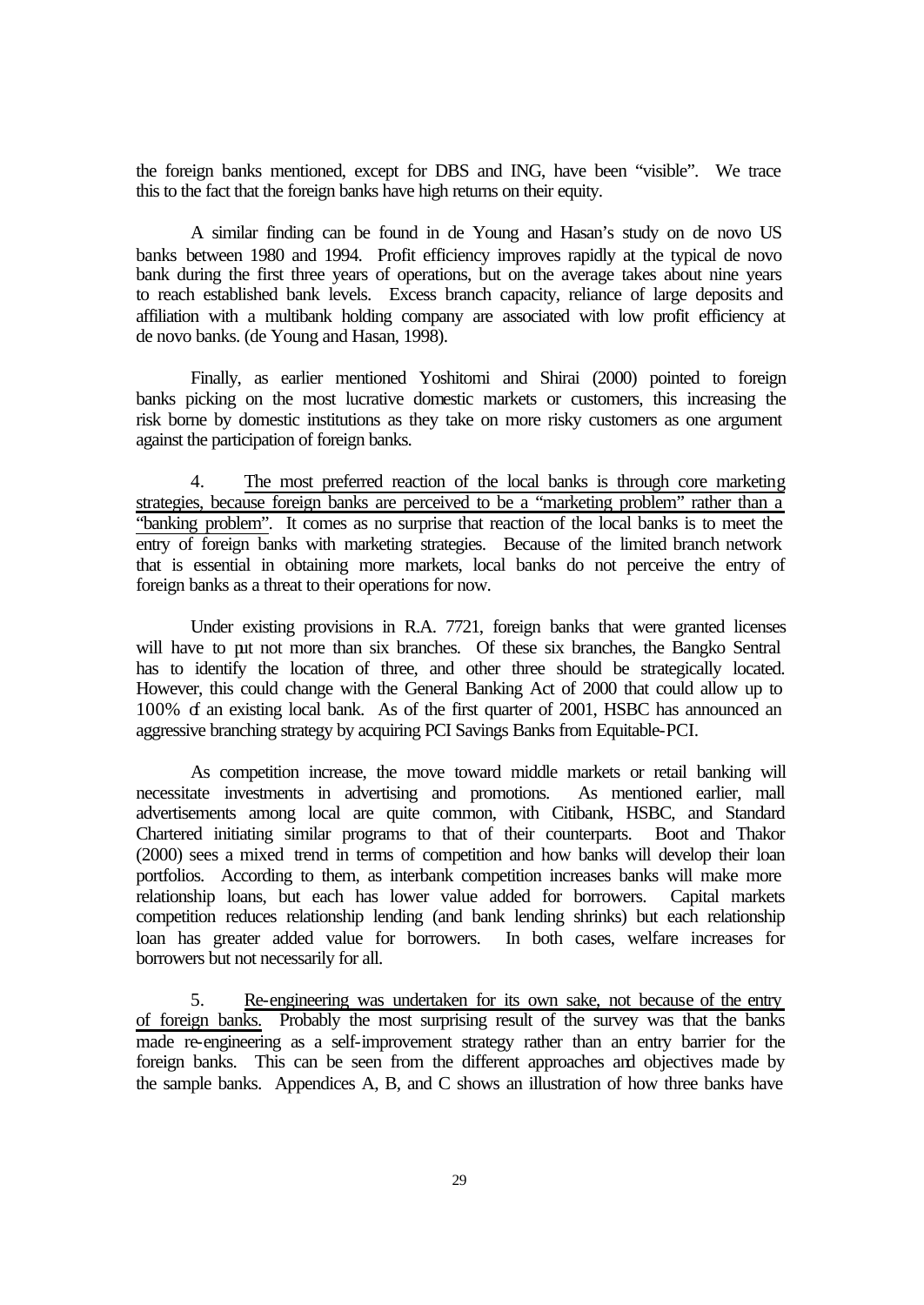used re-engineering to this end. We have decided to include this as a separate section from this paper.

## **V. Conclusion**

As the operations of foreign banks increase in scope and reach in the coming years, it is seen that the local banks will eventually move to the middle-market and retail side of the banking business, while maintaining presence in the wholesale side. The result will be a more liberalized banking sector, where the public could see improved products and services, thus achieving one of the major goals of allowing the entry of foreign banks. With branching rules slowly being relaxed, we could see more and more domestic branches of these foreign banks in the near future.

## **VII. Policy Recommendations**

While the approach made in this study is micro in nature, there are three policy implications that can be made that are supported in the results.

- 1. Accelerating the liberalization process can be attained by increasing the number of branches allowed for each foreign bank.
- 2. Reciprocity and complementary arrangements, whereby local banks can be allowed entry in the country of origin of the foreign banks. Incentives can be set-up to encourage such an arrangement.
- 3. Increasing capitalization requirements for foreign banks will encourage mergers that can further boost the liberalization process.

While the General Banking Act of 2001 has addressed some of these, it would be interesting to develop further research that will determine the changes in the reactions of the local banks following this new Law.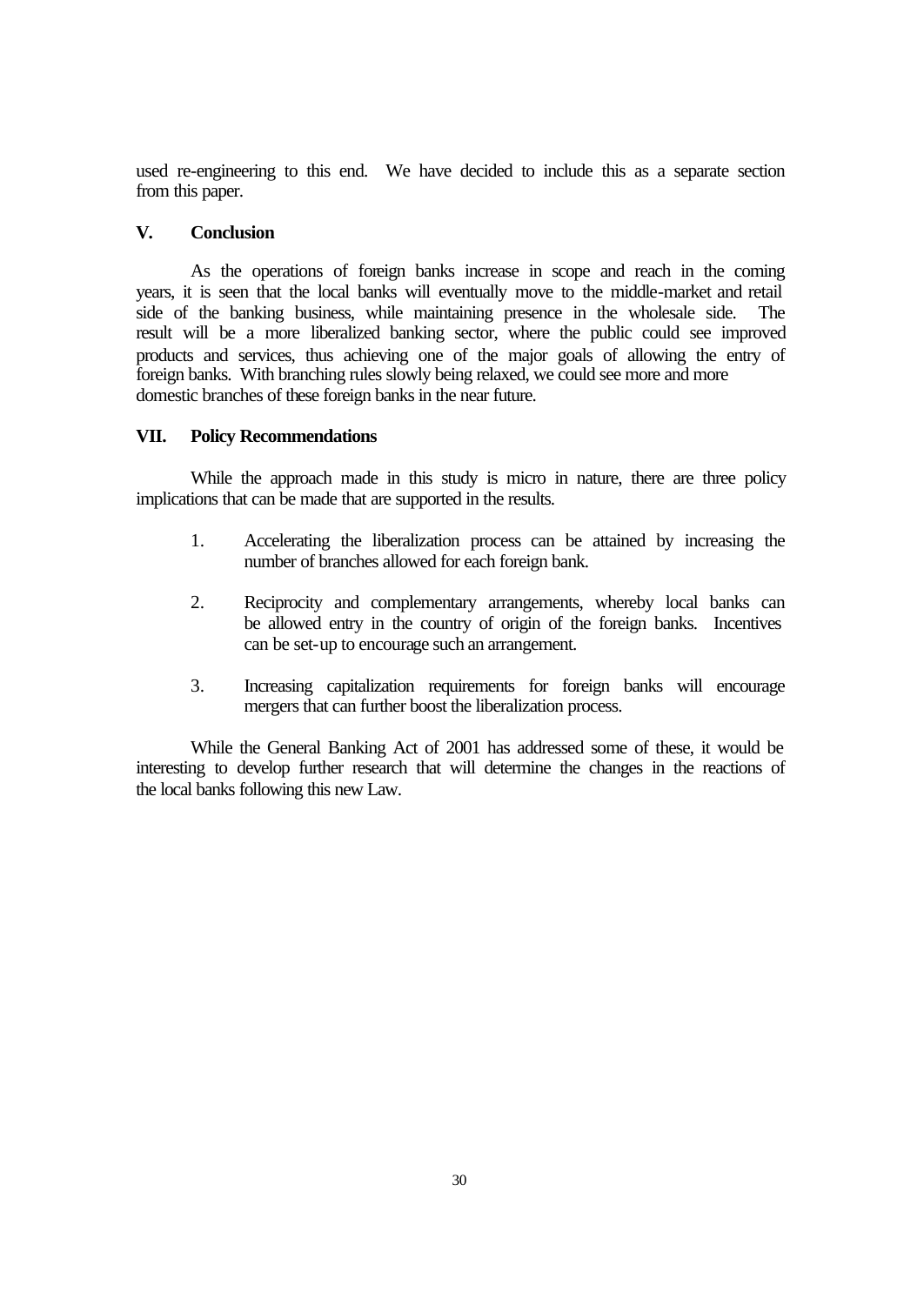#### **Bibliography**

- Abola, V. A. (1998). Bank Liberalization Since 1994: Boon or Bane? Center for Research and Communication Economic Policy Paper.
- Adamos, T. D. (May 1992). Financial Liberalization in Selected Asian Countries. Central Bank Review.
- Aguirre, R. Bella, C., Cruz, C., & Salud, C. (1999). An Empirical Investigation on the Effects of Foreign Bank Entry on Private Domestic Commercial Banks' Performance and Financial Deepening (1990-1997). Unpublished thesis. Financial Management Department. De La Salle University.
- Benston, G. J. (1994). Universal Banking. Journal of Economic Perspectives, Vol. 8, No. 2, summer, pp. 121-143.
- Boot, A. W. A. & Thakor, A. V. (April 2000). Can Relationship Banking Survive Competition? Journal of Finance, Vol. 55, pp. 679-713.
- Calderon, L., Villanueva, C., & Tullao, Jr., T. (April 2001). Human Resource Requirements of the Financial Sector Under a Liberalized Regime. Unpublished manuscript.
- Casserley, D. & Gibb, G. (1999). Banking in Asia: The End of Entitlement. Singapore: Saik Wah Press Pte Ltd.
- Claessens, S., Demirguc-Kunt, A., & Huizinga, H. (1998). How Does Foreign Entry Affect the Domestic Banking Market? World Bank Policy Working Paper.
- Delhaise, P. (1998). Asia in Crisis, The Implosion of the Banking and Finance Systems. Singapore: John Wiley & Sons (Asia) Pte Ltd.
- Denizer, C. (2000). Foreign Entry in Turkey's Banking Sector, 1980-97. World Bank Policy Working Paper.
- DeYoung, R. & Hasan, I. (March-May 1998). The Performance of De Novo Commercial Banks: A Profit Efficiency Approach. Journal of Banking and Finance, Vol. 22, pp. 565-587.
- Fisher, K. P. (1997). Financial Liberalization: Starting on the Wrong Foot? Centre de recherche en economie et finance apliquees. 1997.
- Gatdula, D. A. Report notes foreign banks' deteriorating performance in RP. Philippine Star, June 19, 2000.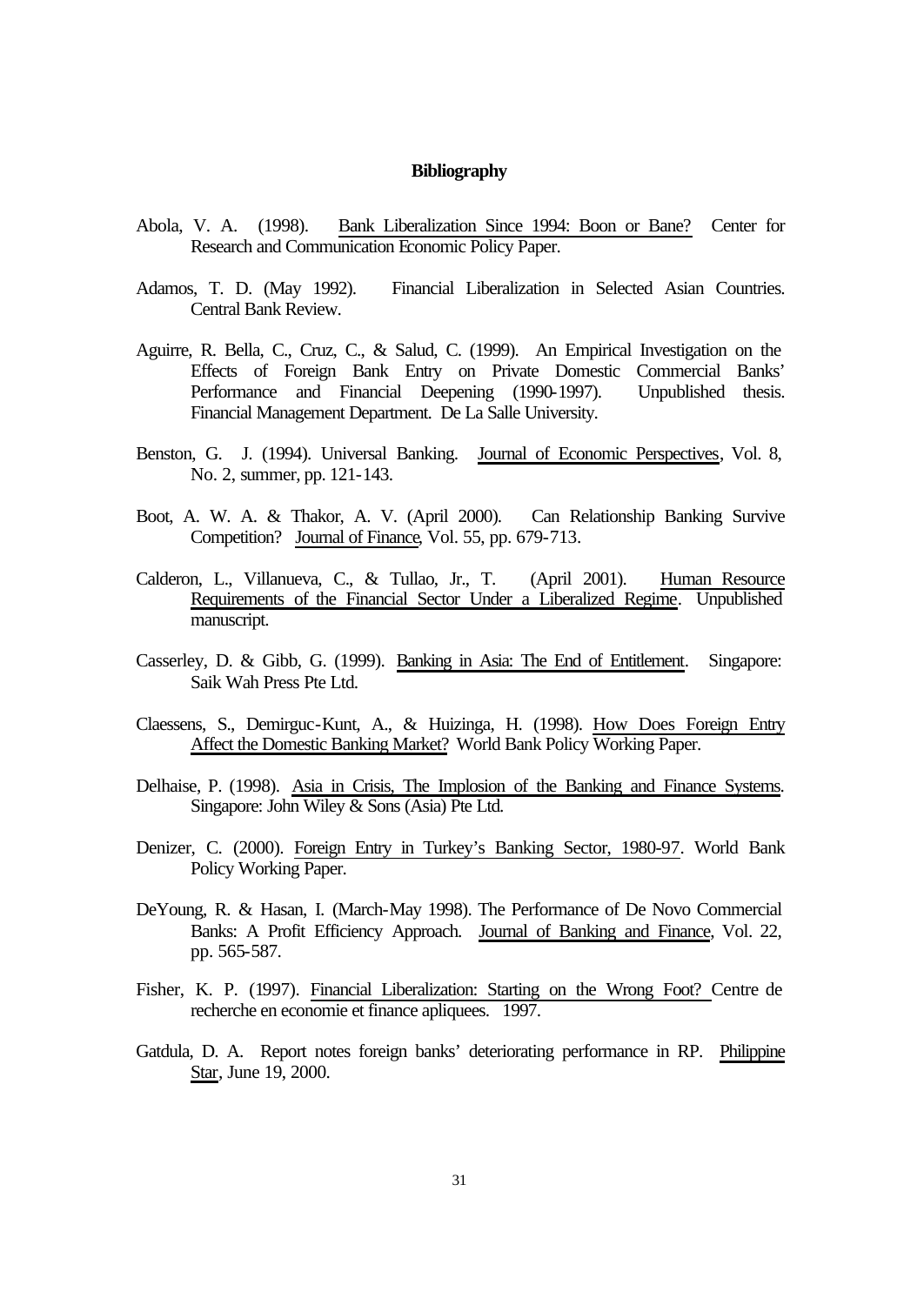- Kaminsky, G. L. & Reinhart, C. M. (1998). Financial Crises in Asia and Latin America: Then and Now. AEA Papers and Proceedings, American Economic Review. Vol. 88, No. 2, pp. 444-448.
- Grosse, R. & Goldberg, L. G. (1991). Foreign Bank Activity in the United States: An Analysis by Country of Origin. Journal of Banking and Finance, Vol. 15, pp. 1093-1112.
- Lamberte, M. B. & Llanto, G. M. (1995). A Study of Financial Sector Policies: The Philippine Case. In S. N. Zahid (ed.), Financial Sector Development in Asia, Country Studies (pp. 235-301). Manila: Asian Development Bank.
- Moriaux, M., Woo-Cummings, M., Calder, K. E., Maxfield, S. & Perez, S. (1997) Capital Ungoverned: Liberalizing Finance in Interventionist States. London: Cornell University Press.
- Quintos, A., Cabrera, K., Halili, M. J., Santos, M., Tadena, P. L., & and Alarma, J. (2000). Banking, Growth, and Corporate Governance. Unpublished manuscript.
- Tolentino, B. J. (1998). Political Economy of Credit Availability and Financial Liberalization: Notes on the Philippine Experience. PIDS Staff Paper.
- Wetmore, J. L. & Brick, J. R. (1994). Commercial Bank Risk: Market, Interest Rate, and Foreign Exchange. Journal of Financial Research, Vol. XVII, No. 4, pp. 535- 596.
- Williams, B. (1998). Factors Affecting the Performance of Foreign-Owned Banks in Australia: A Cross-Sectional Study. Journal of Banking and Finance, Vol. 22, pp. 197-219.
- Yamori, N. (1998). A Note on the Location Choice of Multinational Banks: The Case of Japanese Financial Institutions. Journal of Banking and Finance, Vol. 22, pp. 109-120.
- Yoshitomi, M. & Shirai, S. (2000). Policy Recommendations for Preventing Another Capital Account Crisis. Technical Background Paper, July 7. Manila: Asian Development Bank Institute.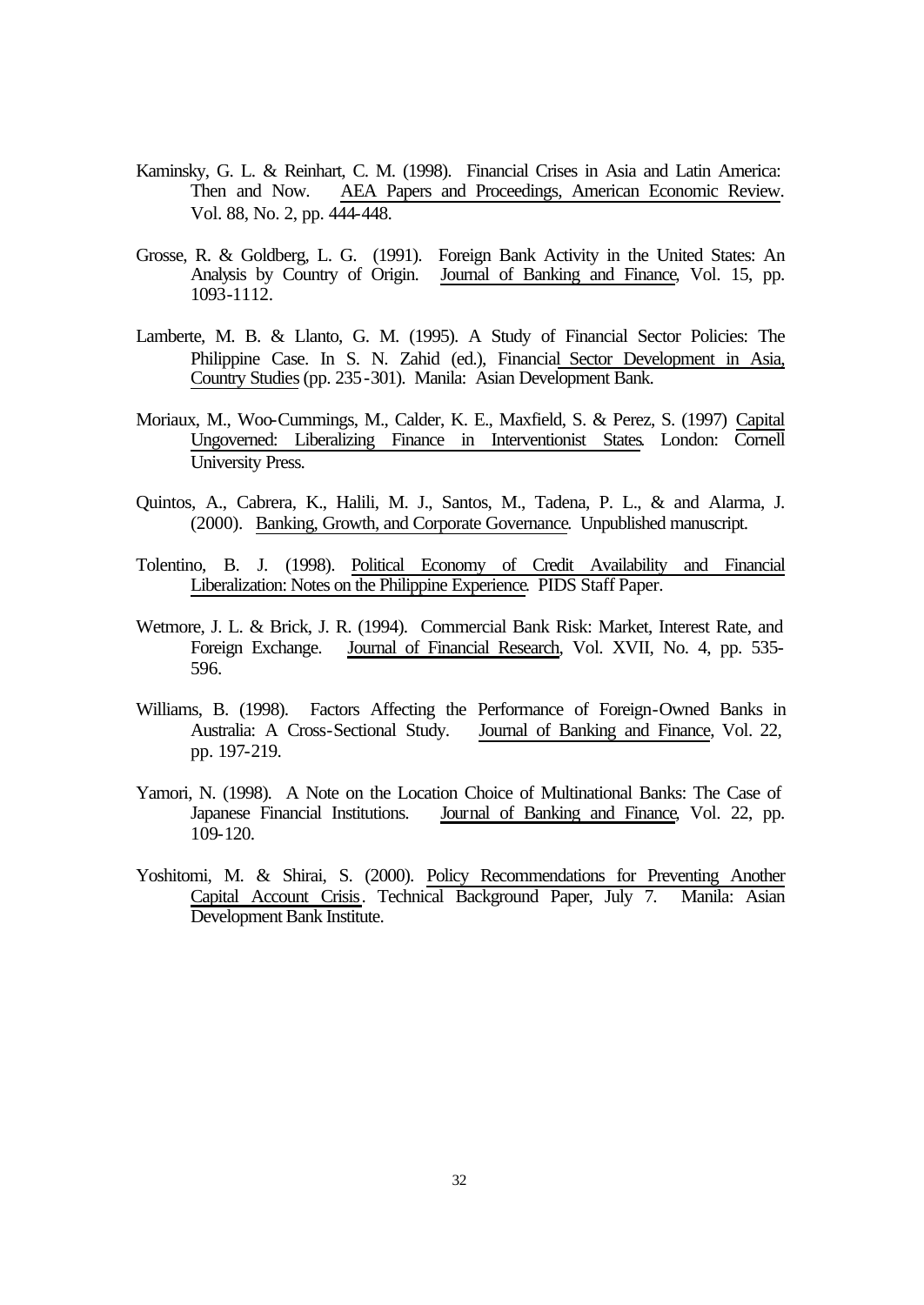#### APPENDIX A

## Bank A's Strategic Reengineering Project<sup>1</sup>

In early 1995, Bank A started its reengineering effort with a presentation to its Board of Directors. The presentation was made by an outside consultancy firm after a preliminary assessment of the bank's performance for the past several years. Based on the consultant's findings, there was a need for urgent action to increase its revenues by several billion pesos if it wanted to be at par with the top five banks by year 2000. The consultant illustrated that if the Bank chooses to remain with its core activities, it would not be able to achieve its long-term goal due to increasing competition from the top five banks at that time. Thus, if it wanted to catch Metrobank (which was no. 1 at that time), it would have to increase its earnings by at least P 9.5 billion by year 2000, or about a growth rate of 25-35% yearly. On the other if it wanted to catch BPI (which was no. 3), it would have to grow by 10-20% yearly.

The consultant noted that the earnings gap can be easily addressed with reengineering and automation, but more importantly, the Bank must move away from its current approach of driving product volumes to an approach that increases value. By segmenting and analyzing the Bank's 35,000 customers, the consultant presented the following alarming figures:

| <b>Customer Class</b> |                           | % of Revenues   | % of Profits |
|-----------------------|---------------------------|-----------------|--------------|
|                       | Top 10% (A customers)     | 79%             | $90\%$       |
|                       | Next 30% (B customers)    | 17%             | $-20\%$      |
|                       | Next 30% (C customers)    | 3%              | $-40%$       |
|                       | Last $30\%$ (D customers) | less than $1\%$ | $-107\%$     |

By increasing or driving customer value, this approach meant the maximization of the customer base and the eventually the Bank's value. Specifically, there should be reduction of cost in serving the C and the D customers. This action alone would translate to an increase of almost P 400 million a year. Aside from this, there should be a redeployment of resources for acquiring C and D customers to acquiring and retaining A and B customers. This move would result in about P 10 billion incremental value for the Bank. Distinct strategies would have to be adopted for different customers to enhance their value to the Bank.

The table that follows illustrates these value propositions:

 $\,1$ <sup>1</sup> Materials for this report was made from various documents that were made available for purposes of presentation only and should not be quoted without the expressed permission of the proponent and the Bank. Many of the details have been disguised as agreed with the Bank representative. No inference is made or should be made on the efficiency or inefficiency of the Bank's administration based on this report.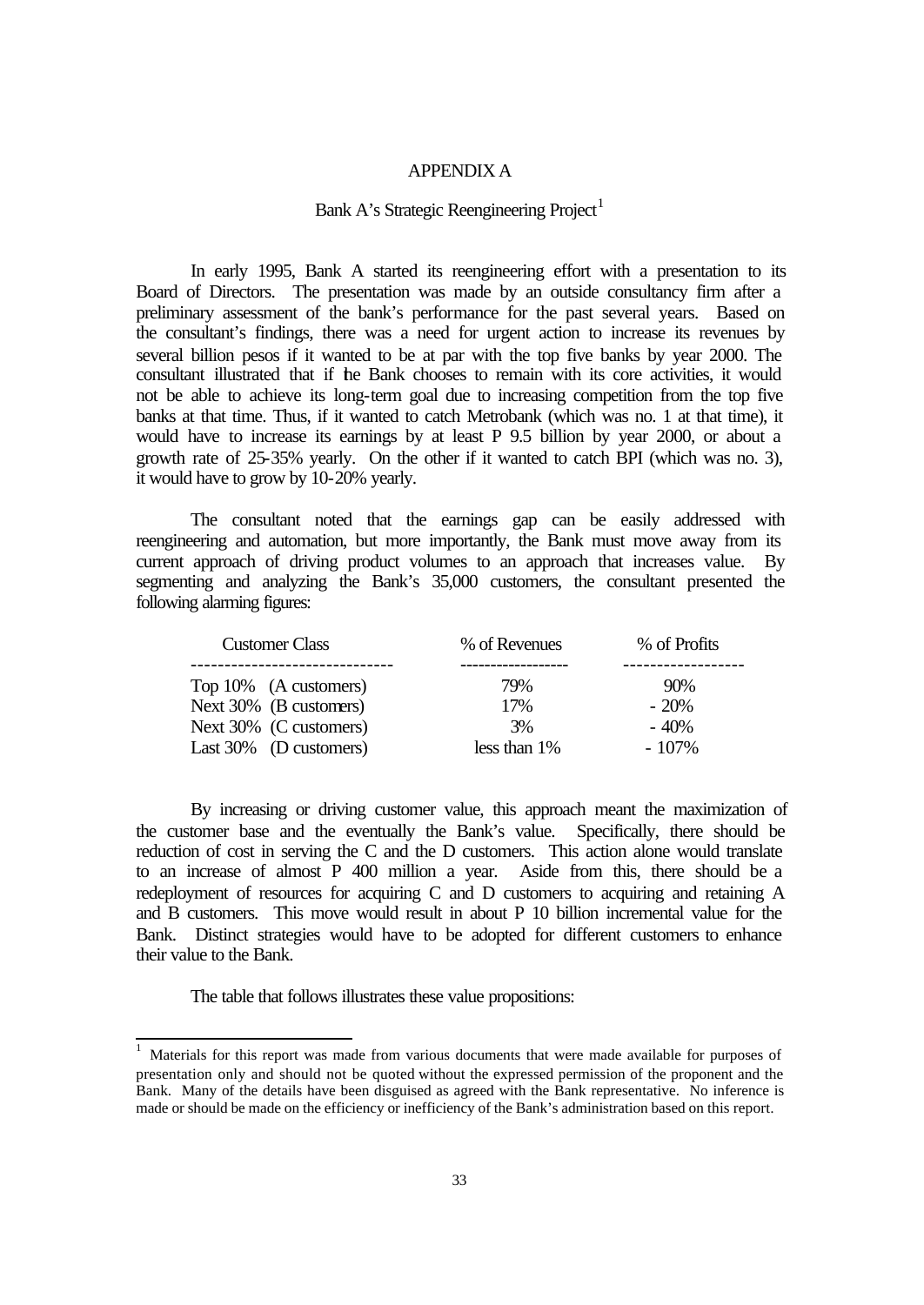| Market/     | A                          | $\overline{\mathrm{B}}$ | $C$ and $D$              |
|-------------|----------------------------|-------------------------|--------------------------|
| Customer    | Elites,<br>Want<br>Special | Time-impoverished       | Mass market              |
|             |                            |                         |                          |
| Description | Treatment                  |                         |                          |
|             | "What a long queue!"       | "What a long queue!"    | "What a long queue!"     |
|             | "Why is the service so     | "Why is the service so  | "I can't get a loan      |
| Today       | bad?"                      | bad?"                   | elsewhere. Too bad       |
|             | "I'm going to follow"      | "I need to look for     | this is the only bank    |
|             | up                         | another bank."          | that will take me."      |
|             | on those mailings          |                         |                          |
|             | and promotions."           |                         |                          |
|             | "Great. I have a           | "Service is so much     | "Teller transactions are |
|             | special                    | faster and customer-    | much faster, so even     |
|             | priority queue. No         | friendly now."          | though they closed       |
|             | waiting with the           | 'T'll get my loan from  | down my closest          |
|             | others."                   | Bank A, since they      | branch, I am not         |
|             | "This loan fits my         | approach me first       | inconvenienced."         |
|             | expected salary            | and are so persistent   | 'The minimum balance     |
|             | growth best."              | but friendly."          |                          |
|             |                            |                         | for the regular          |
|             | "That's a great referral   | "I notice the priority  | passbook is too          |
| Needed      | program they have.         | customers get           | high, so the teller      |
|             | And I get rewards          | distinctively better    | introduced me to the     |
|             | $\text{too}!$              | service. I should       | ATM, and the ATM         |
|             | "Finally, a bank who's     | consolidate my          | accounts require a       |
|             | good enough across         | accounts here."         | much lower               |
|             | multiple products          |                         | minimum balance."        |
|             | that it's worthwhile       |                         | "I can get a loan when   |
|             | for me to                  |                         | no other bank would      |
|             | consolidate my             |                         | serve me. Even           |
|             | finances with one          |                         | <u>though it's a bit</u> |
|             | bank."                     |                         | expensive, it's          |
|             |                            |                         | admirable public         |
|             |                            |                         | service."                |
|             |                            |                         |                          |
| Imperatives | Retain these customers     | Turn<br>them<br>into    | Redeploy resources for   |
|             | and keep them              | profitable.             | acquiring these          |
|             | satisfied.                 | A customers via cross   | customers                |
|             | Encourage referrals.       | sales, consolidation    | elsewhere.               |
|             | Tailor products to         |                         | Religiously reduce       |
|             | target segments.           |                         | cost-to-serve.           |
|             |                            |                         | Tailor products when     |
|             |                            |                         | Pricing.                 |

Note: Underscoring made from Bank documents Source: Bank documents

In addition to identifying individual market segments, the strategy calls for targeting small business (agricultural, wholesale and retail, manufacturing, construction,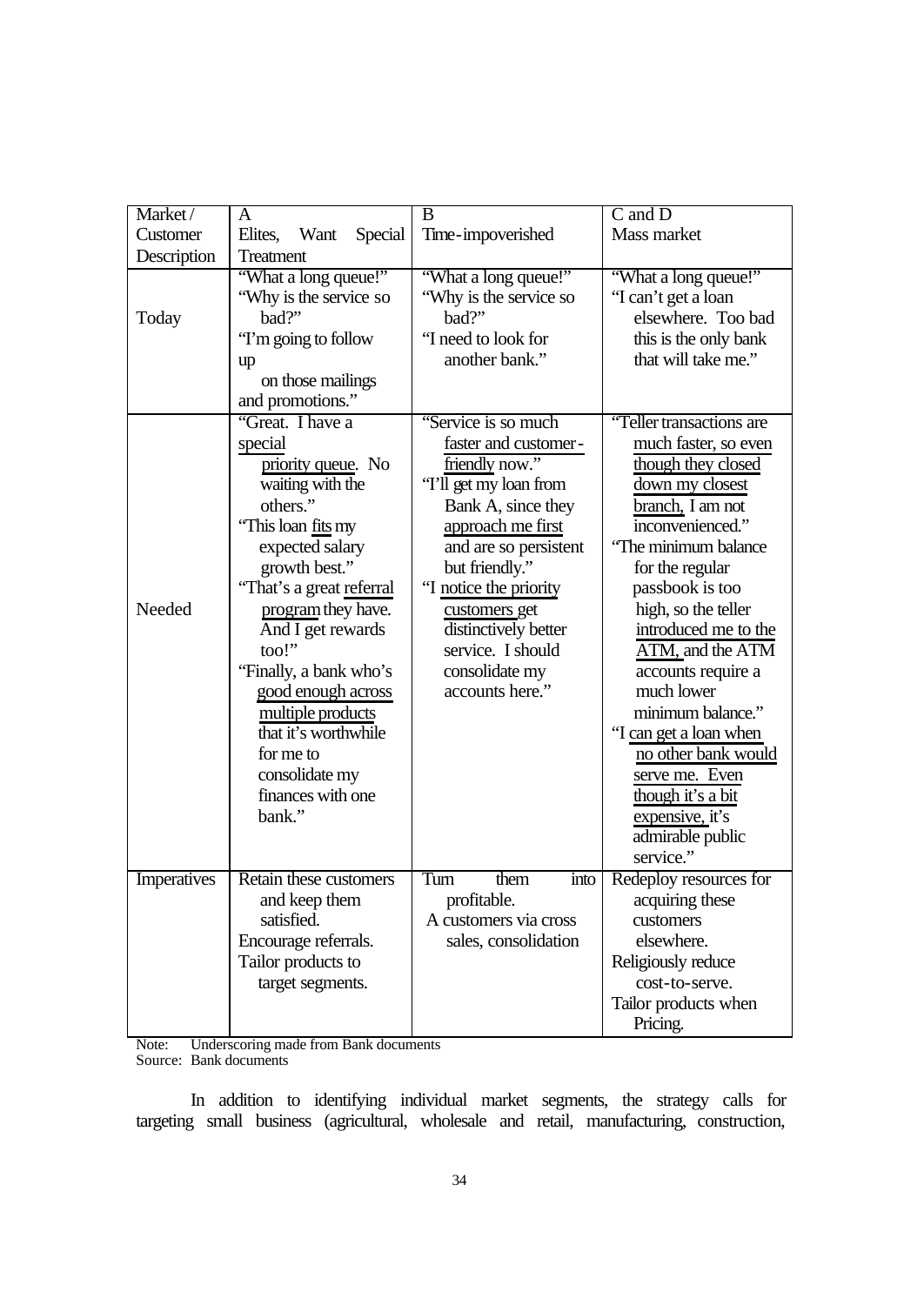and mass market), the middle market, and the top 1,000 corporations. It was noted that the Bank only has presence in the individual market and small business segments. The combined strategic revamp through the identification, penetration, cross-selling, share-ofwallet, and deposit retention is estimate to bring in annual revenue of close to P 2.0 billion.

A large part of the implementation of the strategy is the redesign of the Bank's processes. Six priority processes have been identified for redesign:

- 1. Corporate Loan Sales
- 2. Corporate Loan Service
- 3. Home Loan Sales
- 4. Customer Loan Services
- 5. Current/Passbook Sales
- 6. Current Account/Savings Account (CASA) Sales
	- 6.1 CASA Services
	- 6.2 Inward Clearing
	- 6.3 Withdrawing
	- 6.4 Depositing

With the redesign, the role of the branches will be fundamentally transformed, from being "mini-banks" to become sales and service outlets. Under this set-up, the sales activities of the branch staff, will increase from the current 10% to 40%, and the service activities from 25% to 30%, whereas the processing time will be reduced from 45% to 15%, and the administration activities from 30% to 15%. This further assumes that 60% of administration time is reduced by eliminating excessive report generation and reading, 70% of processing time is shifted to regional centers for economies of scale and skill building, and the staff for reduced administration and shifted processing will be replaced by sales staff. Overall, this translates to reduction of about 30-35% of projected headcount by year 2000.

Staff that will be redeployed will be carefully screened and retrained. The Bank has an excellent training facility at present and this can be done within a reasonable time frame. An example of the skills retraining is presented below:

|              |                                                                                                 |                        |                                                 | <b>RANK-AND-FILE</b> |  |
|--------------|-------------------------------------------------------------------------------------------------|------------------------|-------------------------------------------------|----------------------|--|
|              | Customer                                                                                        | Management             | Front-line                                      | <b>Back-office</b>   |  |
| <b>Sales</b> | Sales closure<br>Referral<br>cultivation<br>Product<br>knowledge<br><b>Systems</b><br>knowledge | Coaching<br>Motivation | Ability to follow<br>script<br>Customer service |                      |  |
| Retention    | Interpersonal                                                                                   | Retention              | SOPs to refer to                                | SOPs to refer to     |  |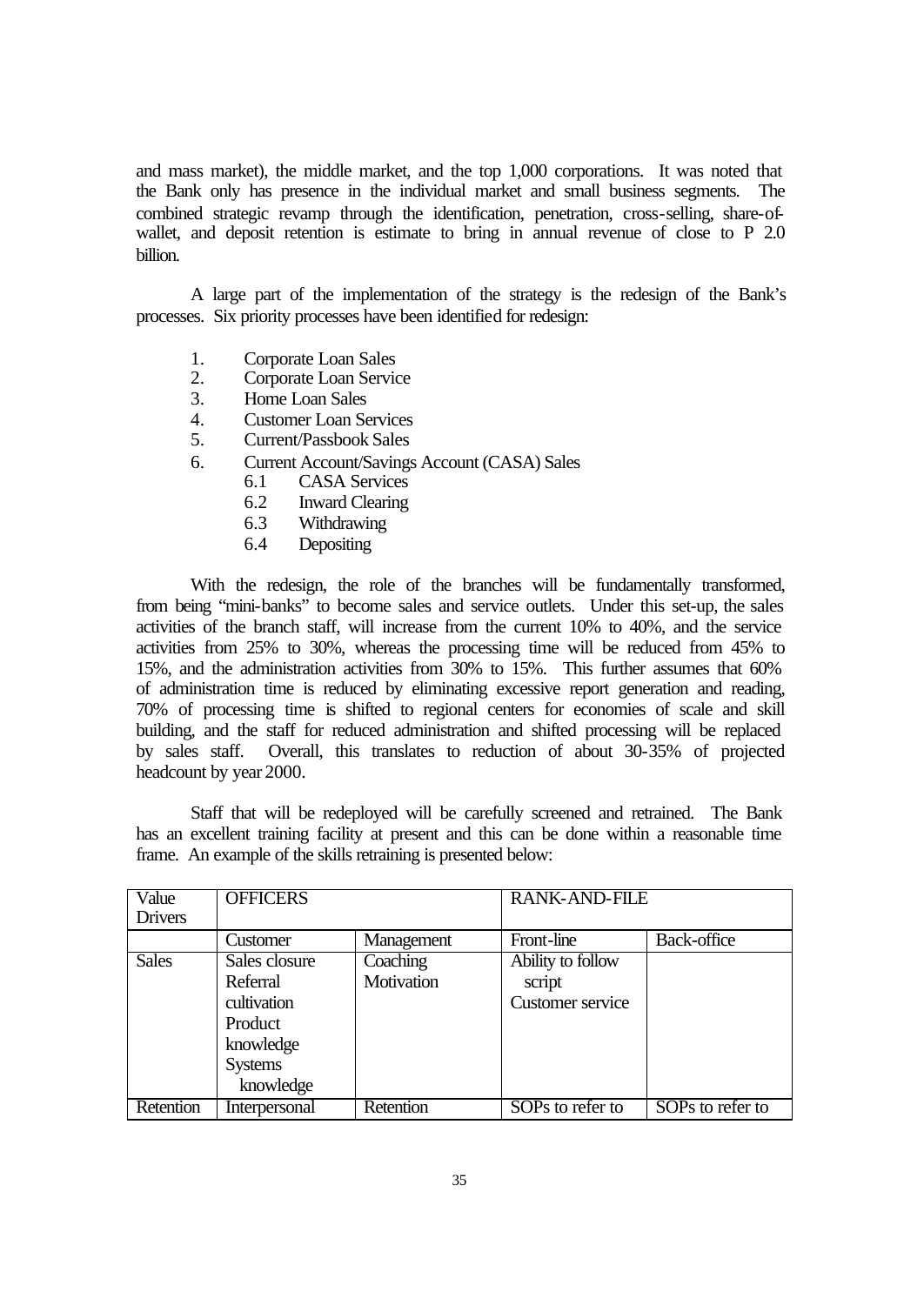|            | skills           | Economics  | retention unit | retention unit |
|------------|------------------|------------|----------------|----------------|
|            | <b>Situation</b> |            | <b>Systems</b> |                |
|            | resolution       |            | knowledge      |                |
| $Cost-to-$ | Ability to       | Processing |                | Processing     |
| serve      | prioritize       |            |                | <b>Systems</b> |
|            | sales calls      |            |                | knowledge      |
|            | <b>Systems</b>   |            |                |                |
|            | knowledge        |            |                |                |

Note : Several Bank specific training needs were excluded Source: Bank documents

The consultant noted that while the reengineering and systems redesign can supply the needed revenue increase, it will not assure in the leadership of the banking industry by year 2000. A merger may be required to bridge the remaining earnings gap.

Based on the presentation, a blueprint for the reengineering and systems redesign was drafted. Code-named FutureBank, the Strategic Reengineering Project provided the following salient points:

| Module 1:<br>Objective:<br>focusing on value<br>Why:<br>Need to stand out above competition<br>Specific<br>Objectives:<br>Estimate differences in customer value by segment<br>1.<br>Calculate life-time value of each segments<br>How:<br>Adjust value for potential growth of segments<br>Adjust for Bank A's competitiveness<br>2.<br>Tailor approach by customer segment<br>How: Lower cost and cross-sell for mass market | Overall<br>Objective: | Multiply Bank A's value within five (5) years                |  |  |
|--------------------------------------------------------------------------------------------------------------------------------------------------------------------------------------------------------------------------------------------------------------------------------------------------------------------------------------------------------------------------------------------------------------------------------|-----------------------|--------------------------------------------------------------|--|--|
|                                                                                                                                                                                                                                                                                                                                                                                                                                |                       | Revamp of current strategy of focusing on product volumes by |  |  |
|                                                                                                                                                                                                                                                                                                                                                                                                                                |                       |                                                              |  |  |
|                                                                                                                                                                                                                                                                                                                                                                                                                                |                       |                                                              |  |  |
|                                                                                                                                                                                                                                                                                                                                                                                                                                |                       |                                                              |  |  |
|                                                                                                                                                                                                                                                                                                                                                                                                                                |                       |                                                              |  |  |
|                                                                                                                                                                                                                                                                                                                                                                                                                                |                       |                                                              |  |  |
|                                                                                                                                                                                                                                                                                                                                                                                                                                |                       |                                                              |  |  |
|                                                                                                                                                                                                                                                                                                                                                                                                                                |                       |                                                              |  |  |
| customers                                                                                                                                                                                                                                                                                                                                                                                                                      |                       |                                                              |  |  |
| Strengthen retention and acquire targeted customers                                                                                                                                                                                                                                                                                                                                                                            |                       |                                                              |  |  |
| Estimate overall increase in value<br>3.                                                                                                                                                                                                                                                                                                                                                                                       |                       |                                                              |  |  |
|                                                                                                                                                                                                                                                                                                                                                                                                                                |                       | How: Estimate value increase from tailored approaches        |  |  |
| for each segment                                                                                                                                                                                                                                                                                                                                                                                                               |                       |                                                              |  |  |
| Estimate value increase from quick wins                                                                                                                                                                                                                                                                                                                                                                                        |                       |                                                              |  |  |
| Module 2:                                                                                                                                                                                                                                                                                                                                                                                                                      |                       |                                                              |  |  |
| Objective:<br>Rebuild Bank A around customer segments                                                                                                                                                                                                                                                                                                                                                                          |                       |                                                              |  |  |
| Focus on serving customers, not internal departments<br>Why:                                                                                                                                                                                                                                                                                                                                                                   |                       |                                                              |  |  |
| Specific                                                                                                                                                                                                                                                                                                                                                                                                                       |                       |                                                              |  |  |
| Objectives:<br>Rebuild Bank A for mass-market<br>1.                                                                                                                                                                                                                                                                                                                                                                            |                       |                                                              |  |  |
| 2.<br>Rebuild Bank A for targeted customers                                                                                                                                                                                                                                                                                                                                                                                    |                       |                                                              |  |  |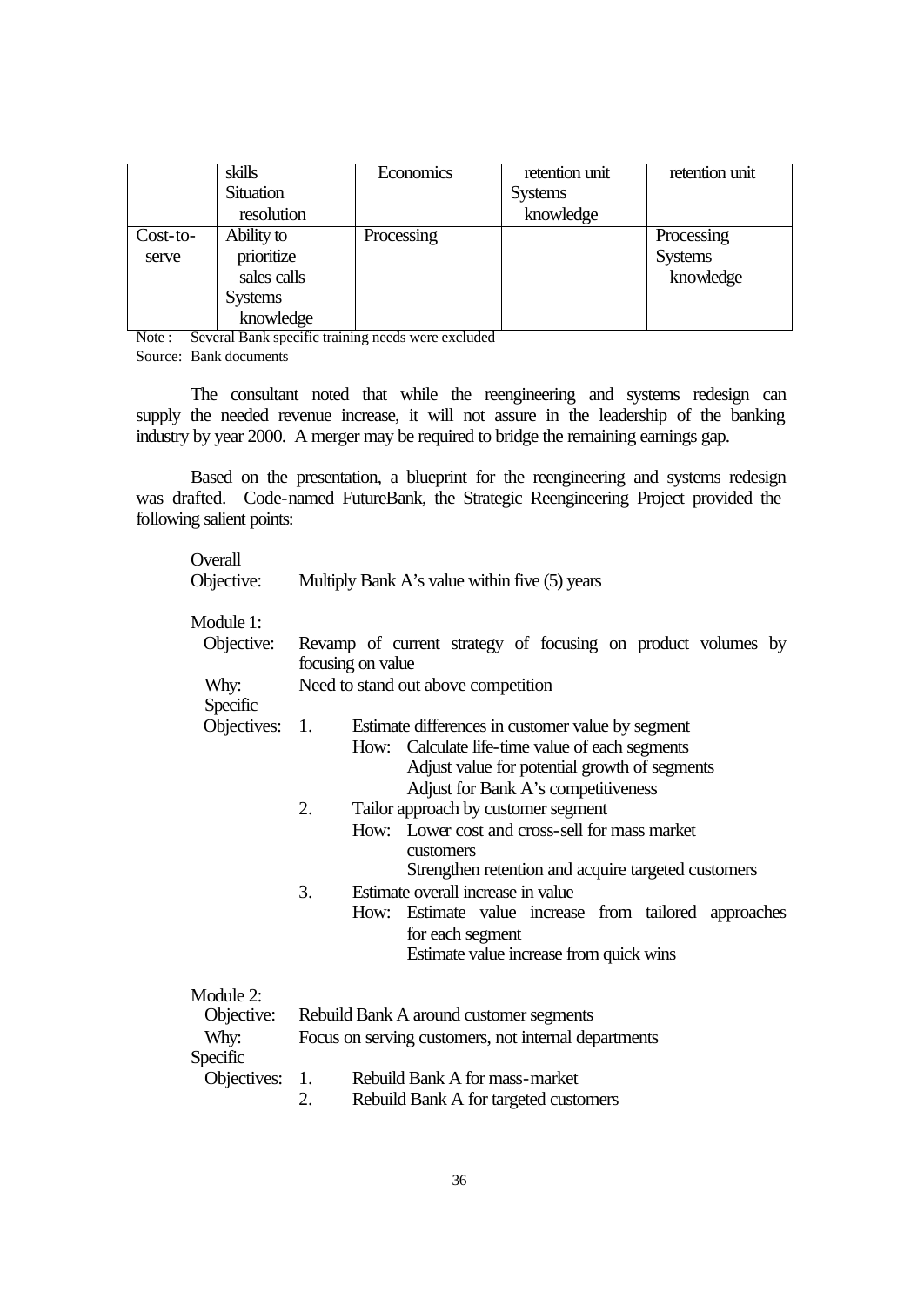The rebuilding will be across the following: distribution, processes and support systems, employees (training, measures, incentives), and organizational structure

| Implementation in three phases: |                                |  |  |
|---------------------------------|--------------------------------|--|--|
| Phase 1.                        | Assess full potential          |  |  |
| Phase 2.                        | Reconfigure the bank           |  |  |
| Subsequent Phases.              | Build-world class capabilities |  |  |

Based on the blueprint, in parallel with the FutureBank pilot, a number of "quick wins" can be implemented within six month to achieve early impact. Some of the samples of these include:

- 1. Setting up of a retention unit.
- 2. Database credit card pre-approval
- 3. Increase in loan price in the provinces
- 4. Eliminate duplicate microfilming of in-bound checks at all branches
- 5. Eliminate approval for all deposits and withdrawals below P 50,000.00

An expected P 100 to 150 million annual incremental increase will result from the "quick wins" mentioned above.

For Phase 2, there will be tangible financial impact and "soft benefits" in 1997 (the second year of the Project) of about P 250 to 450 million is expected through the following:

| <b>FUTURE BANK</b>                     | <b>QUICK WINS</b>                                  |  |  |
|----------------------------------------|----------------------------------------------------|--|--|
| <b>Revenue Initiatives</b>             | <b>Revenue Initiatives</b>                         |  |  |
| Increased penetration                  | Set-up retention unit                              |  |  |
| Increased retention                    | Pre-approved credit cards                          |  |  |
| Increased sales and cross-selling      | Increased loan price in provinces                  |  |  |
|                                        | Pre-approved unit trust loans                      |  |  |
|                                        | Pre-approved credit<br>line<br>AAA                 |  |  |
|                                        | customers                                          |  |  |
|                                        | Referral program (friends and family)              |  |  |
| <b>Cost Initiatives</b>                | <b>Cost Initiatives</b>                            |  |  |
| Consolidation of consumer lending at   | Elimination of duplicate microfilming              |  |  |
| head office                            | Elimination of end-of-day teller general           |  |  |
| Consolidation of middle market lending | ledger manual classification                       |  |  |
| at Business Centers                    | Elimination of next day validation of<br>$\bullet$ |  |  |
| Increase in deposits                   | CASA over-the-counter withdrawals,                 |  |  |
|                                        | deposits and inward clearing checks                |  |  |
|                                        | below P 50,000.00                                  |  |  |
|                                        | Elimination of approval for all deposits           |  |  |
|                                        | and withdrawals below P 50,000.00 at               |  |  |
|                                        | branches                                           |  |  |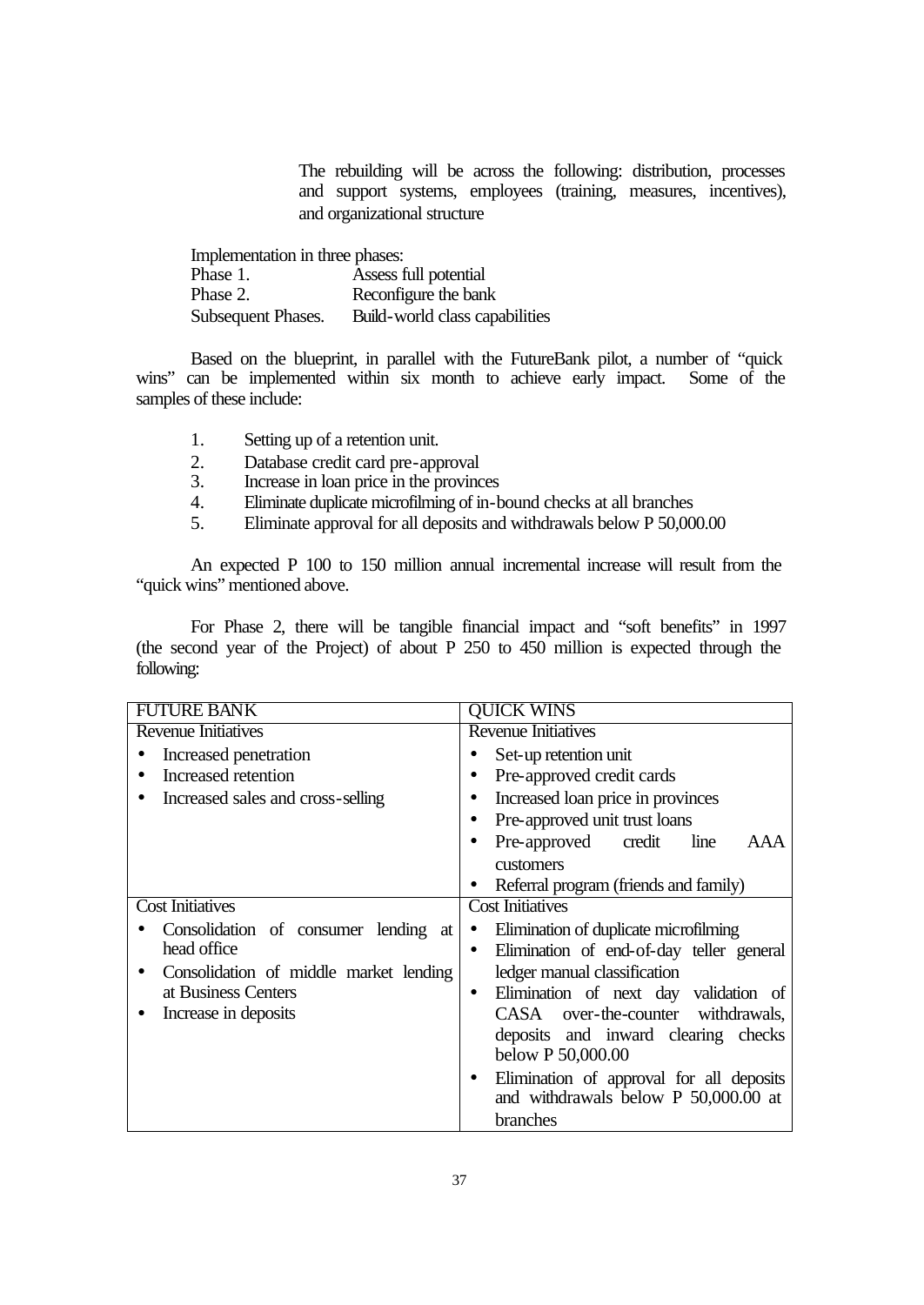|                                                                                                                                                         | • Promotion of zero maintaining balance<br><b>ATM</b><br>account for<br>remittance<br>beneficiaries to avoid Bulk Payment<br>Orders |
|---------------------------------------------------------------------------------------------------------------------------------------------------------|-------------------------------------------------------------------------------------------------------------------------------------|
| Momentum for Change                                                                                                                                     |                                                                                                                                     |
| Reorganization of headquarters support<br>functions around customer segments:<br>Corporate Top 1,000, Middle Market,<br>and Consumer and Small Business |                                                                                                                                     |
| Communications to all stakeholders                                                                                                                      |                                                                                                                                     |
| 1997 Impact: P 250 million                                                                                                                              | 1997 Impact: $P\overline{250}$ to 450 million                                                                                       |

Source: Bank documents

A sample of a specific revenue enhancement and operations excellence strategy can be found below:

Quick Win, Revenue Enhancement 1. Set Up Retention Unit

Rationale:

Increasing retention by 5 percentage points could double customer value

Key Process Changes:

- Branch tellers should direct customers who want to close accounts to managers who will try to "winback" customer
- A "winback" team will be set up to call and bring back valuable defectors with winning value proposition
- A "defection" team will identify accounts with long periods of inactivity for "winback" team to approach

Net Financial Impact: P 105 MM per year

Qualitative Impact:

- Improved customer satisfaction in showing Bank A "cares"
- Identification of root causes of why people leave and what type of people leave
- Improve morale of Bank A organization by "winning back" customers

Action Steps (with illustrated timetable):

- Develop procedures for retention including roles of branch managers, "winback" team, and defection team
- Define "empowerment" guidelines
- Determine measures and incentives to support retention
- Finalize with steering committee
- Train tellers and branch managers on new SOP
- Setup "winback" and defection team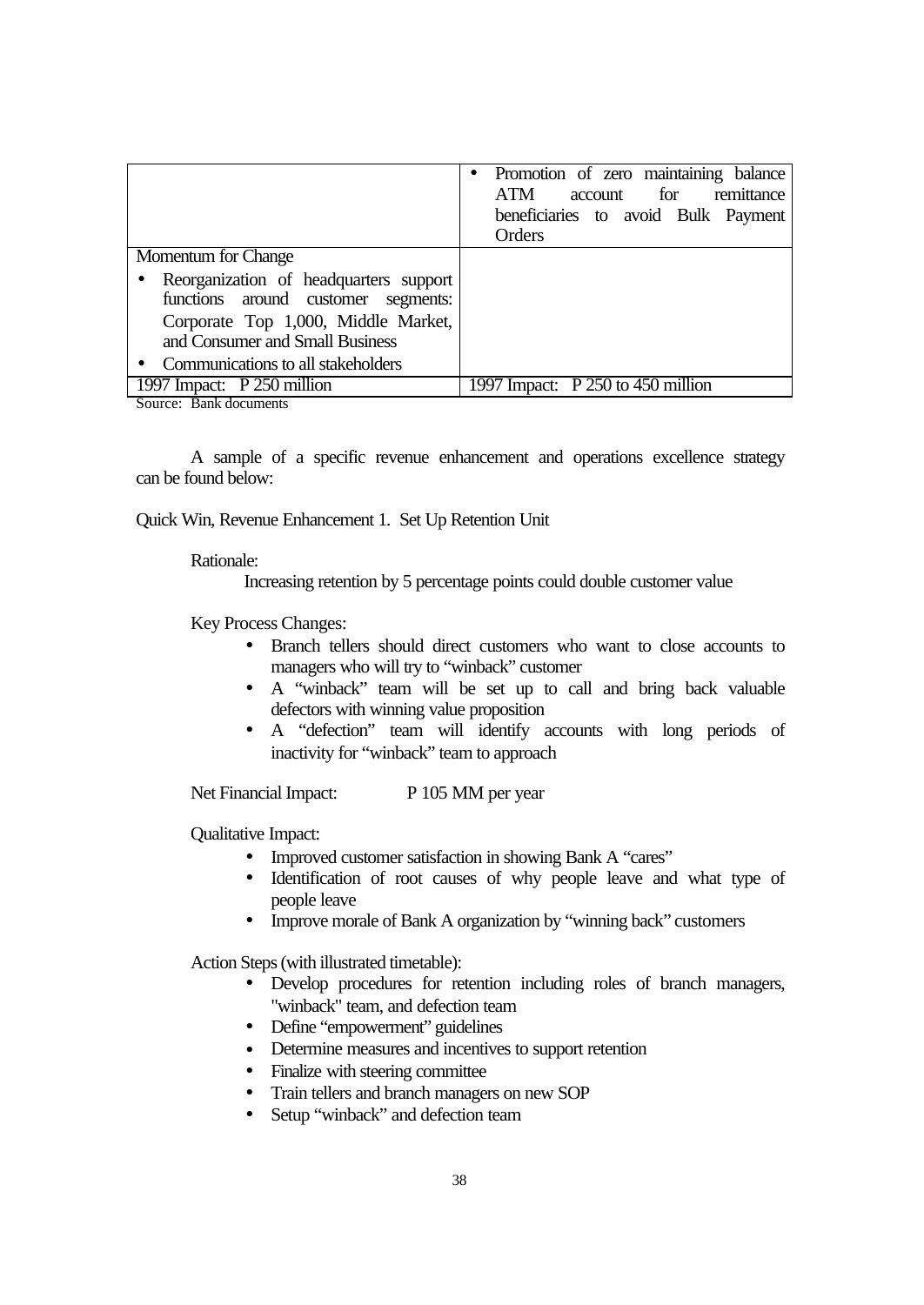- Train "winback" and defection teams
- Implement and monitor
- Measure results

Investment Requirements:

- Tracking software (P 5 M)
- "Winback" and defection teams (P 7.4 MM per year)

Implementation Risks: None Source: Bank documents

Quick Win, Operations Excellence 1. Eliminate Microfilming of Checks at Branches

Rationale:

Reduce costs and working time by eliminating microfilming at branch and Clearing Services Unit

Net Financial Impact: P 96 MM per year

Investment Requirements:

• P 5 MM purchase of new item processing equipment

Action Steps (with illustrated timetable):

- Identify branches
- Roll out conversion program

Implementation risks:

Provision for P 4 MM checks lost in transit between branch and regional centers until electronic clearing system is installed by Q1 1997

Source: Bank documents

As the bank implemented many of the reengineering strategies from 1995 to 1997, a review meeting made at the latter part of 1997 revealed that the Bank could be missing out on one emerging marketing trend, customer call centers. Based on interviews with branches, the consultant found out that the branches are not equipped to handle incoming customer telephone calls. One branch manager mentioned, "if a customer call for CASA transactions, we can help them. However if they call for a remittance inquiry, we ask them to call head office; and if they call for loan status, we sometimes ask them to call the retail credit center."

While the branches have customer relations officers (CROs), they are unable to have the time to call defecting customers. Says one officer, "between processing transactions and opening accounts, we do not have the time to call all customers who close accounts. We can call only the priority club members."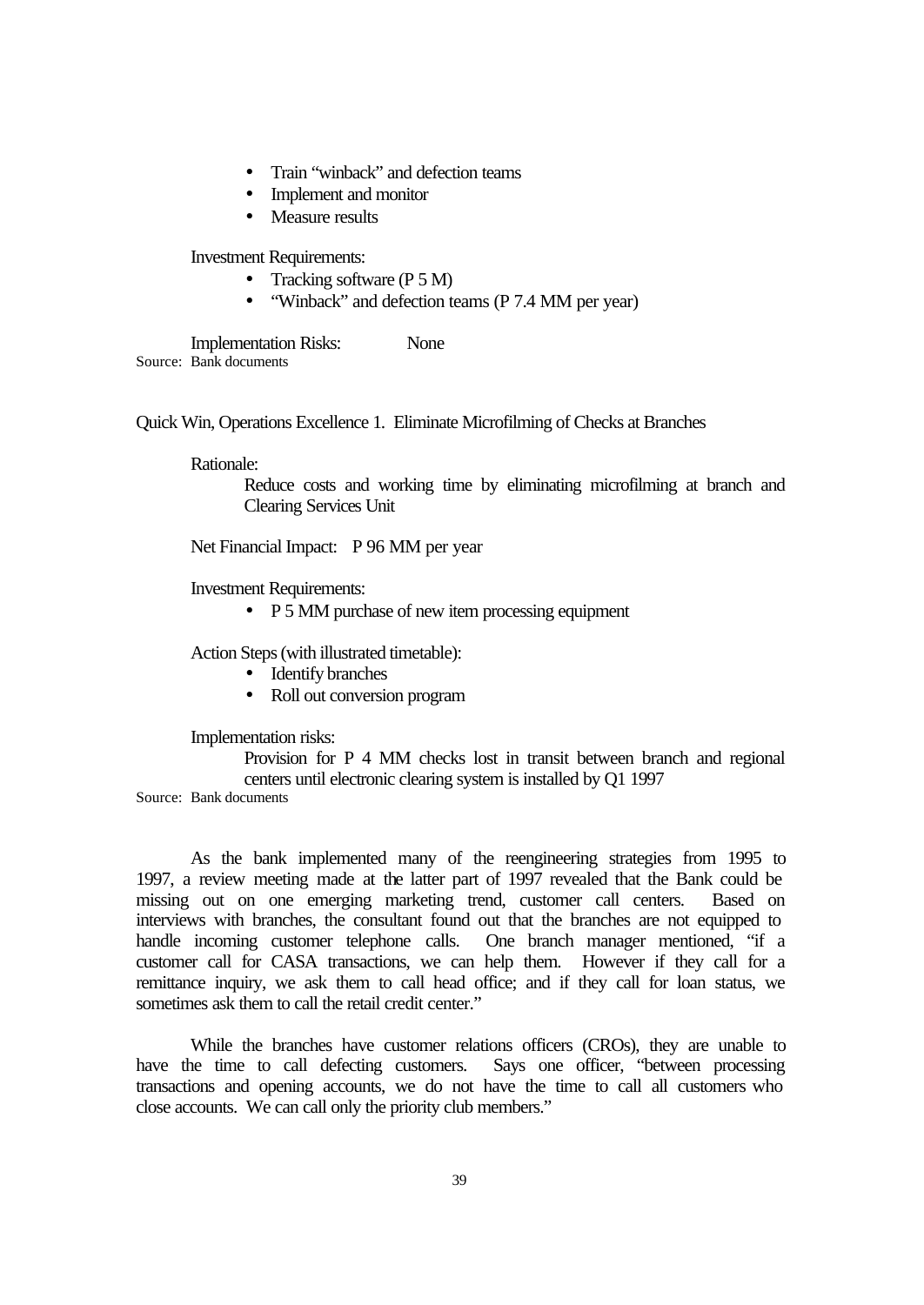A cursory review of in-bound and out-bound banking features offered by the other banks through the telephone, only Citibank offered the widest array of features. BPI, Standard Chartered, and PCI Bank are expected to offer their customers a full service call center by the end of 1998 or early 1999. At that time, PCI Bank was already had a customer complaint center, and was in to telemarketing, whereas BPI and Urban Bank had a customer complaint center. All the other banks, Bank A included were only offering the following services: balance inquiry, debit bills, checkbook re-order, funds transfer, and bank statement request.

A call center was then recommended for consideration. Since the value of retention and cross selling was high for Bank A, increasing this by 5 percentage points could double the value of its customer base. By then, Bank A had the largest customer base (over 1.5 million) in the country.

|          | Phase 1                     | Phase 2                         |
|----------|-----------------------------|---------------------------------|
| Service  | Additional service and      | <b>Balance inquiry</b>          |
| Offering | features                    | <b>Transaction verification</b> |
|          | status of loan              | Funds transfer inquiries        |
|          | applications                | Debit bills                     |
|          | account maintenance         | Checkbook reorder               |
|          | Telemarketing               | Bank statement request          |
|          | Product information         | <b>Customer</b> complaints      |
|          | <b>Banking instructions</b> |                                 |
|          | Relationship calls          |                                 |
| Timing   | December 1998               | <b>June 1999</b>                |

A strategy was eventually approved to implement the call center in two phases:

By being able to identify the emerging trend, the Bank took advantage of what could probably be the most important phase in customer relations in the banking industry.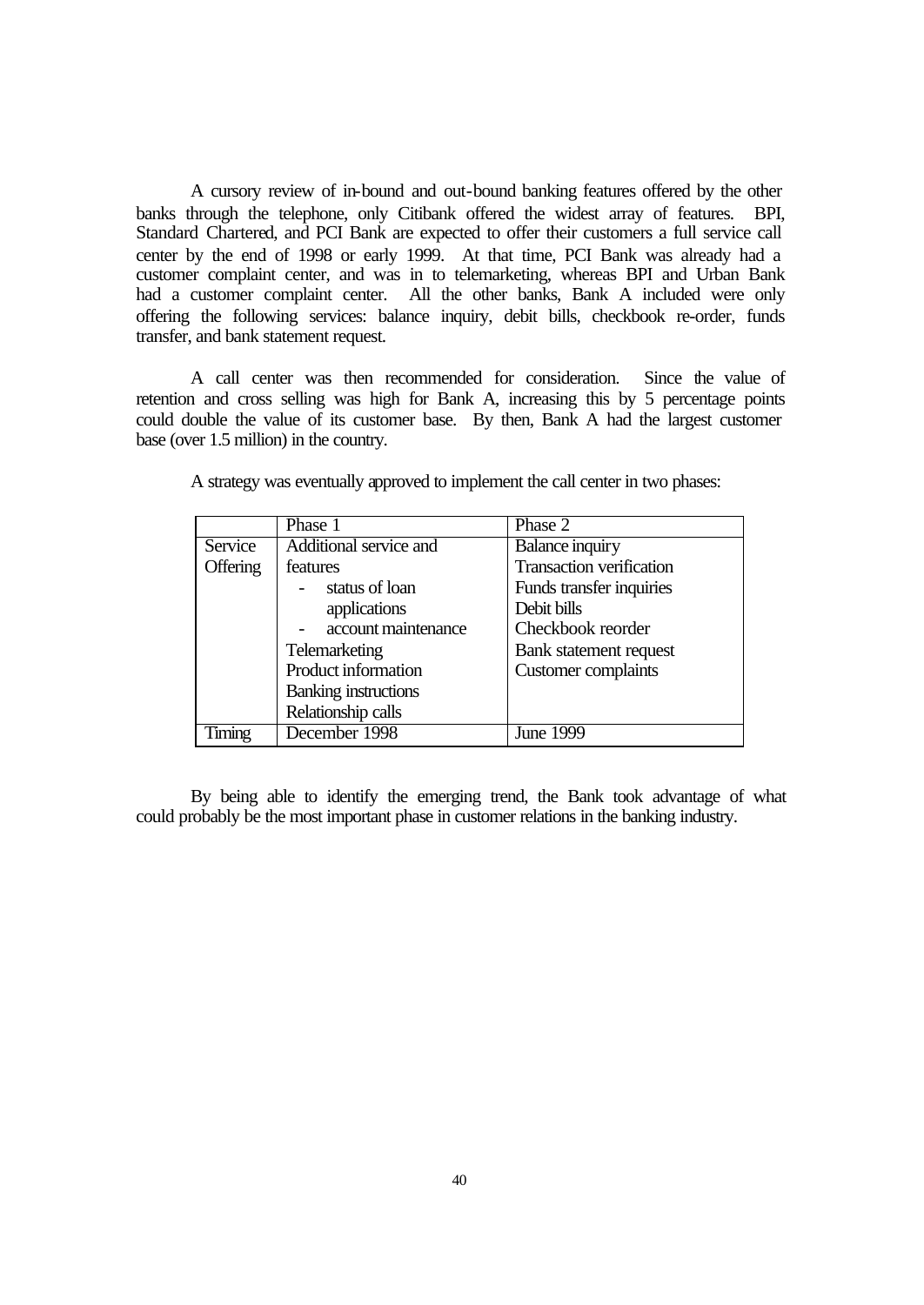## APPENDIX B

#### Bank B Philippines, Inc.'s Corporate Strategic Plan<sup>1</sup>

Bank B Philippines, Inc. started its operations on the latter part of 1998 with the acquisition of a local commercial bank under Section 2 (Mode of Entry) of RA 7721. With the acquisition Bank B has become a subsidiary of the foreign counterpart, the biggest in Southeast Asia and among the top 100 banks in the world. The distribution of ownership was as follows: 60% foreign, 18% previous owners, and 22% among various local shareholders. Bank B had an asset base at the time of acquisition of P 11 billion and capital funds of P 2.3 billion.

With the acquisition, Bank B had risen in stature from a local to a foreign commercial bank with the capability of a wide range of services:

Consumer Banking:

- Checking Account
- CheckPlus Account a single account that combines the features of both checking and savings account but pays higher interest rates
- Savings Account
- BankCard ATM card with the following banking conveniences: bills payment, statement request, checkbook request, PIN change, balance inquiry, withdrawal, deposit, funds transfer, and fast cash
- Kiddie Plan Plus Account savings accounts for kids which comes with free insurance coverage
- Special Savings Account a savings accounts that allows client to earn money market rates
- US Dollar Savings Account / US Dollar Time Deposit
- Payroll Service
- Deposit Pick-up Service
- Safe Deposit Boxes
- SSS Net (Collection Service)
- Collection Arrangement (PLDT and Easycall)
- Manager's Check / Gift Check / Demand Draft
- Auto Loan
- Housing Loan

Corporate Banking

l

- Omnibus Line multi-purpose credit facility
- Revolving Credit Line

<sup>1</sup> Material for this report was provided by a Strategic Plan designed for the Bank and is for presentation purposes only. Many of the details have been disguised as agreed with the Bank representative. No inference is made or should be made on the efficiency or inefficiency of the Bank's administration based on this report.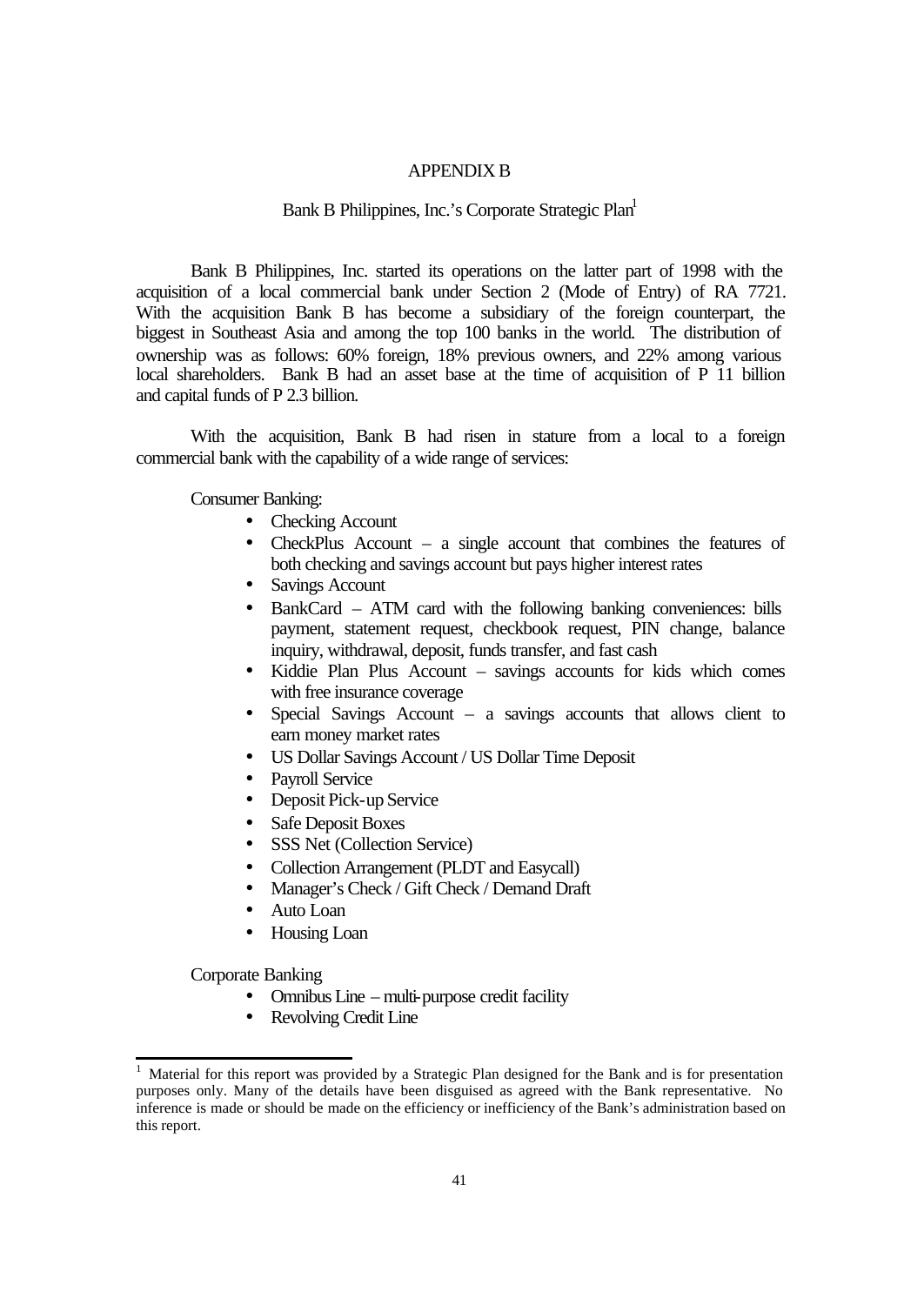- Import / Domestic Letter of Credit
- Trust Receipt Line
- Export-Packing Credit Facility

Corporate Banking, continued

- Export Bills Purchase Line
- Domestic Bills Purchase Line
- Term Loan
- Foreign Exchange Facility for spot transactions

Trust and Investments

- Trust Agreements (peso and dollar)
- Fortune Fund (Common Trust Fund)
- Investment Management Account
- Retirement Funds
- Escrow Agency
- Estate Planning
- Mortgage Trust Indenture

Trade Services and Correspondent Banking

- Letter of Credit (foreign or domestic regular and standby L/C)
- Issuance of Shipping Guarantee
- Granting of Trust Receipt
- Documentary Collection
- Open Account
- Export Bills

Remittances and Settlements

- Foreign Remittance
- Foreign Demand Draft

Treasury

- Dollar-Peso Swap
- Government Security / Fixed Rate Treasury Notes / Bonds
- Government Security Treasury Bills
- Promissory Notes

Source: Bank documents as of March 2000

Being majority owners, the foreign counterpart moved quickly to establish its own organizational structure. Because of the various product lines, market-based units were formed and the structure resembles a diversified organization. There is a limited form of decentralization down the chain of command. Much of the reporting authorities are concentrated on the top.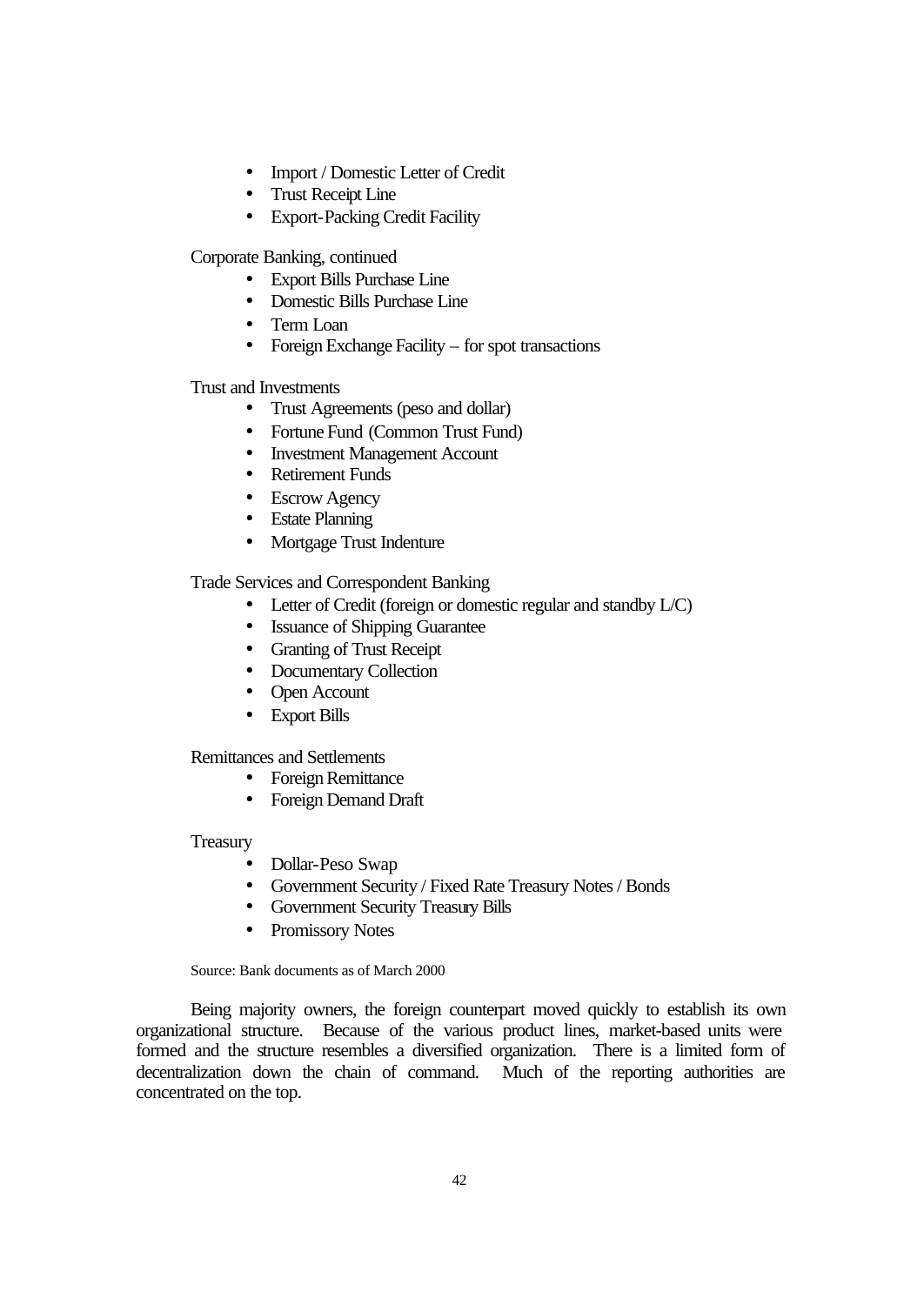Bank B's organizational chart is outlined on the following page.

Organizational Structure, Bank B Philippines, Inc.

Executive Director and Country Head / CEO President / COO

Reporting Directly to the Executive Director and Country Head / CEO 1. Corporate Services

- Corporate Planning / MIS
	- **Security Administration**
	- Finance and Tax
	- **Payment and Reconciliation**
	- **Legal and Secretariat**
	- Human Resources and Training
	- Administration
	- 2. Treasury
	- 3. Corporate Banking Relationship Management
	- 4. Corporate Banking Credit

Reporting Directly to the President / COO

- 1. Technology
	- Systems and Support
	- Systems Development
	- Quality Assurance and Security Development
	- Computer Operations
- 2. Operations
	- Credit Administration
	- Credit Investigations and Appraisal
	- Centralized Branch and ATM Operations
	- Branch Infrastructure and Administration
	- Systems and Methods
	- Remittances and Settlements
	- Trade Services and Correspondent Banking
- 3. Consumer Banking
	- Consumer Finance Marketing
	- Consumer Finance Credit
	- Recovery and Remedial Management
	- Branches
- 4. Private Banking / Customer Service
- 5. Compliance
- 6. Trust and Management
- 7. Planning and Marketing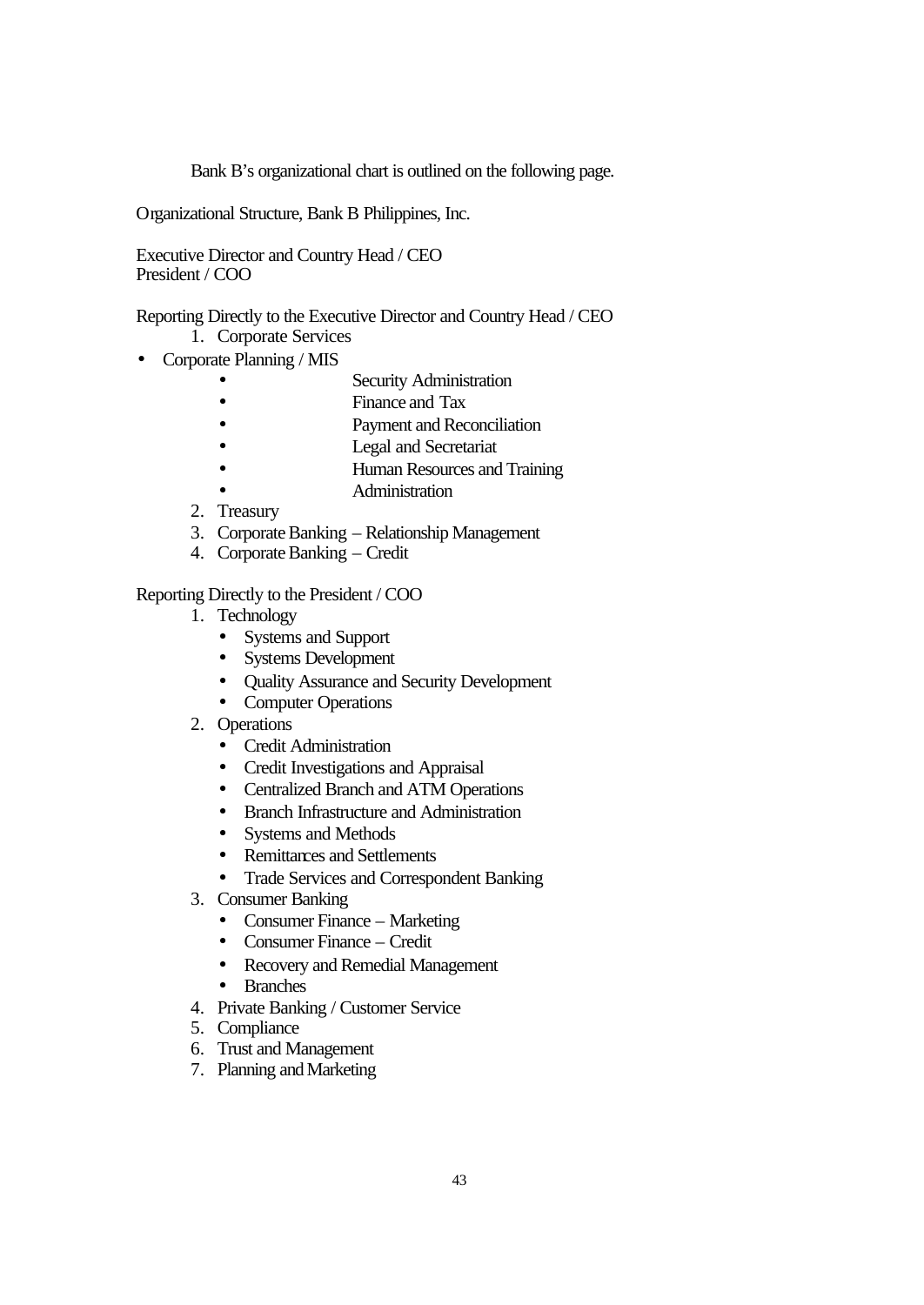Reporting Bank B Philippines, Inc. Audit Committee and Foreign Head Office – Head of Audit Matrix to the Executive Director and Country Head / CEO

#### 1. Internal Audit

Source: Bank B records as of March 2000

The presentation of the product lines and the organizational structure is essential, as the Bank did not have a formal reengineering strategy. Much of the reengineering was done through the various departments. And since there was an internal audit reporting directly to the (foreign) Head Office, many of the forms were provided by them. During the first months of the acquisition, key officers were sent to the Head Office in order to be familiar with the various systems, hardware and software, as well as the forms that were needed to be filled up. In many respects, this is a different reengineering strategy.

The core ideology of the Bank included a commitment to provide superior financial services and customer satisfaction supremacy for its chosen target market customer base. The envisioned future was for Bank B to become a top ten bank in the Philippines by 2008 (10 years from acquisition). This is seen from the mission and vision statement of the Bank:

Mission Statement:

"To establish Bank B Philippines, Inc. as a leading commercial bank in the Philippines in terms of a) Profitability based on Return on Equity (ROE); b) customer satisfaction; and c) market perception."

#### Vision Statement:

"To become a top ten (10) bank in the Philippines by the year 2000 and a bank of choice among its target market customer base, by providing superior product offerings, customer service leadership, and strong financial performance."

What is significant about the mission and vision statement is that before acquisition Bank B did not have a mission and vision statement, and that Bank B did not even belong to the top 20 banks when the mission and vision statement was formulated. In specific terms, this would mean a 10% to 15% annual revenue growth for the next ten (10) years, while limiting the growth of operating expenses to 5%. As a result, the proposed corporate strategies to achieve this are:

- 1. Emphasis on cost reduction<br>2. Institution of competitive price
- 2. Institution of competitive pricing
- 3. Limiting of product lines
- 4. Institute improved risk management systems
- 5. Expanding of bank presence on a limited geographic area
- 6. Continuing to develop products and services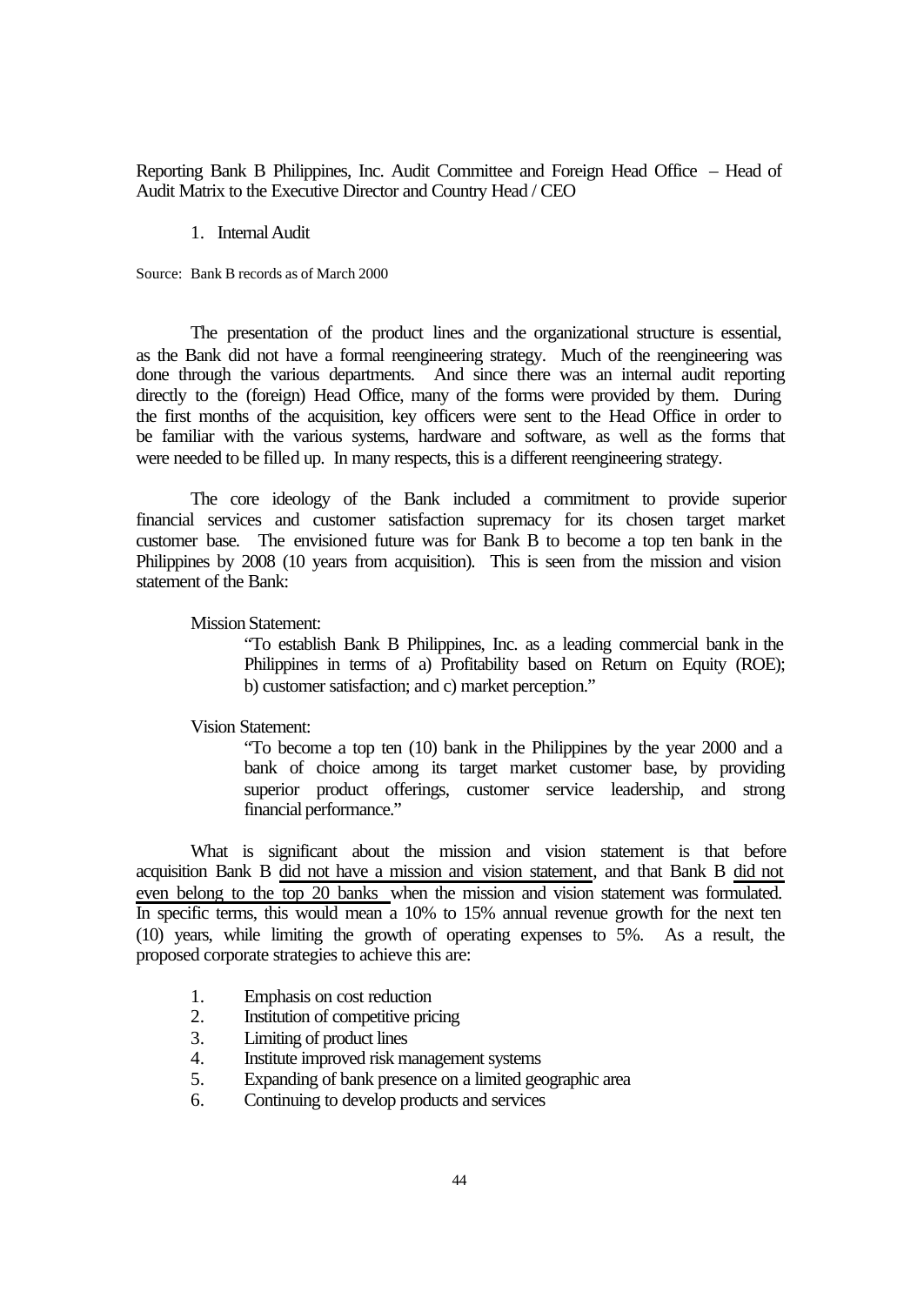# 7. Continuing to invest in technology<sup>2</sup>

The initial results of the strategic plans were not encouraging. Coming in at a time of a financial slowdown, Bank B's key indicators for revenues and profits declined. An increase in the loan loss provision in compliance with the Bangko Sentral's regulations was the key reason for the drop. Another was the decline in interest income for the 1997 and 1998 periods despite an increase of 5% in total loans.

However, there was a noticeable shift in the deposit mix. In 1997, the composition was 61% time, 38% savings, and 1% demand. By 1998, it was 48% savings, 47% time, and 5% demand, indicating a movement from the higher (time deposits) to the lower (savings) cost of funds.

All told, the return on equity fell from  $18.3\%$  in  $1997$  to  $8.8\%$  in  $1998<sup>3</sup>$ 

Despite the decline, management saw no foreseeable change in the integration of the strategic plans as part of the individual unit's plans and that there was no need to have another group handle the reengineering separately.<sup>4</sup>

<sup>&</sup>lt;sup>2</sup> Strategies as proposed. It is not clear whether the management of Bank B adopted any part of the suggested strategies

Proponent's estimate using Bank B's financial records.

<sup>&</sup>lt;sup>4</sup> The performance of Bank B continued to decline for 1999 and 2000, particularly the return to equity. Recently, the foreign owners increased their holdings in another large commercial bank as part of their strategy to diversify its investments in the country.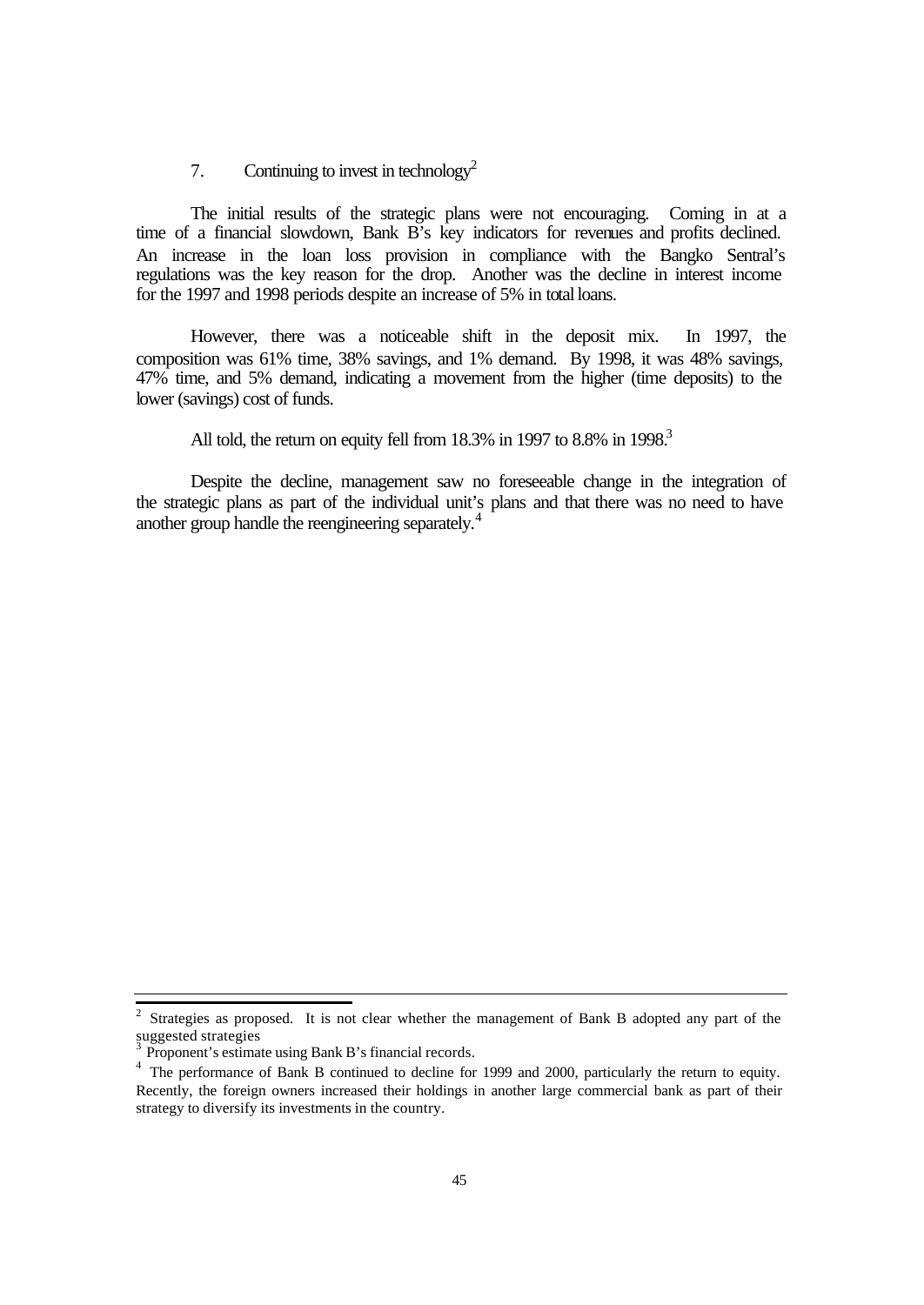### APPENDIX C

Bank C's Credit Division Business Goals and Action Plans, 1997-2001<sup>1</sup>

Bank C prides itself with many "firsts" in its long history. Its incorporation in the early 1900s established it as the first privately owned local commercial in the Philippines. It is the first bank in Southeast Asia to process deposit accounts on-line, and it is the first Philippine bank to offer phone banking in the late 1980s. A universal bank (its license was approved 1991), Bank C is also listed in the Philippine Stock Exchange and as of December 2000 is among the top 15 banks in terms of assets, deposits, and capital.<sup>2</sup>

Bank C's passion for quality service and innovation can be seen from its mission statement<sup>3</sup>

"We will be leading provider of quality services consistently delivered to institutions, entrepreneurs and individuals here and abroad, to meet their financial needs and exceed their rising expectations.

We will be a primary catalyst in the creation of wealth for our customers, driven by a desire to help them succeed, through a highly motivated team of competent and empowered professionals, guided by in-depth knowledge of their needs and supported by leading-edge technology.

We will maintain the highest ethical standards, sense of responsibility and fairness with respect to our customers, employees, shareholders, and the communities we serve."

Bank C does not see reengineering as a separate activity from its business goals and plans. Bank officers feel that any change is best done on a year-to-year basis, where each department is allowed to formulate their own strategies for improvement based on an overall strategic direction usually decided by top management.

We shall look at Bank C's Credit Division where this has been applied for the past five years beginning 1997. Note that the business of goals and action plans of the Credit Division will begin before the Asian Financial Crisis and we shall trace how the plans have changed with the Crisis.

Bank C's Credit Division has eight (8) functional units across four (4) major departments organized as follows: Appraisal Department (corporate and consumer),

 1 Materials for this report was made from various documents that were made available for purposes of presentation only and should not be quoted without the expressed permission of the proponent and the Bank. Many of the details have been disguised as agreed with the Bank representative. No inference is made or should be made on the efficiency or inefficiency of the Bank's administration based on this report. 2 Source of basic data is taken from the Bank's website.

 $3$  Ibid.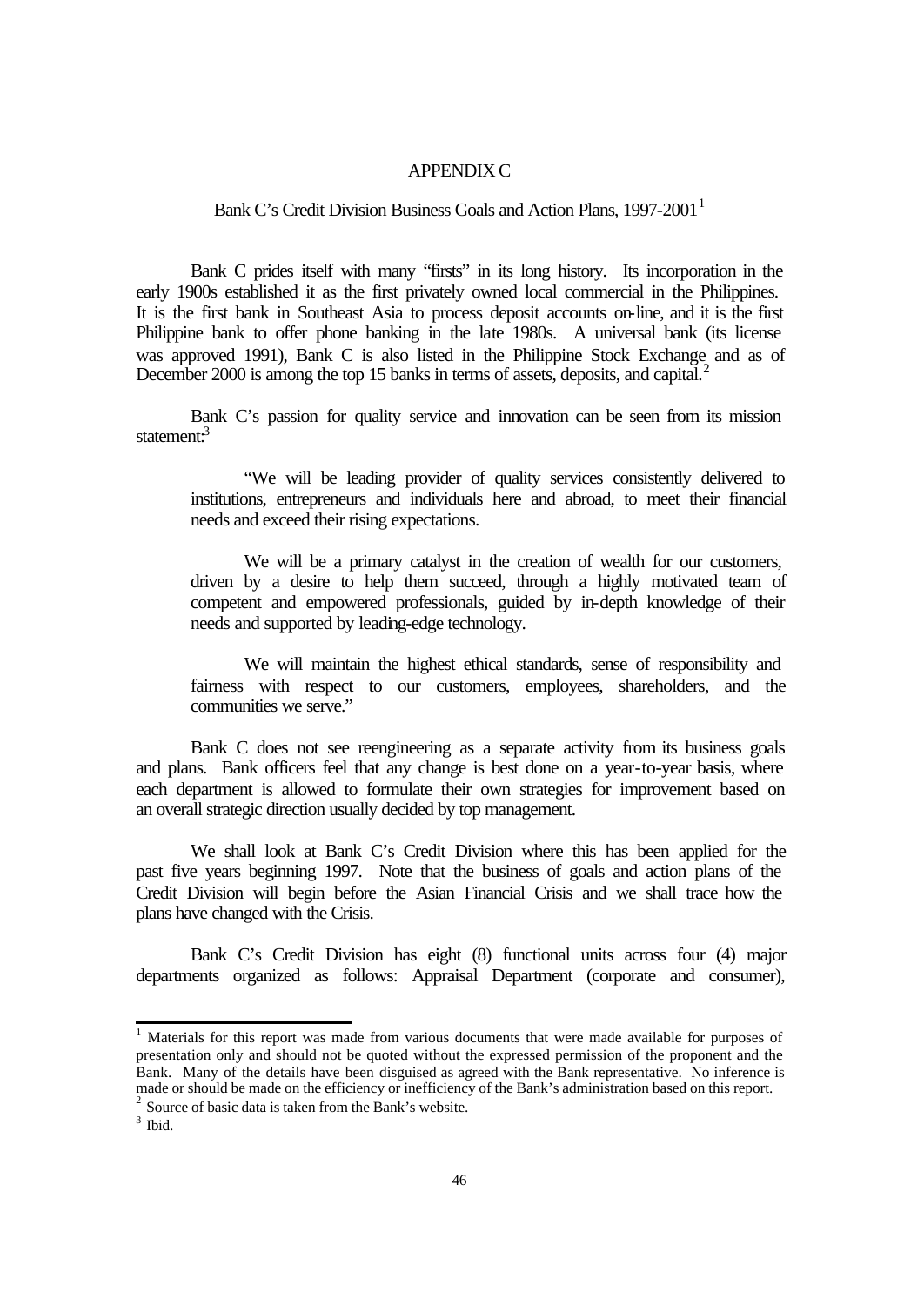Investigation Department (corporate and consumer), Analysis and Research department (analysis and research), and Support Services (clerical and filing).

In the third and fourth quarters of 1996, the Credit Division made a series of presentations of its business goals and action plans. The Division saw itself fulfilling three (3) basic functions:

- 1. Gather and disseminate relevant data to assist marketing units in establishing credit worthiness of a client through:
	- 1.1 Appraisal reports
	- 1.2 Credit investigation reports
	- 1.3 Credit analysis reports
	- 1.4 Account profitability reports
	- 1.5 Industry analysis report
- 2. Prepare and submit different kinds of reports to the Bangko Sentral and various units of the bank:
	- 2.1 P 1 million and above exposure reports
	- 2.2 Exposure reports according to industry
	- 2.3 Top 50 borrowers
	- 2.4 Reports on new/revived accounts
- 3. Maintain a Central Filing System for
	- 3.1 Head Office accounts
	- 3.2 Downtown center accounts
	- 3.3 Metro Manila and provincial branch accounts

## The Division then made a SWOT analysis:

| <b>STRENGTHS</b>     | <b>WEAKNESSES</b>     | <b>OPPORTUNITIES</b> | <b>THREATS</b>        |
|----------------------|-----------------------|----------------------|-----------------------|
| Dynamic and          | Manual method of      | Acquisition of new   | Non-submission of     |
| innovative staff     | data gathering        | technology           | documents by          |
|                      |                       |                      | requesting units      |
| Continuous desire to | Turnovers due to      | Enhance of existing  | Problems in           |
| improve quality and  | piracy or transfer of | programs/            | scheduling business   |
| quantity of service  | staff                 | upgrading of         | appointments          |
|                      |                       | computers            |                       |
| Strong drive toward  | Almost 25% of staff   | Continuous good      | Bureaucracy in        |
| defined career path  | are on training that  | relationship with    | government            |
|                      | affected              | sources of           | agencies used as      |
|                      | productivity and      | information          | sources of            |
|                      | service levels        |                      | information           |
| Adaptable and        |                       | Availability of      | Foul-up in            |
| responsive to        |                       | training program     | automated sources     |
| change               |                       |                      | of negative files and |
|                      |                       |                      | external checking     |
| Highly skilled and   |                       | Cooperation of       | Breakdown in          |
| computer literate    |                       | different support    | software              |
| staff                |                       | units                |                       |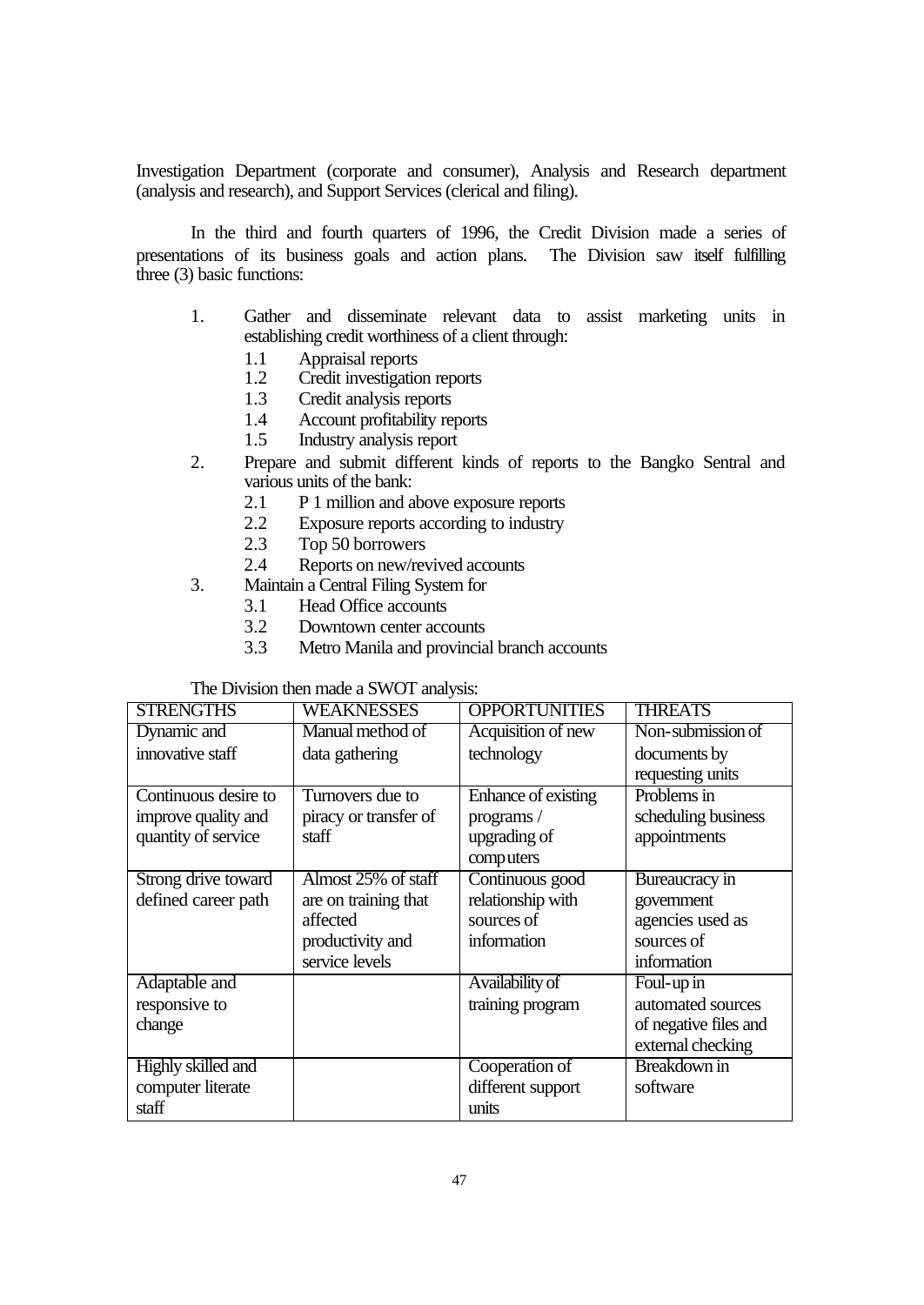| Good exposure in<br>technical and |  | Delay in launching<br>new technology |
|-----------------------------------|--|--------------------------------------|
| analytical work                   |  |                                      |
| Good teamwork                     |  |                                      |
| among departments                 |  |                                      |
| and investigative                 |  |                                      |
| functions                         |  |                                      |

Based on the SWOT analysis and a review of its functions, the Credit Division developed the following objectives which it intends to follow for the next five years:

- 1. To submit timely and accurate credit reports to all marketing units by improving service level standards and operational efficiency
- 2. To prepare and submit on time all reportorial requirements of the Bangko Sentral ng Pilipinas
- 3. To maintain an efficient Central Filing System
- 4. To train and develop efficient and highly motivated staff

Each unit under the Credit Division then formulated their own Key Result Areas. Since the Bank relies heavily on the timeliness and accuracy of their reports, much of the Key Result Areas were on reducing the time needed to release a report. The highlight of the Planning Session was the goal of reducing the report submission within the Bankprescribed five (5) day period for the Appraisal Department. Other departments also had their own timetables, such as seven (7) hours for the Consumer Department, thirty (30) days for the Analysis and Research Department.

The results of the yearly business plans were mixed based on the reports finished and service levels (no. of days a report was submitted) achieved:

1. Appraisal Department – while the service level has gone down from eight (8) days in 1995 to six (6) days in 2000, it is still outside the prescribed five day period. This could be partly attributed to a reduction in the work force:

| Year | <b>Reports Finished</b> | Service Level | No. of Staff |
|------|-------------------------|---------------|--------------|
| 1995 | 2,789                   | 8 days        | 12           |
| 1996 | 3,227                   | 6 days        | 14           |
| 1997 | 3,128                   | 6 days        | 12           |
| 1998 | 3,263                   | 6 days        |              |
| 1999 | 3,299                   | 6 days        | 12           |
| 2000 | 3,278                   | 6 days        | 12           |

The Appraisal Department projects that for 2001, it will be able achieve the prescribed five-day period because of a lower number of reports that will be accomplished (due to the economic slowdown). It also expects to trim down its staff from 12 to 10.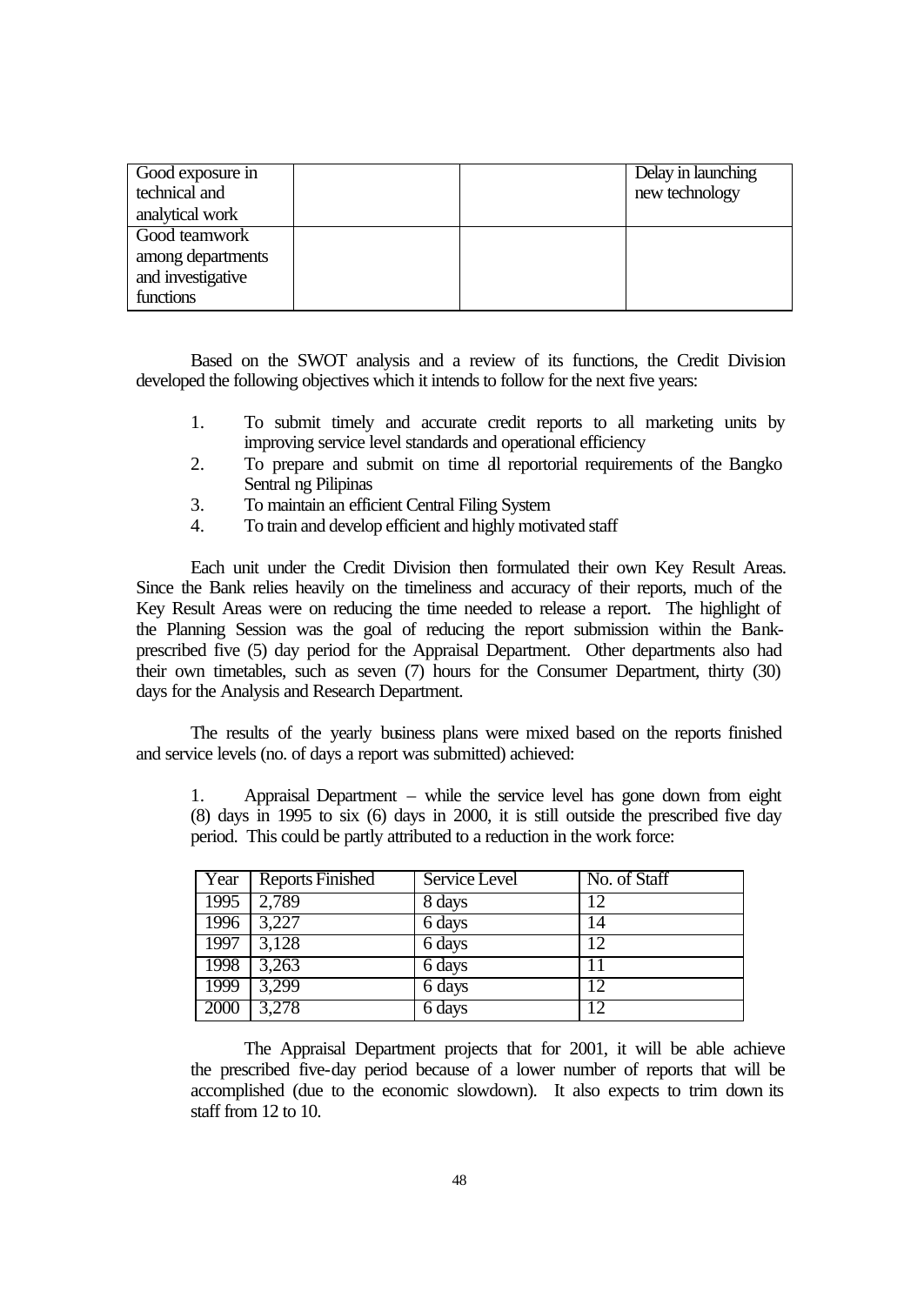2. Investigation Department – while the service level has gone for the corporate loans own from eight (8) days in 1995 to six (6) days in 2000, it is still outside the prescribed five day period. The consumer loans report standard of seven hours has been consistently met since 1995:

| Year | Service Level |          | No. of Staff |          |
|------|---------------|----------|--------------|----------|
|      | Corporate     | Consumer | Corporate    | Consumer |
| 1995 | 8 days        | 7 hours  | 10           | q        |
| 1996 | 7 days        | 7 hours  |              |          |
| 1997 | 7 days        | 7 hours  |              | 6        |
| 1998 | 6 days        | hours    | 8            | 4        |
| 1999 | 6 days        | hours    | 9            | 3        |
| 2000 | 6 days        | hours    | 10           | ာ        |

It is noteworthy that while there is a reduction in the number of staff in the consumer loans section, the number of reports has also sharply (600 in 2000 from 1,200 in 1999) declined, whereas the number of corporate loan reports have increased (6,400 in 2000 from 5,737 in 1999) This implies that the Bank has opted to concentrate on the corporate loans, probably as a response to the ongoing crisis.

The Department sees that it will be able to meet its five-day goal for the Corporate Loans reports by 2001 as the number of reports go back to its average.

3. Research and Analysis Department – Except for 2000 when the service level went up by five days, it is expected that the Department will be able to maintain its accomplishment of the target, and possibly match its level in the previous years:

| Year | Reports Finished | Service Level         | No. of Staff |
|------|------------------|-----------------------|--------------|
| 1995 | 809              | 20 days before expiry | 6            |
| 1996 | 992              | 20 days before expiry |              |
| 1997 | $-903$           | 10 days before expiry |              |
| 1998 | 996              | 20 days before expiry |              |
| 1999 | 724              | 25 days before expiry | 6            |
| 2000 | 706              | 35 days before expiry | 6            |

4. Support Services Department – available data showed that the Department has maintained its service levels of twelve hours, way below the prescribed standard of eight hours (no data was made available for 1995, 1996 and 2000):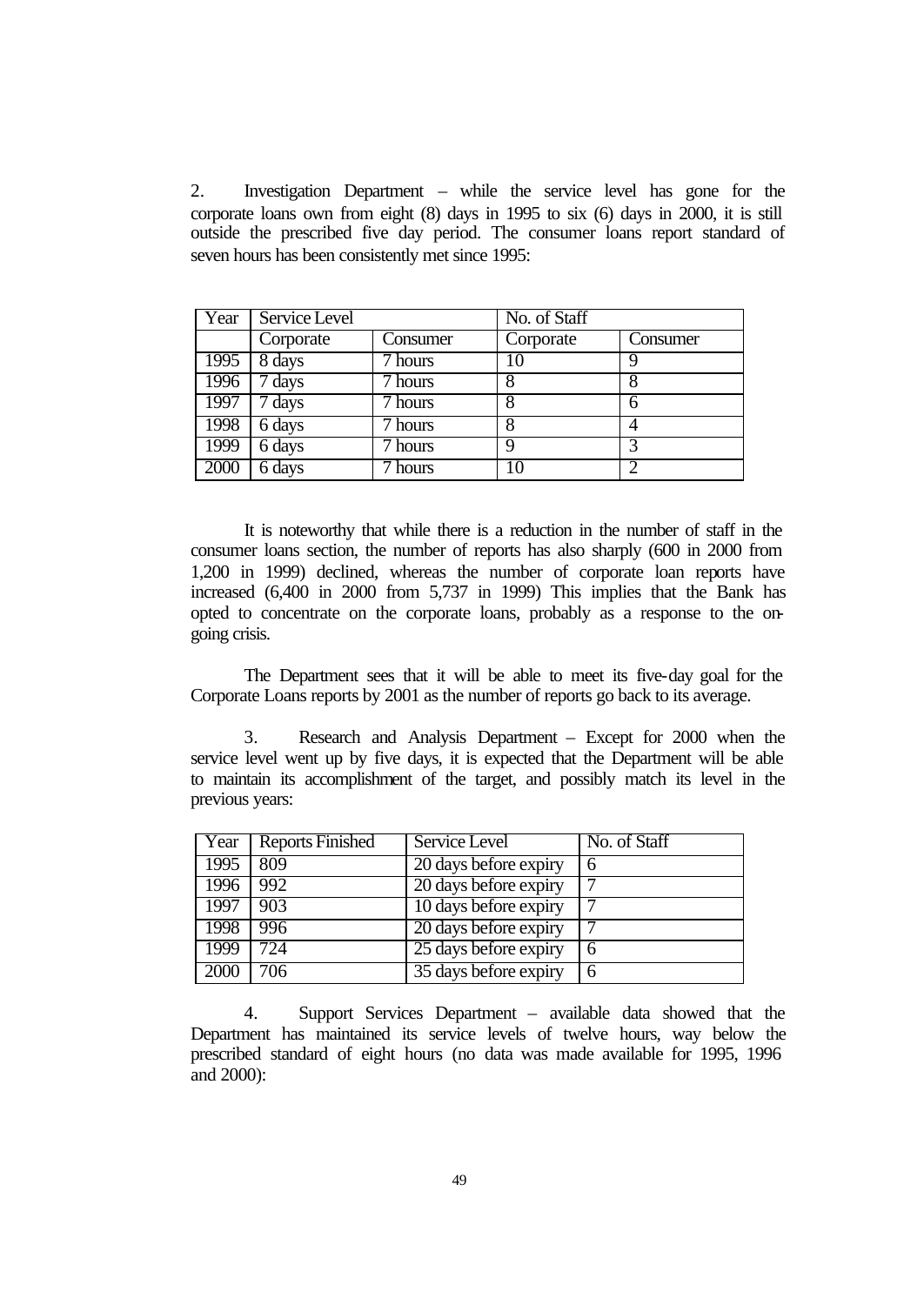Numerous strategies have been developed by the Bank as a result of this yearly planning process and in some aspects resemble reengineering in terms of process improvement.

For example, the Credit Department outlined the following objectives and strategies for 2001:

Overall Objective:

• To prepare and submit timely and accurate credit reports to all internal and external users, such as the various marketing units, Bangko Sentral, Management, and Corporate Planning.

Specific Objectives:

- To assist management in properly evaluating the credit worthiness of existing and prospective clients as well as in monitoring past due accounts.
- To ensure quality and initial acceptability of collaterals.

Appraisal Department Strategy for 2001:

- Ensure quality and initial acceptability of collaterals.
- Provide total quality service to requesting units
- Implement drastic cost cutting measures

Investigation Department Strategy for 2001:

- Assist in evaluating credit worthiness of clients
- Assist in improving collection efforts
- Implement drastic cost cutting measures

Analysis & Research Department Strategy for 2001:

- Assist in evaluating credit worthiness of clients
- Assist management in monitoring loan portfolio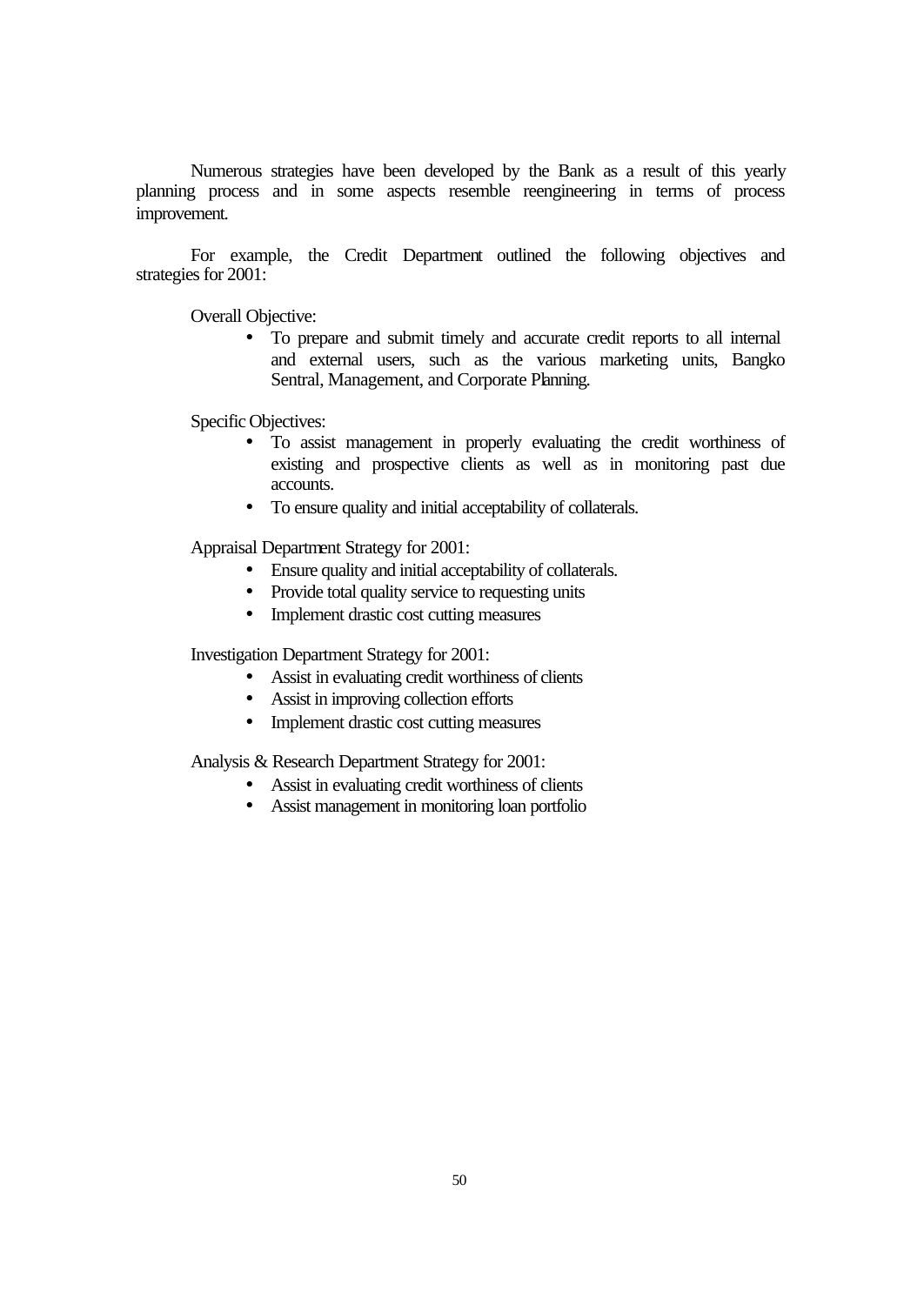## APPENDIX D

#### SAMPLE SURVEY

Greetings from the Angelo King Institute of Economics and Business Studies of De La Salle University!

The Angelo King Institute for Business and Economics Studies (AKIEBS) has been commissioned by the Philippine APEC Studies Center Network (PASCN) to undertake a study on the impact and responses of domestic banks to the entry of foreign banks in the Philippines. In this regard, please find below some questions which will enable the AKIEBS Study Group to come out with valuable information regarding the entry of foreign banks.

Since your responses are more important, confidentiality as to your bank's identity is assured.

| NAME OF RESPONDENT       |  |
|--------------------------|--|
| <b>SIGNATURE</b>         |  |
| <b>BANK REPRESENTED</b>  |  |
| <b>ADDRESS</b>           |  |
| <b>TELEPHONE NO/S.</b>   |  |
| <b>DESIGNATION</b>       |  |
| <b>DATE OF RESPONSE:</b> |  |
|                          |  |

## PART ONE. COMPETITIVE ENVIRONMENT

Q1. Describe the overall competitive environment before and after the entry of foreign banks in the country.

|                | Before the entry of foreign banks           |                                                       |   | After the entry of foreign banks                                                                |
|----------------|---------------------------------------------|-------------------------------------------------------|---|-------------------------------------------------------------------------------------------------|
| 5<br>4<br>3    | $\qquad \qquad$<br>$\overline{\phantom{0}}$ | Highly competitive<br>Very competitive<br>Competitive | 4 | Highly competitive<br>Very competitive<br>Competitive                                           |
| $\overline{2}$ |                                             | Little competitive effect                             |   | Little competitive effect                                                                       |
|                |                                             | No competitive effect                                 |   | No competitive effect /<br>The entry of foreign<br>banks has created a<br>complementary effect. |

Q2. In which area of operations is the impact of this competition from the foreign banks most significant?

| Wholesale banking       |
|-------------------------|
| Retail banking          |
| Development banking     |
| Others (please specify) |
|                         |

\_\_\_\_\_\_\_\_\_\_\_\_\_\_\_\_\_\_\_\_\_\_\_\_\_\_\_\_\_\_\_\_\_\_\_\_\_\_\_\_\_\_\_\_\_\_\_\_\_\_\_\_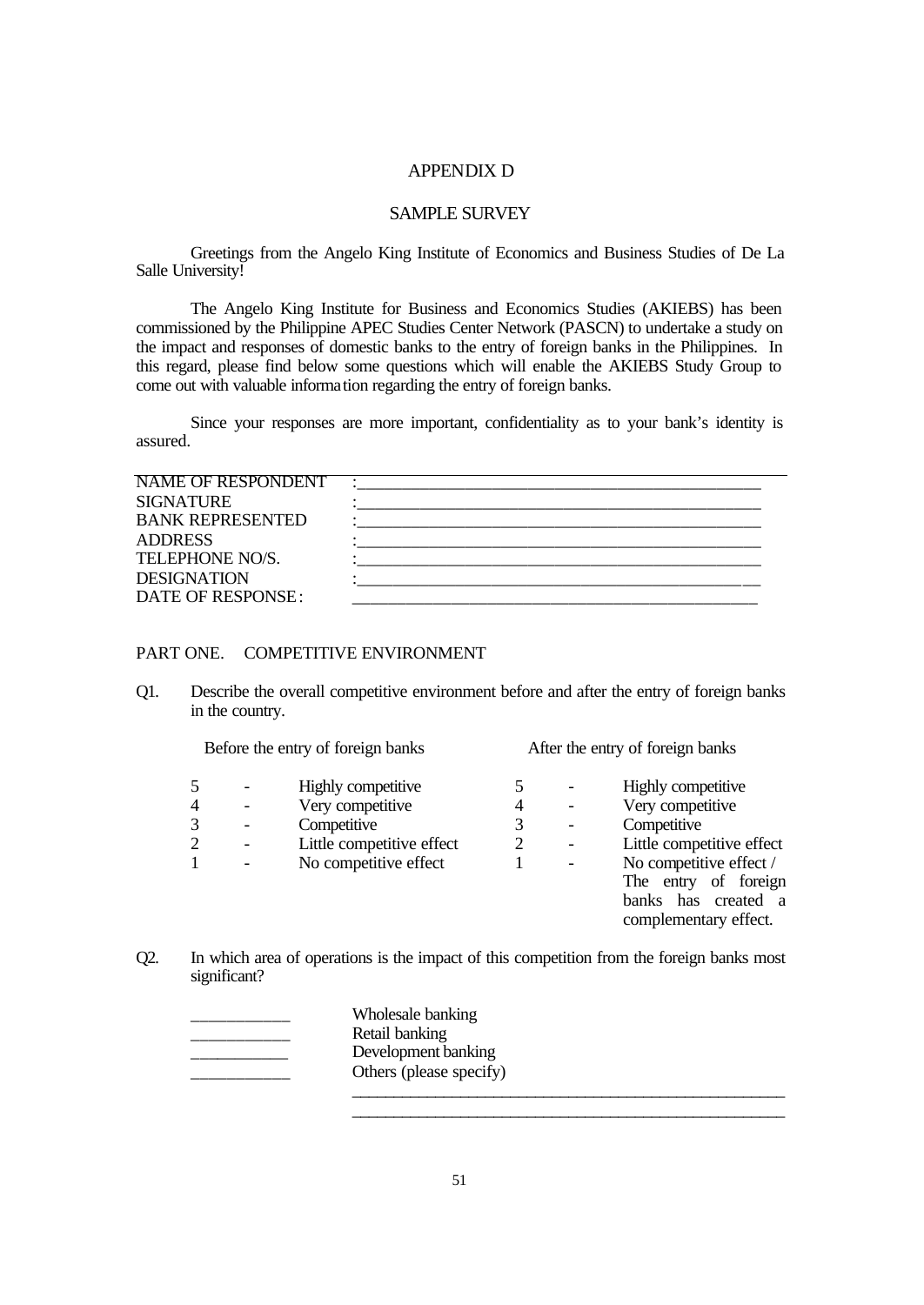No competitive impact (GO TO PART II, Q7) Q3. Which product/s and/or service/s has/have been significantly affected (in terms of a reduction of market share or revenues) by the entry of foreign banks? A. General Classification (check one) Retail \_\_\_\_\_\_\_\_\_\_\_\_ Wholesale \_\_\_\_\_\_\_\_\_\_\_\_ Deve lopment \_\_\_\_\_\_\_\_\_\_Others (please specify)\_\_\_\_\_\_\_\_\_\_\_\_\_\_\_\_\_\_\_\_\_\_\_\_\_\_\_\_\_\_ B. Specific Product/Service Highly Very Fairly Not Significant Significant Significant Significant Significant Lending/loans  $\qquad \qquad$ Deposits \_\_\_\_\_\_\_\_\_ \_\_\_\_\_\_\_\_ \_\_\_\_\_\_\_\_\_ \_\_\_\_\_\_\_\_\_ \_\_\_\_\_\_\_\_\_ Foreign exchange \_\_\_\_\_\_\_\_\_ \_\_\_\_\_\_\_\_ \_\_\_\_\_\_\_\_\_ \_\_\_\_\_\_\_\_\_ \_\_\_\_\_\_\_\_\_ Trust services \_\_\_\_\_\_\_\_\_ \_\_\_\_\_\_\_\_ \_\_\_\_\_\_\_\_\_ \_\_\_\_\_\_\_\_\_ \_\_\_\_\_\_\_\_\_ Investment banking \_\_\_\_\_\_\_\_\_ \_\_\_\_\_\_\_\_ \_\_\_\_\_\_\_\_\_ \_\_\_\_\_\_\_\_\_ \_\_\_\_\_\_\_\_\_ Money market placements Investment in fixed  $\text{asserts}$   $\frac{1}{\text{---}}$   $\frac{1}{\text{---}}$   $\frac{1}{\text{---}}$   $\frac{1}{\text{---}}$   $\frac{1}{\text{---}}$   $\frac{1}{\text{---}}$ Others (please specify)

Q4. Which of the following other factors were most significantly affected by the entry of foreign banks?

\_\_\_\_\_\_\_\_\_\_\_\_\_\_\_\_\_\_\_\_\_\_\_\_\_\_\_ \_\_\_\_\_\_\_\_ \_\_\_\_\_\_\_\_\_ \_\_\_\_\_\_\_\_\_ \_\_\_\_\_\_\_\_\_

\_\_\_\_\_\_\_\_\_\_\_\_\_\_\_\_\_\_\_\_\_\_\_\_\_\_\_\_\_\_\_\_\_\_\_\_\_\_\_\_\_\_\_\_\_\_\_\_\_\_\_\_

\_\_\_\_\_\_\_\_\_\_\_\_\_\_\_\_\_\_\_\_\_\_\_\_\_\_\_ \_\_\_\_\_\_\_\_ \_\_\_\_\_\_\_\_\_ \_\_\_\_\_\_\_\_\_ \_\_\_\_\_\_\_\_\_ \_\_\_\_\_\_\_\_\_\_\_\_\_\_\_\_\_\_\_\_\_\_\_\_\_\_\_ \_\_\_\_\_\_\_\_ \_\_\_\_\_\_\_\_\_ \_\_\_\_\_\_\_\_\_ \_\_\_\_\_\_\_\_\_

| Branch network                                    |
|---------------------------------------------------|
| Fund sourcing                                     |
| Obtaining new clients                             |
| Hiring employees                                  |
| Changes in information technology/computerization |
| Increase in capital                               |
| Others (please specify)                           |
|                                                   |

Q5. How much in terms of potential business revenues have been lost as a result of the entry of these foreign banks?

below P 1-million P 1.0 million to below P 25.0 million P 25.0 million to below P 50.0 million P 50.0 million to below P 100.0 million \_\_\_\_\_\_\_\_\_\_\_ above P 100.0 million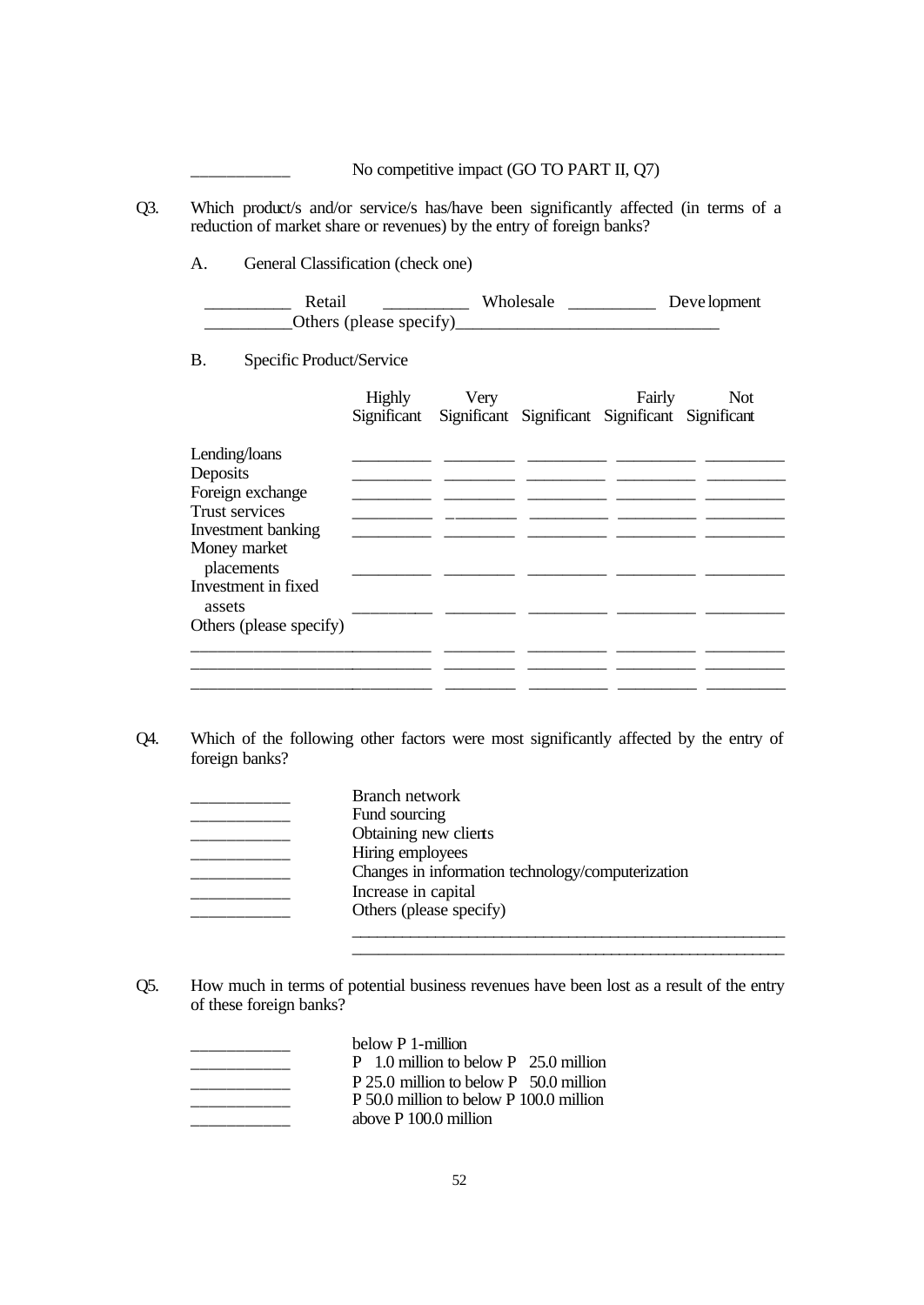Q6. In meeting this competition, which of the following should be done by your bank? Indicate the time frame as well. (Answer each item.)

|                  |                              | Immediately | Already<br>being<br>addressed | Not Needed |
|------------------|------------------------------|-------------|-------------------------------|------------|
|                  | Change mission/vision        |             |                               |            |
|                  | Invest in new technology     |             |                               |            |
|                  | Move to other market/        |             |                               |            |
|                  | market niches                |             |                               |            |
|                  | Introduce new products       |             |                               |            |
|                  | Review pricing (interest     |             |                               |            |
|                  | rates) to match competition  |             |                               |            |
|                  | Hire consultants to provide  |             |                               |            |
|                  | recommendations              |             |                               |            |
|                  | Increase bank network        |             |                               |            |
|                  | Re-engineer all or some      |             |                               |            |
| processes        |                              |             |                               |            |
|                  | Review manpower policies     |             |                               |            |
|                  | to keep salaries competitive |             |                               |            |
|                  | "Pirate" from other banks    |             |                               |            |
|                  | ISO certification            |             |                               |            |
|                  | Form strategic alliances:    |             |                               |            |
| 12.1             | With other local banks       |             |                               |            |
| 12.2             | With foreign banks           |             |                               |            |
|                  | Increase advertising and     |             |                               |            |
|                  | promotion activities         |             |                               |            |
| Capital infusion |                              |             |                               |            |
| 14.1             | From present share-          |             |                               |            |
|                  | holders                      |             |                               |            |
| 14.2             | From outsiders               |             |                               |            |
| 14.3             | Combination                  |             |                               |            |
|                  | Merge/acquire                |             |                               |            |
| 15.1             | Other commercial             |             |                               |            |
|                  | <b>banks</b>                 |             |                               |            |
| 15.2             | Savings/thrift banks         |             |                               |            |
| 15.3             | <b>Rural banks</b>           |             |                               |            |
| 15.4             | Foreign banks                |             |                               |            |
| 15.5             | Other financial              |             |                               |            |
|                  | companies                    |             |                               |            |
|                  | Others (please specify)      |             |                               |            |

GO TO PART THREE, Q11.

\_\_\_\_\_\_\_\_\_\_\_\_\_\_\_\_\_\_\_\_\_\_\_\_\_\_\_\_\_\_ \_\_\_\_\_\_\_\_\_\_\_ \_\_\_\_\_\_\_\_\_\_\_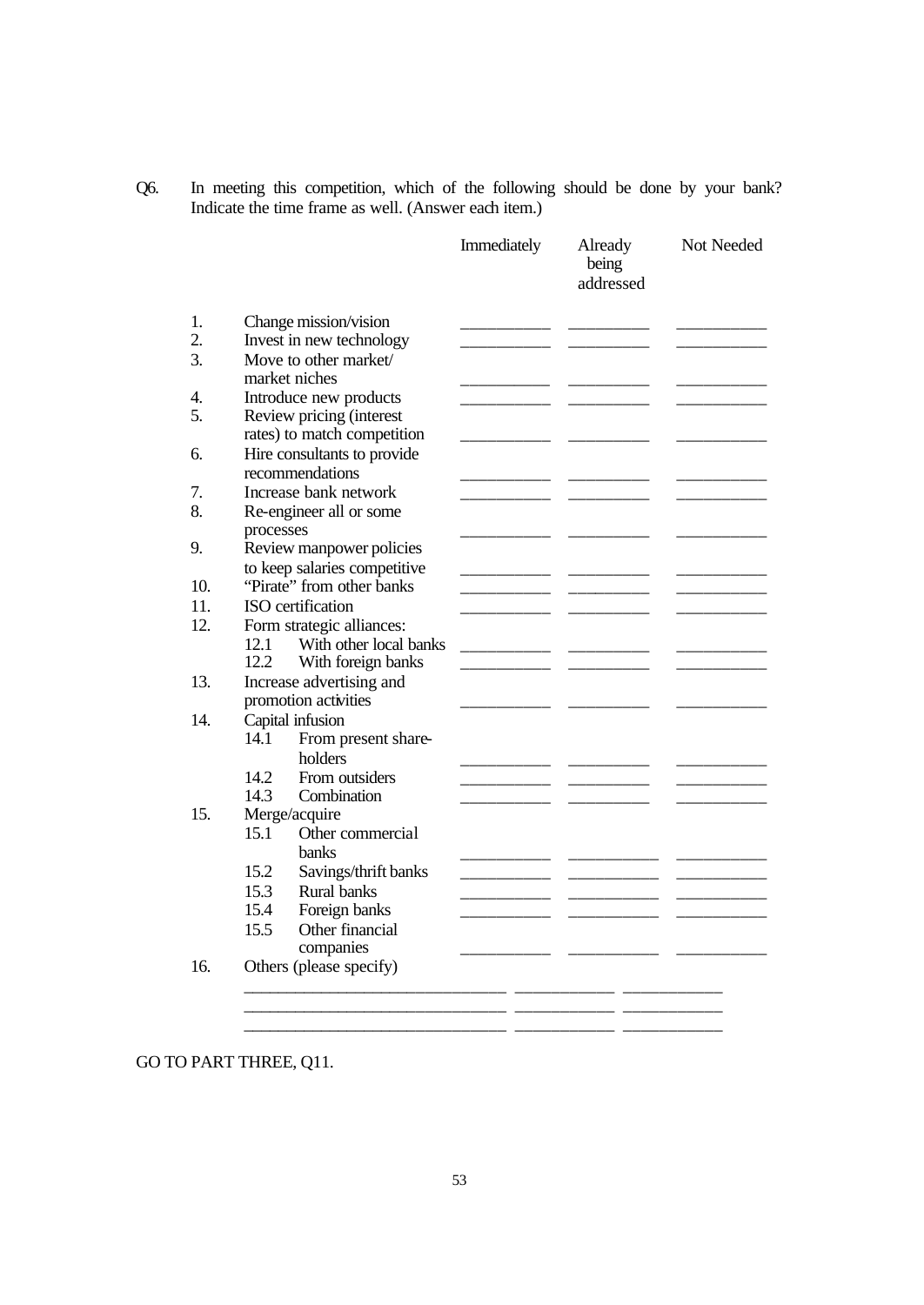PART TWO. (From Q2). OTHER RESPONSES TO THE COMPETITIVE ENVIRONMENT.

Q7. Describe the nature of the "no competitive impact" response in Q2.

\_\_\_\_\_\_\_\_\_\_ Our products and services cater to a different market/market niche. Our products and services are complementary. \_\_\_\_\_\_\_\_\_\_ Only some of our products are competitive and this does not represent a significant impact on the bank's revenues. \_\_\_\_\_\_\_\_\_\_ Local banks present a more significant competition than the foreign banks.

Q8. Notwithstanding that there is no competitive impact on the entry of foreign banks in your respective operations, are there preparations being made by your bank regarding their entry?

 $\frac{\text{Yes (GO TO Q9)}}{\text{Yes (GO TO Q9)}}$  No. (GO TO Q10)

Q9. If yes, which of the following are being undertaken by your bank? What time horizon is involved? (Answer each item.)

|    |                       |                                      | Immediately | Within one<br>year | After one<br>year |
|----|-----------------------|--------------------------------------|-------------|--------------------|-------------------|
| 1. | Change mission/vision |                                      |             |                    |                   |
| 2. |                       | Invest in new technology             |             |                    |                   |
| 3. | Move to other market  |                                      |             |                    |                   |
|    |                       | market niches                        |             |                    |                   |
| 4. |                       | Introduce new products               |             |                    |                   |
| 5. |                       | Review pricing (interest             |             |                    |                   |
|    |                       | rates) to match competition          |             |                    |                   |
| 6. |                       | Hire consultants to provide          |             |                    |                   |
|    |                       | recommendations                      |             |                    |                   |
| 7. |                       | Increase bank network                |             |                    |                   |
|    |                       | 8. Re-engineer all or some processes |             |                    |                   |
| 9. |                       | Review manpower policies             |             |                    |                   |
|    |                       | to keep salaries competitive         |             |                    |                   |
|    |                       | 10. "Pirate" from other banks        |             |                    |                   |
|    | 11. ISO certification |                                      |             |                    |                   |
|    |                       | 12. Form strategic alliances:        |             |                    |                   |
|    |                       | 12.1 With other local banks          |             |                    |                   |
|    |                       | 12.2 With foreign banks              |             |                    |                   |
|    |                       | 13. Increase advertising and         |             |                    |                   |
|    |                       | promotion activities                 |             |                    |                   |
|    | 14. Capital infusion  |                                      |             |                    |                   |
|    | 14.1                  | From present share-                  |             |                    |                   |
|    |                       | holders                              |             |                    |                   |
|    | 142.                  | From outsiders                       |             |                    |                   |
|    | 14.3                  | Combination                          |             |                    |                   |
|    | 15. Merge/acquire     |                                      |             |                    |                   |
|    | 15.1                  | Other commercial                     |             |                    |                   |
|    |                       | <b>banks</b>                         |             |                    |                   |
|    |                       |                                      |             |                    |                   |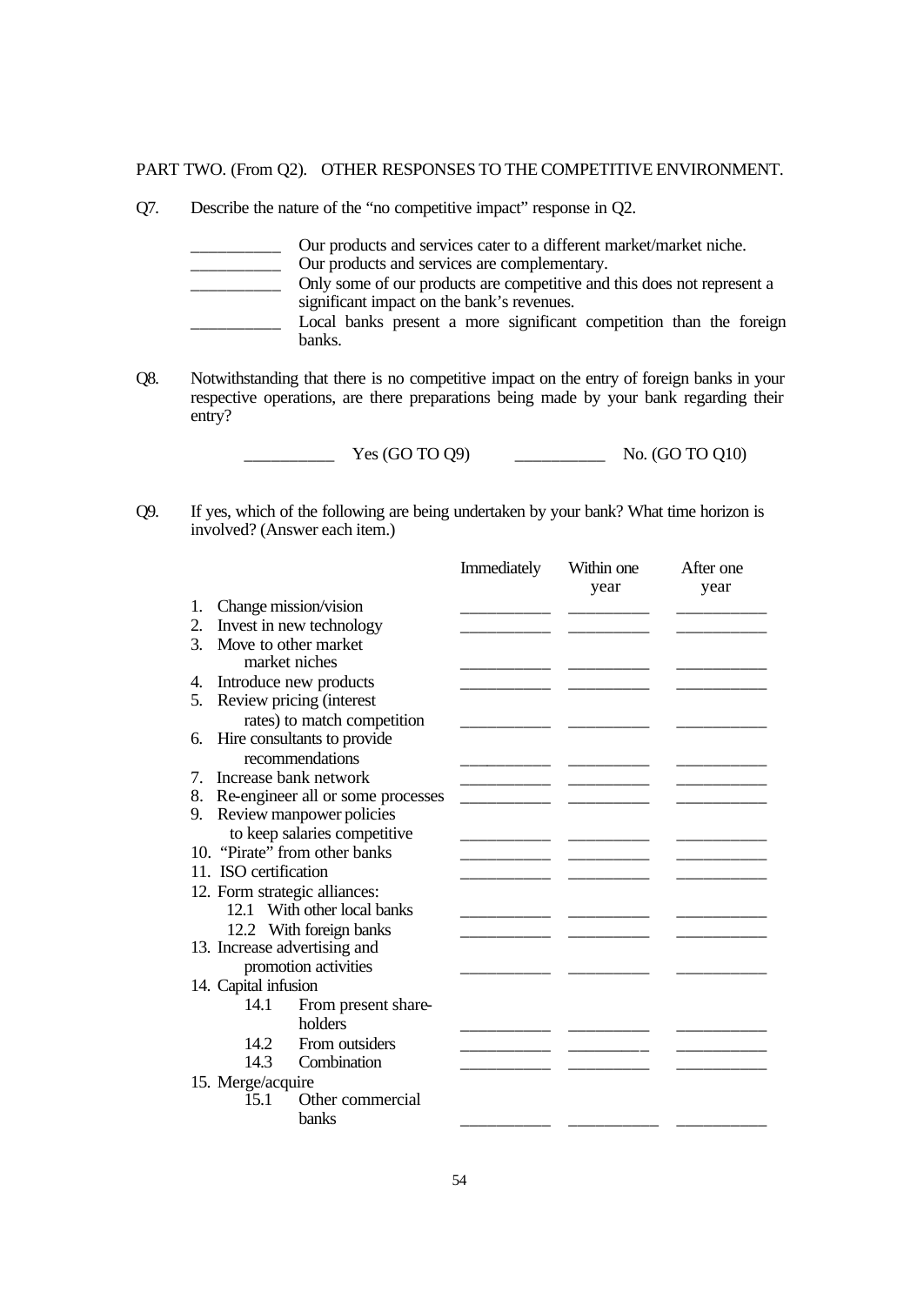| 15.4 |                                   |  |  |
|------|-----------------------------------|--|--|
|      | Foreign banks                     |  |  |
|      | 15.5 Other financial<br>companies |  |  |
|      | Others (please specify)           |  |  |

Q10. What would enable your bank to change its position on the present "no competitive impact" perception on the entry of foreign banks?

| Increase in the number of foreign banks                                 |
|-------------------------------------------------------------------------|
| Increase in the number of branches the foreign banks will be allowed to |
| establish                                                               |
| Increase in the number of foreign banks and the number of branches for  |
| each foreign bank                                                       |
| Increase in capitalization requirements                                 |
| Others (please specify)                                                 |
|                                                                         |

\_\_\_\_\_\_\_\_\_\_\_\_\_\_\_\_\_\_\_\_\_\_\_\_\_\_\_\_\_\_\_\_\_\_\_\_\_\_\_\_\_\_\_\_\_\_\_\_\_\_\_\_\_\_\_\_\_\_ \_\_\_\_\_\_\_\_\_\_\_\_\_\_\_\_\_\_\_\_\_\_\_\_\_\_\_\_\_\_\_\_\_\_\_\_\_\_\_\_\_\_\_\_\_\_\_\_\_\_\_\_\_\_\_

#### GO TO PART THREE, Q11

#### PART THREE. GENERAL ASSESSMENT OF FOREIGN BANKS AND LIBERALIZATION

Q11. Would you say that ten (10) foreign banks were satisfactory in liberalizing the banking sector?

| Yes.                                                        |
|-------------------------------------------------------------|
| No. More than ten is required, but there should be a limit  |
| No. There should be no limit to the number of foreign banks |

Q12. Would you say that the entry of these foreign banks has been satisfactory in the liberalization of the economy in general?

 $Yes (Go to Q14)$   $No. (Go to Q13)$ 

Q13. What would make the entry of foreign banks more desirable?

| Increase the number of banks                                             |
|--------------------------------------------------------------------------|
| Decrease the number of banks                                             |
| Increase the number of branches per bank                                 |
| Increase the capitalization requirements                                 |
| Allow the entry of local banks in the country of origin of these foreign |
| banks (complementary/reciprocity arrangement)                            |
| Others, please specify                                                   |
|                                                                          |